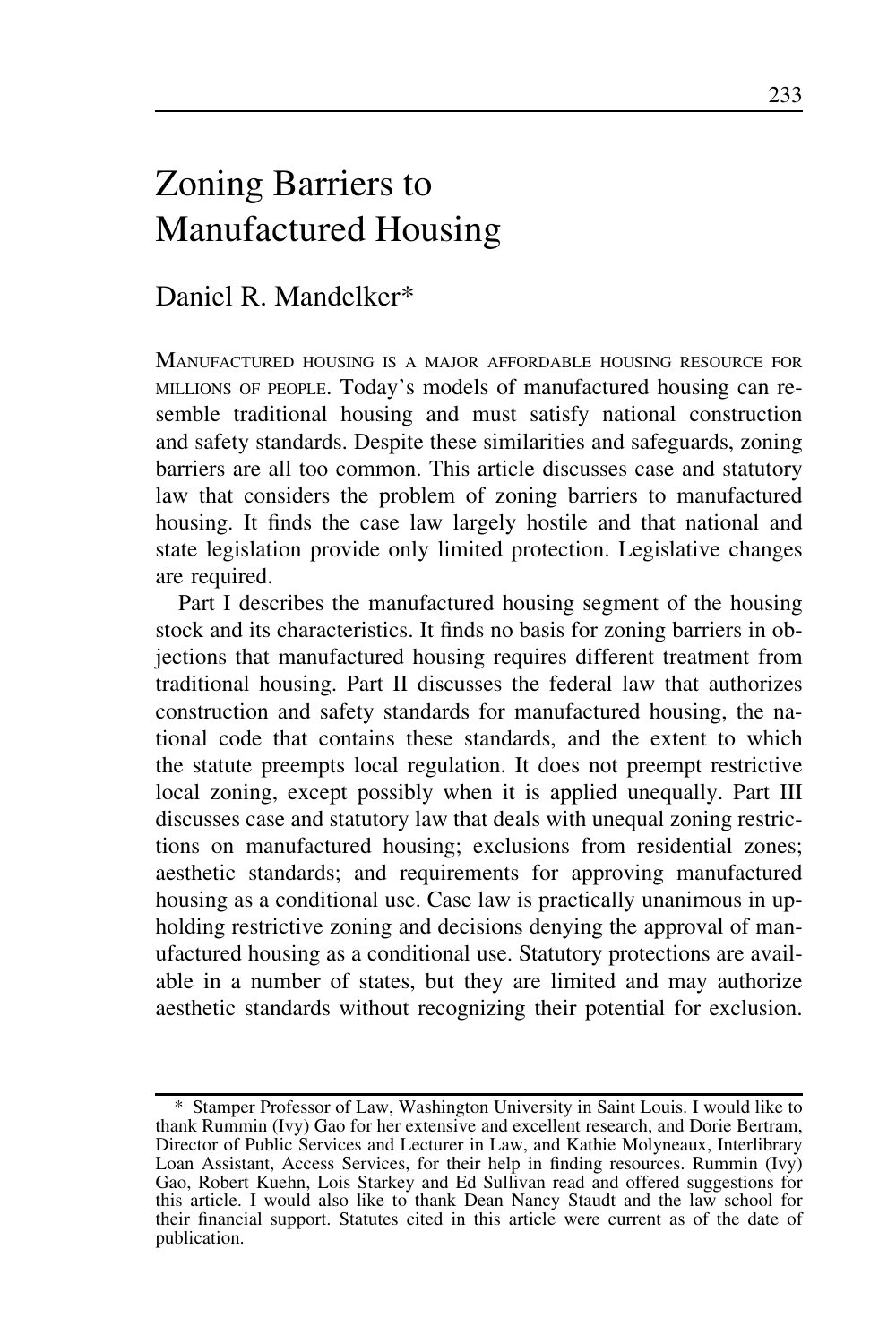Recommendations for legislative change suggested by this article would open up the zoning system for manufactured housing and restrict its rejection as a conditional use. Part IV recommends revisions in the federal law to require procedural protections in decision making under local ordinances and to preempt zoning barriers to manufactured housing. Part V concludes.

Recent reports show a growing affordable housing crisis.<sup>1</sup> These reports show a growing increase in excessive rental costs and housing prices that make housing unaffordable for a significant number of households in many areas.<sup>2</sup> Low income individuals cannot find housing at prices and rents they can afford. The housing affordability crisis makes favorable zoning treatment of manufactured housing even more critical, as it has significant affordability advantages over site-built traditional housing.

<sup>1.</sup> See JOINT CTR. FOR HOUS. STUDIES, THE STATE OF THE NATION'S HOUSING 2015, at 10, 28 (2015) (noting that in 2014, home prices hit record highs, that rental markets tightened again, and that rentals increased at double the inflation rate), http://www. jchs.harvard.edu/research/state\_nations\_housing; see also Chris Herbert, Addressing the Silent Housing Crisis, HOUSING PERSPECTIVES ( June 19, 2015, 11:57 AM), http:// housingperspectives.blogspot.com/2015/06/addressing-silent-housing-crisis.html?m= 1 (discussing other studies finding a crisis in rental housing); JOSH LEOPOLD ET AL., THE HOUSING AFFORDABILITY GAP FOR EXTREMELY LOW INCOME RENTERS IN 2013, at 1 (Urban Land Institute, 2015), http://www.urban.org/research/publication/housingaffordability-gap-extremely-low-income-renters-2013/view/full\_report ("Nationwide, only 28 adequate and affordable units are available for every 100 renter households with incomes at or below 30 percent of the area median income").

<sup>2.</sup> See JOINT CTR. FOR HOUS. STUDIES, THE STATE OF THE NATION'S HOUSING 2015, at 10, 28 (2015) (noting that in 2014, home prices hit record highs, that rental markets tightened again, and that rentals increased at double the inflation rate), http://www. jchs.harvard.edu/research/state\_nations\_housing; see also Chris Herbert, Addressing the Silent Housing Crisis, HOUSING PERSPECTIVES ( June 19, 2015, 11:57 AM), http:// housingperspectives.blogspot.com/2015/06/addressing-silent-housing-crisis.html?m= 1 (discussing other studies finding a crisis in rental housing); JOSH LEOPOLD ET AL., THE HOUSING AFFORDABILITY GAP FOR EXTREMELY LOW INCOME RENTERS IN 2013, at 1 (Urban Land Institute, 2015), http://www.urban.org/research/publication/housingaffordability-gap-extremely-low-income-renters-2013/view/full\_report ("Nationwide, only 28 adequate and affordable units are available for every 100 renter households with incomes at or below 30 percent of the area median income"); U.S. DEP'T OF HOUS.& URB. DEV., NATIONAL HOUSING MARKET SUMMARY 5 (Dec., 2015) [hereinafter SUMMARY], https://www.huduser.gov/portal/sites/default/files/pdf/NationalSummary\_ 3q15.pdf, (graph showing decline in housing affordability index). Consider also a recent study finding, in New York City, that opposition to new development was more common than support. Vicki Been, Josiah Madar & Simon McDonnell, Urban Land-Use Regulation: Are Homevoters Overtaking the Growth Machine?, 11 J. LEGAL STUD. 227 (2014).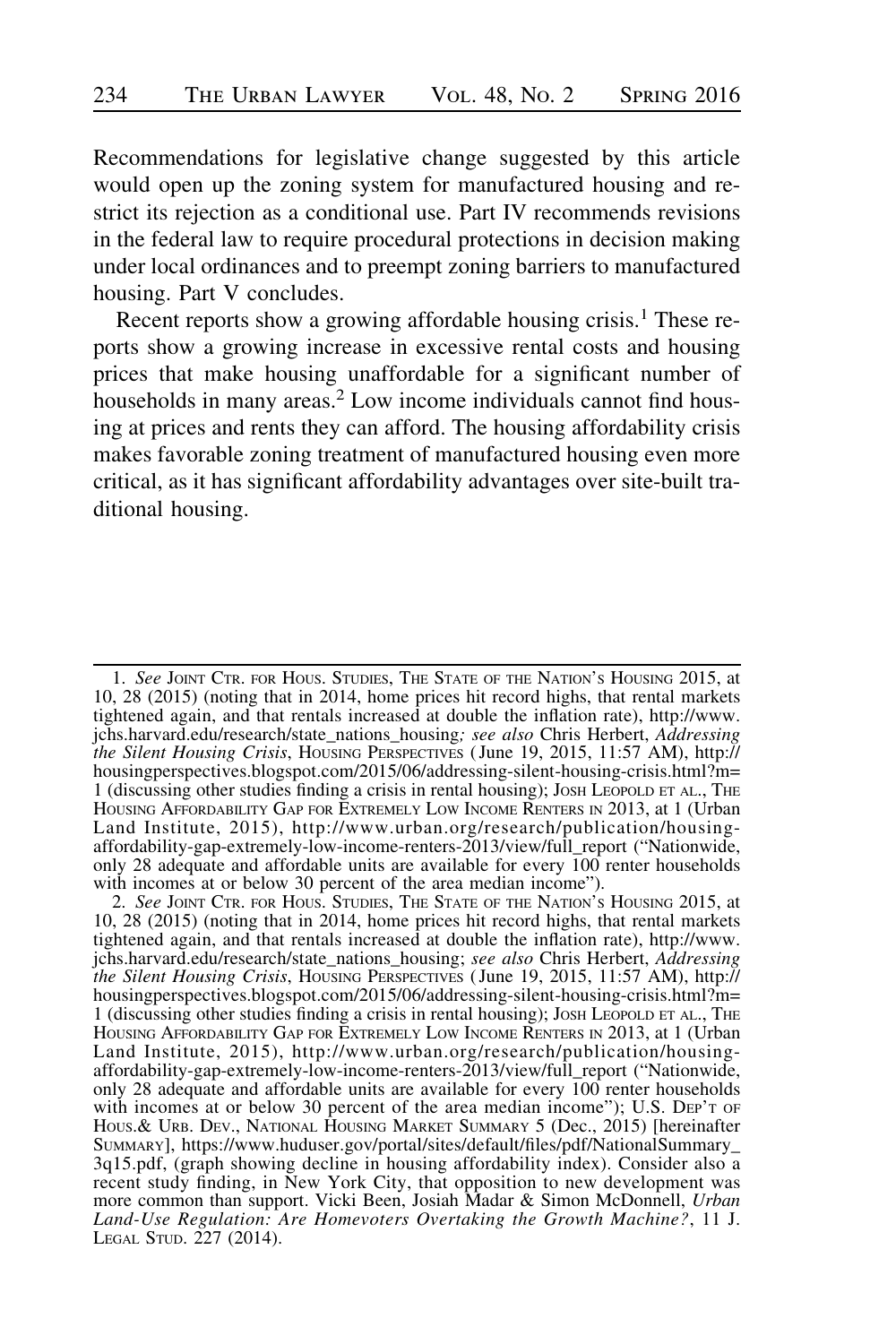## I. The Manufactured Housing Segment of the Housing Stock and the Zoning Barrier Problem

There are now 8.6 million manufactured homes<sup>3</sup> in this country,<sup>4</sup> which is about  $6.5\%$  of the national housing stock.<sup>5</sup> About half of all manufactured homes are in rural areas, and their percentage of the housing stock varies by region.<sup>6</sup> Southern states have more than the national average.<sup>7</sup> How a manufactured home is built has an important influence on the zoning barriers it attracts. Either it is built as a single, single-wide unit, or double-wide unit, which are two units manufactured in tandem at the factory and attached at the site.<sup>8</sup> Fifty-three percent of homes recently shipped are double-

4. JOHN FRASER HART ET AL., THE UNKNOWN WORLD OF THE MOBILE HOME (2002) (describing manufactured housing and manufactured housing parks in various parts of the country, with distribution maps for several cities and areas).

6. EXAMINATION, supra note 3, at 5-6.

<sup>3.</sup> This type of housing is built as a unit at the factory in compliance with national construction and safety standards, and is transported to the site for installation on a permanent chassis. See 42 U.S.C. § 5402(6) (defining term); WILLIAM APGAR ET AL., AN EXAMINATION OF MANUFACTURED HOUSING AS A COMMUNITY-AND ASSET-BUILDING STRATEGY (2002) [hereinafter EXAMINATION], http://www.jchs.harvard.edu/sites/jchs. harvard.edu/files/w02-11\_apgar\_et\_al.pdf. It was formerly known as a mobile home. Statutes sometimes define "mobile home" as "a dwelling unit constructed in a factory before the enactment of the federal standards." ARK. CODE ANN. § 14-54-1602(3). In 1980, Congress replaced the term "mobile home" with the term "manufactured home" wherever it appeared. Community and Neighborhood Development and Conservation, Pub. L. No. 96-399, § 308, 94 Stat. 1614, 1640-41 (1981). This article uses the term "manufactured housing" or "manufactured home," except where the term "mobile home" seems appropriate. As compared with manufactured housing, a modular home is a home transportable in one or more sections with some on-site assembly, not constructed on a permanent chassis, and designed to be used as a dwelling on foundations connected to required utilities. See, e.g., ME. REV. STAT. ANN. tit. 30-A, § 4358(A)(2).

<sup>5.</sup> U.S. BUREAU OF THE CENSUS, AMERICAN HOUSING SURVEY FOR THE UNITED STATES: 2011, at 3-4 (2013), https://www.census.gov/content/dam/Census/programs-surveys/ ahs/data/2011/h150-11.pdf. Annual deliveries were most recently reported as 70,000 a year. SUMMARY, supra note 2, at 9. Shipments peaked in 1998 at about 373,000. EXAMINATION, supra note 3, at 3. The housing recession beginning in 2008 had a serious negative impact on the industry. See Patrick Simmons, Manufactured Homes: A Shrinking Source of Low-Cost Housing, FANNIE MAE (June 27, 2013), http://www.fanniemae.com/portal/about-us/media/commentary/062713-simmons. html.

<sup>7.</sup> EXAMINATION, supra note 3, at 5-6 (includes extensive literature survey); Richard Genz, Why Advocates Need to Rethink Manufactured Housing, 12 Housing Pol'y DE-BATE 393, 398 (2001) [hereinafter Genz], http://www.knowledgeplex.org/kp/text\_ document\_summary/scholarly\_article/relfiles/hpd\_1202\_genz.pdf.

<sup>8.</sup> In 2013, the average size of a single-wide was 1100 square feet, a double-wide, 1720 square feet. Understanding Today's Manufactured Housing, MANUFACTURED HOUSING INSTITUTE, [hereinafter UNDERSTANDING TODAY'S MANUFACTURED HOUSING], http://www.manufacturedhousing.org/media\_center/default.asp. The average size of a newly-built traditional home is 2662 square feet. Cost & Size Comparisons: New Manufactured Homes and New Single Family Site Built Homes, U.S. Census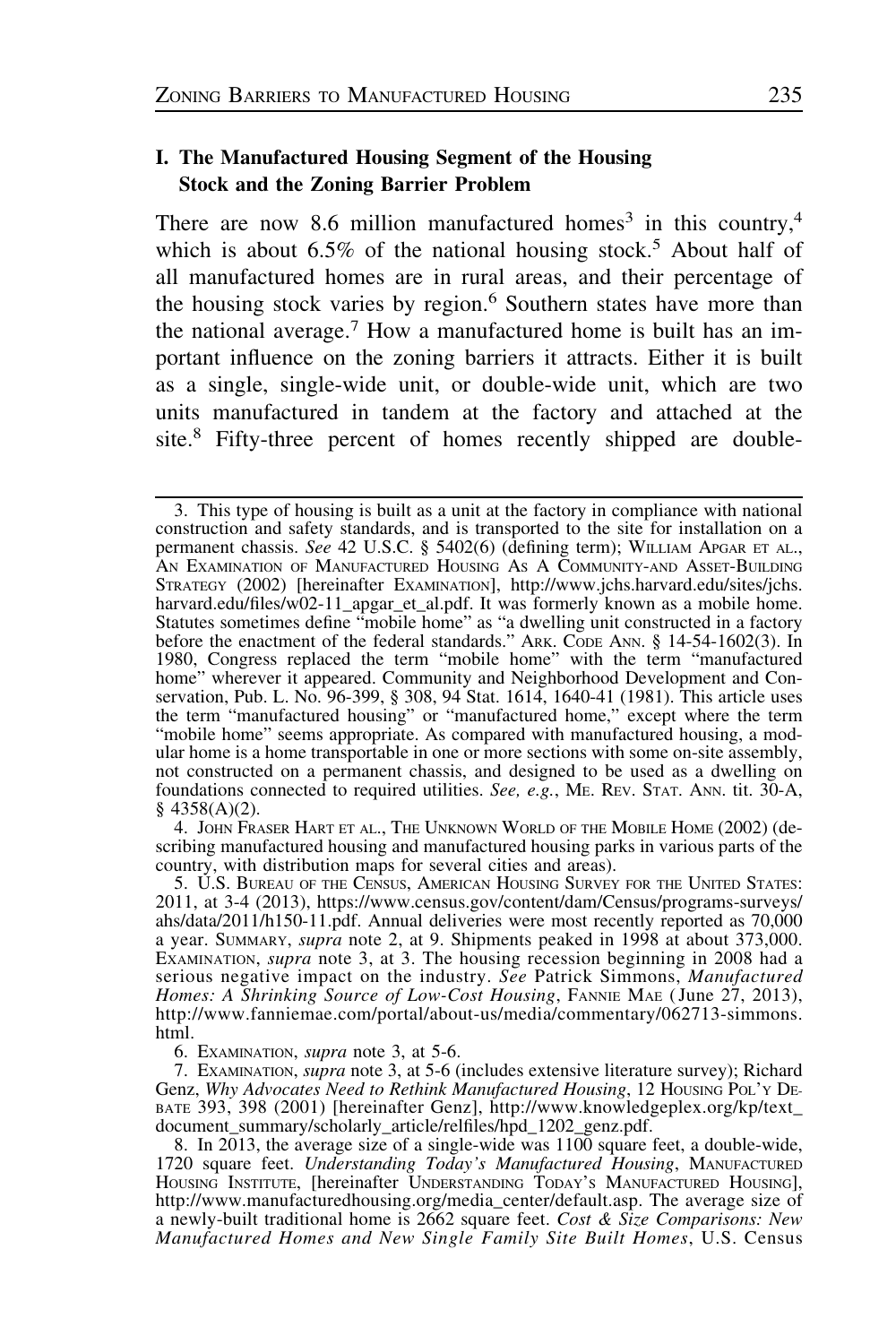wide.<sup>9</sup> There is a significant cost advantage to manufactured homes. When structure, transport, installation, land, and site development costs are included, one study found the total purchase price of a manufactured home might be as much as 75% less than the cost of a traditional home of comparable size and quality.<sup>10</sup>

Zoning barriers persist despite the cost advantage of manufactured housing as a source of affordable housing.<sup>11</sup> One study found that burdensome zoning codes, such as the lack of by-right zoning, architectural design standards, and a lack of buildable land all had a negative effect on sales of manufactured homes.<sup>12</sup> Burdensome architectural design standards had the greatest negative effect.<sup>13</sup> Zoning burdens

9. Cost & Size, supra note 8.

10. Kimberly Vermeer & Josephine Louie, The Future of Manufactured Housing, JOINT CENTER FOR HOUSING STUDIES, HARVARD UNIVERSITY ( Jan. 1997) [hereinafter FU-TURE OF], http://www.jchs.harvard.edu/sites/jchs.harvard.edu/files/r97-1\_vermeer\_ louie\_futmanhousing.pdf. The report discusses ROBERT JOHNSON & JEFF SCHEUER, MANUFACTURED HOUSING COSTS AND FINANCING, MANUFACTURED HOUSING RESEARCH PROJECT (Univ. of Mich., Rep. Two, 1993), finding a 65% difference.

11. THE PRESIDENT'S COMMISSION ON HOUSING, THE REPORT OF THE PRESIDENT'S COMMISSION ON HOUSING 204 (1982) (noting zoning restrictions and concluding that "[e]xclusionary zoning provisions based on type of manufacture are arbitrary and unrelated to legitimate zoning concerns."); GUOQIANG SHEN & RICHARD A. STEPHENSON, IDENTIFICATION AND MEASUREMENT OF ZONING BARRIERS RELATED TO MANUFACTURED HOUSING:ALOCATION AND ACCESSIBILITY ANALYSIS 4 (1999) (noting manufactured homes are usually placed away from most positive public community facilities, such as hospitals, airports, rescue, recreational, cultural, educational, auto, food, shopping and other business services; their location is also further away from major employment centers and heavy industrial areas, but always close to negative facilities such as landfills and solid waste treatment facilities; percentage of manufactured homes in flood zones is higher); Charles C Geisler & Hisayoshi Mitsuda, Mobile-Home Growth, Regulation, and Discrimination in Upstate New York, 52 RURAL SOC. 532 (1987) (noting higher income communities associated with zoning and lack of manufactured housing). Zoning barriers in two states are made acceptable by statutes that authorize local control of zoning and similar land use controls. See FLA. STAT. ANN. § 320.8285(6) (includes zoning, subdivision control, and architectural and aesthetic requirements); NEV. REV. STAT. ANN. § 461.260(3) (similar).

12. CASEY J. DAWKINS ET AL., REGULATORY BARRIERS TO MANUFACTURED HOUSING PLACEMENT IN URBAN COMMUNITIES 37 (2011) [hereinafter REGULATORY BARRIERS], http://www.huduser.gov/portal//Publications/pdf/mfghsg\_HUD\_2011.pdf.

13. REGULATORY BARRIERS, *supra* note 12, at 37; see WELFORD SANDERS, MANUFAC-TURED HOUSING: REGULATION, DESIGN INNOVATIONS, AND DEVELOPMENT OPTIONS, PLAN-NING ADVISORY SERV. REP. NO. 478 (Am. Planning Ass'n, 1998) [hereinafter SANDERS], (noting four-fifths of municipalities allow appearance standards by right in residential districts; they range from density, lot size, lot width, coverage and setback, to perimeter and landscaping requirements); see also Casey J. Dawkins & C. Theodore Koebel, Overcoming Barriers to Placing Manufactured Housing in Metropolitan Communities, 76 J. AM. PLAN. Ass'n 73  $(2010)$  (arguing well-designed double-wide manufactured homes, built with conventional siding and roofing materials, are indistinguishable from traditional homes, though at an increased cost); FUTURE OF, supra note 10.

Bureau (2014) [hereinafter COST & SIZE], https://www.census.gov/construction/mhs/ pdf/sitebuiltvsmh.pdf.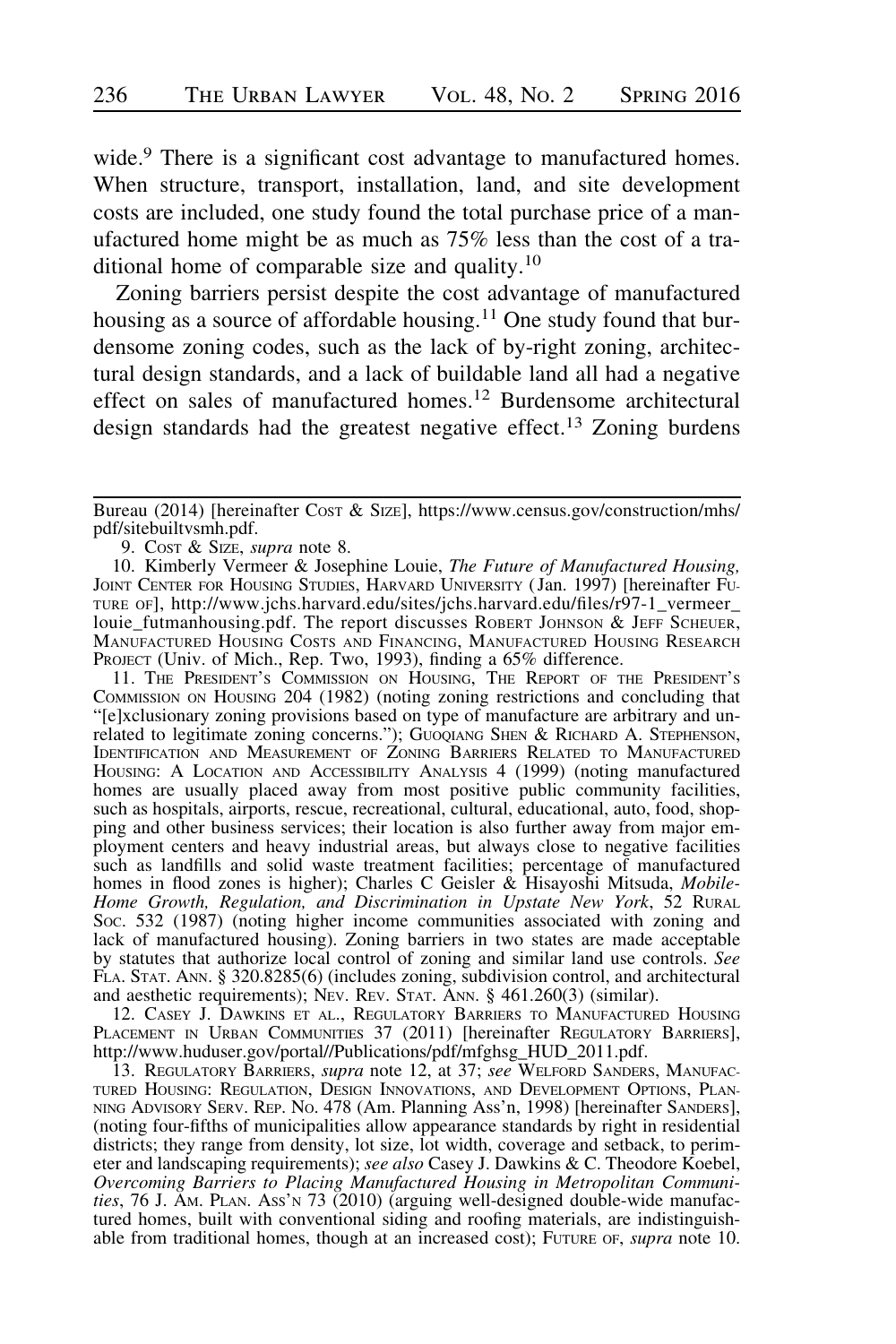take several forms, such as a total exclusion, an exclusion from residential zones, and requirements that manufactured housing be limited to manufactured housing parks.<sup>14</sup> A lack of by-right zoning means a manufactured home must seek approval through a conditional use or other procedure, which municipalities can use to keep them out of the community.

Zoning barriers arise because of community and resident concerns about the safety, quality, appearance, occupants,<sup>15</sup> price appreciation<sup>16</sup> of manufactured housing, and the impact these factors are supposed to have on neighboring property values.<sup>17</sup> Courts upholding zoning barriers and the denial of conditional use approval for manufactured homes often quote these objections as the basis for their decisions. Opposition to manufactured housing takes on the typical NIMBY (Not in My Back Yard) syndrome, with neighbors rising in opposition and putting pressure on municipal boards and legislative bodies to deny approval or adopt a restrictive zoning ordinance. Studies show, however, either that there is no basis for these objections, or that they are irrelevant to zoning regulation.

Safety and Quality. The safety and construction standards adopted nationally under a federal statute, discussed below,<sup>18</sup> have dramatically improved the quality and safety of manufactured housing. One study found that the structural performance, maintenance, and

<sup>14.</sup> See infra notes 87-93 and accompanying text.

<sup>15.</sup> Julia O. Beamish et al., Not a Trailer Anymore: Perceptions of Manufactured Housing, 12 Hous. Pol'y DEBATE 373, 377-78 (2001) [hereinafter Beamish]; REGULA-TORY BARRIERS, *supra* note 12, at 5.

<sup>16.</sup> Genz, supra note 7, at 407 ("Unfortunately, the perception that depreciation is somehow inherent in manufactured homes is widespread. It is at the root of disinterest about them among development bankers, advocates, planners, and nonprofit developers.").

<sup>17. &</sup>lt;sup>"In</sup> jurisdictions where zoning was rated as a significant barrier, the probability of units having been placed was significantly lower than in jurisdictions where zoning was rated as a minor barrier (dropping from 77.5% to 53.9%). In jurisdictions where respondents rated subdivision covenants, architecture design standards, citizen opposition, high land costs, not much land, no new parks approved, and insufficient demand as significant barriers, there were similar statistically significant negative impacts on HUD-Code units being placed." REGULATORY BARRIERS, supra note 12, at 21. Burdensome zoning, architectural design standards, and lack of buildable land reduce sales of manufactured housing. Of these factors, burdensome architectural design standards have the largest dampening effect. A more limited 1996 study based on 475 respondents to a survey was more favorable. Almost all communities permitted manufactured housing in residential districts and on individual lots, and permitted them by right. Considerably fewer allowed manufactured housing in the most restrictive residential or in all residential districts. However, only 29 percent of communities had laws that treated traditional and manufactured housing comparably. SANDERS, *supra* note 13.

<sup>18.</sup> See infra notes 42-53 and accompanying text.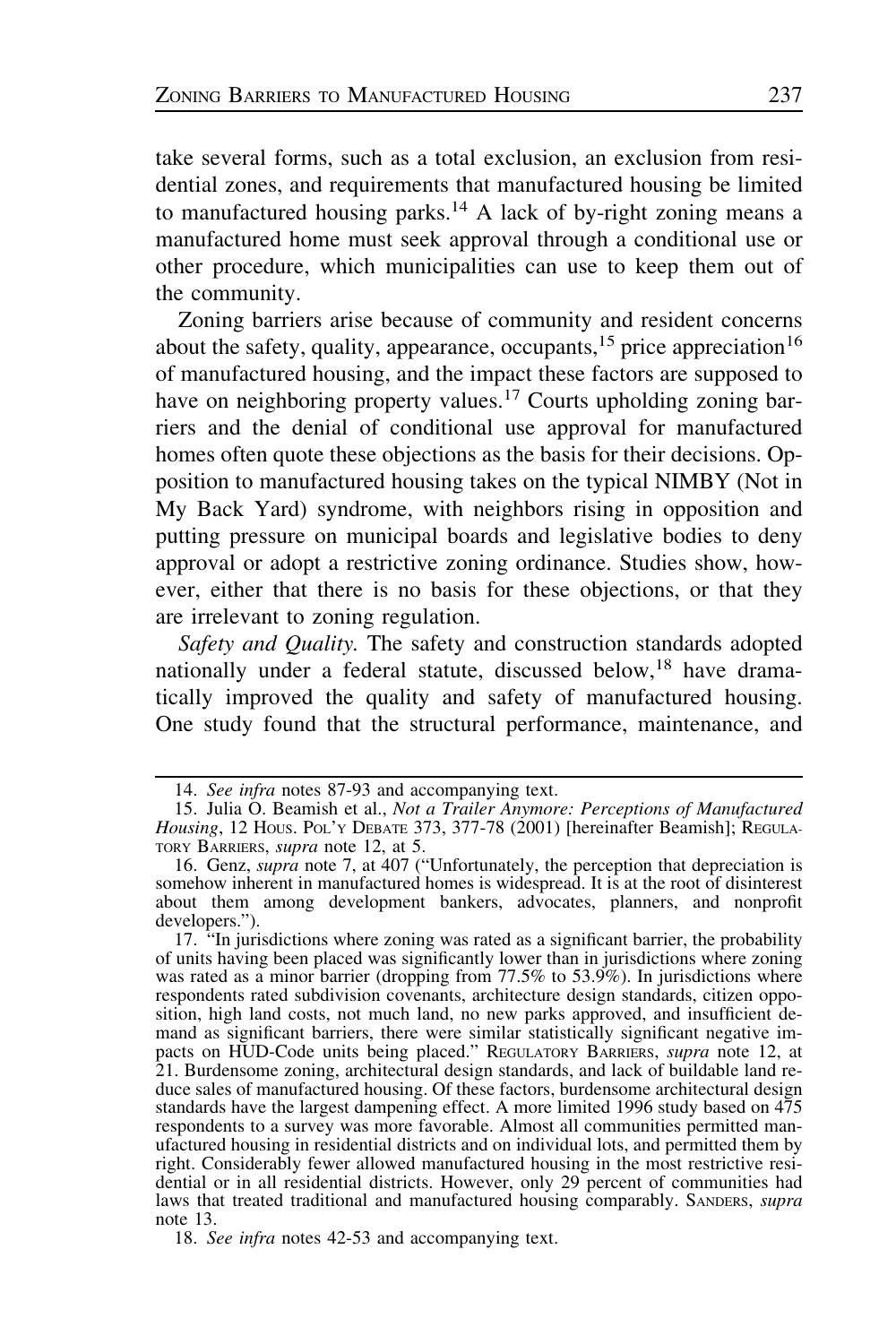repair problems of manufactured housing were similar to traditional housing.<sup>19</sup> The risk of fire is half of that for traditional homes, and national standards have dealt with the wind resistance problem.<sup>20</sup> Neither is there evidence that manufactured housing deteriorates more over time than traditional housing. $21$ 

Effect on Neighboring Property Values. Another objection to manufactured housing is its assumed negative effect on the property values of neighboring property. The effect of land development on property values is a factor zoning statutes authorize zoning ordinances to consider, $2<sup>2</sup>$  so the negative impact of manufactured housing, if it existed, could be a reason to support their restriction or rejection. Several studies showed, however, that manufactured housing does not have a negative effect on neighboring property values.<sup>23</sup> A more recent study of five counties in North Carolina criticized the research strategies of earlier studies and used a larger sample and more advanced statistical analysis, but reached similar conclusions.<sup>24</sup> Whether distance close to manufactured homes had a negative effect on the appreciation values of single-family homes produced mixed results. A supplemental hedonic regression analysis showed, however, that structure variables were by far the most important factors that explained property value variations.<sup>25</sup> Distance variables played a minor role.<sup>26</sup> Well-designed

26. Id. at 25-30; see also John W. Gilderbloom & William P. Friedlander, How Assessed Values Vary Between Manufactured and Site-Built Houses, 30 Hous. & Soc'y

<sup>19.</sup> ROBERT JOHNSON, MANUFACTURED HOUSING RESEARCH PROJECT, REPORT 1: MANU-FACTURED HOUSING QUALITY (Univ. of Mich., 1993).

<sup>20.</sup> UNDERSTANDING TODAY'S MANUFACTURED HOUSING, *supra* note 8, at 8-11.

<sup>21.</sup> Thomas P. Boehm & Alan Schlottmann, Is Manufactured Owned Housing a Good Alternative for Low-Income Households? Evidence from the American Housing Survey, 10 Cityscape: J. Pol'y Dev. & Res. 159, 163 (2008) [hereinafter Boehm].

<sup>22.</sup> See U.S. DEP'T OF COMMERCE, A STANDARD STATE ZONING ENABLING ACT § 3 (1926), https://www.planning.org/growingsmart/pdf/SZEnablingAct1926.pdf (zoning to have "a view to conserving the value of buildings"). State zoning statutes are modeled on the Standard Act.

<sup>23.</sup> See, e.g., Thomas E. Nutt-Powell et al., Residential Property Value and MANUFACTURED HOMES (Working Paper 86-1, Joint Ctr. for Hous. Studies of the Mass. Inst. of Tech. and Harvard Univ., 1986) (town without zoning restrictions); RICHARD STEPHENSON & GUOQIANG SHEN, THE IMPACT OF MANUFACTURED HOUSING ON AD-JACENT SITE-BUILT RESIDENTIAL PROPERTIES IN NORTH CAROLINA (E. Carolina Univ., n.d.); KATE WARNER & ROBERT JOHNSON, MANUFACTURED HOUSING RESEARCH PROJECT (Univ. of Mich., 1993) (rental manufactured housing communities). But see Charles E. Hegji & Linda Mitchell, The Impact of Manufactured Housing on Adjacent Site-Built Residential Properties in Two Alabama Counties, 26 S. Bus. Rev. 19 (2000). These studies are summarized in MULATU WUBNEH & GUOQIANG SHEN, THE IMPACT OF MANUFACTURED HOUSING ON RESIDENTIAL PROPERTY VALUES: A GIS BASED APPROACH 10-11 (2001), https://www.lincolninst.edu/pubs/dl/106\_WP01MW1.pdf.

<sup>24.</sup> WUBNEH  $&$  SHEN, supra note 23.

<sup>25.</sup> Id. at 26.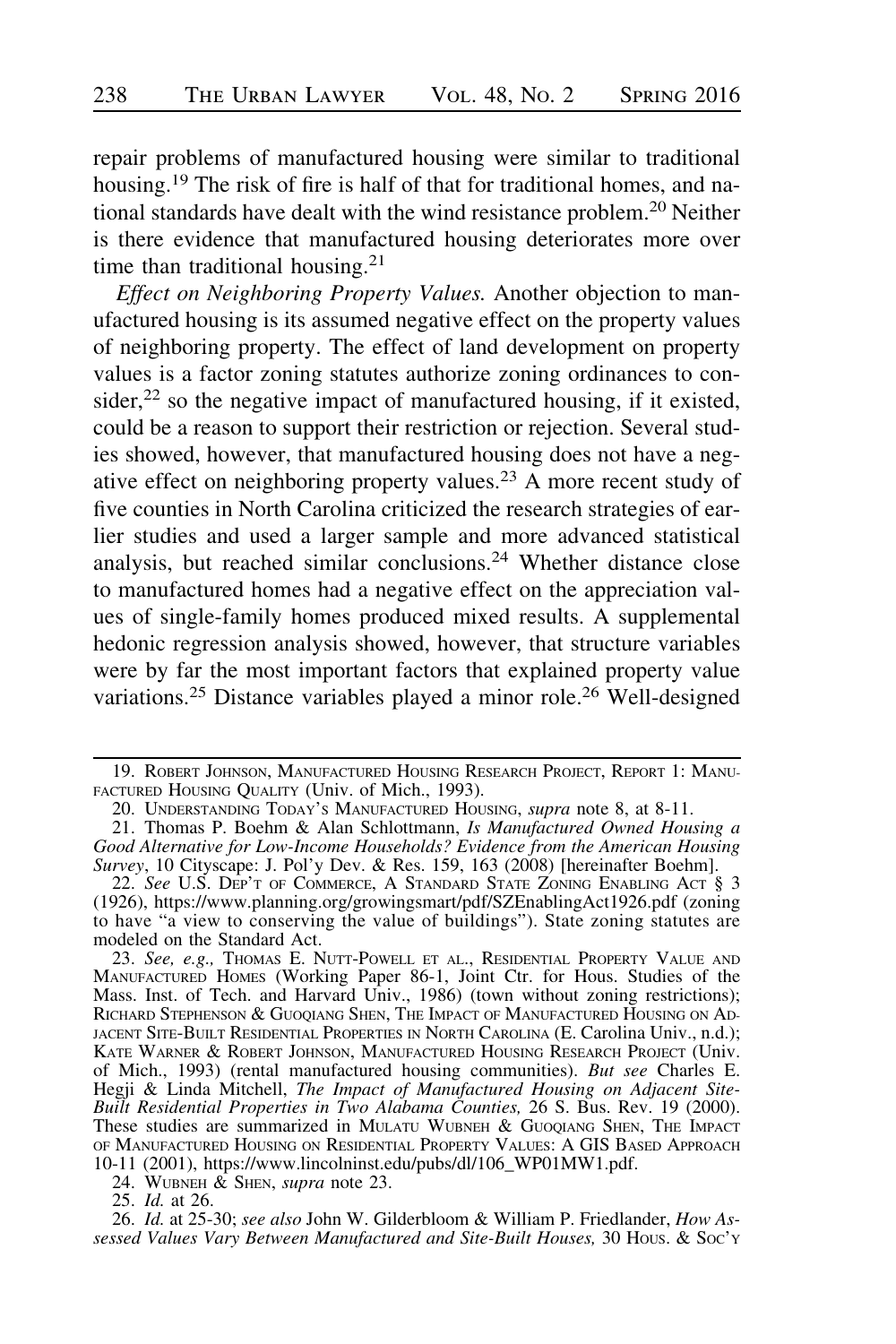and well-maintained manufactured housing built to national standards should not have a negative effect on the value of neighboring property.<sup>27</sup>

Appearance. Appearance is an important factor in perceptions of manufactured housing. Exterior finish and roof pitch are two exterior features that distinguish manufactured from traditional homes. Manufactured homes are more likely to have a vinyl or steel exterior, and more likely to have a roof pitch less than  $4/12$  or a flat roof.<sup>28</sup> Single-wide manufactured homes are most likely to be in this category, though design changes can make them attractive.

Recent innovations in the design of manufactured homes have improved appearance and contributed to greater acceptance, though at increased cost. Well-designed double-wide manufactured homes with conventional siding, roofing materials, and acceptable roof pitch are almost indistinguishable from traditional site-built homes of the same price and quality.<sup>29</sup> Two-story homes have been introduced,<sup>30</sup> and other innovative changes, such as innovative chassis and transportation systems and the ability to produce homes with a 12:12 roof pitch that allows blending with existing neighborhoods, substantially improve design.<sup>31</sup> Zoning ordinances can regulate appearance, and state statutes usually authorize the regulation of roof pitch and exterior

<sup>189 (2003),</sup> http://www.housingeducators.org/Journals/H&S\_Vol\_30\_No\_2\_How\_ Assessed\_Values\_Vary\_Between\_Manufactured\_and\_Site\_Built\_Houses.pdf (drawing a comparison with double-wide manufactured housing; mixed results on whether presence of manufactured housing can lower overall property values in a neighborhood).

 $27.$  See Boehm, supra note 21, at 164 (arguing that manufactured, owned housing does not lead to increased instability of neighborhoods); William P. McCarty, Trailers and Trouble? An Examination of Crime in Mobile Home Communities, 12 CITYSCAPE 127, 137 (2010), http://www.huduser.gov/portal/periodicals/cityscpe/vol12num2/ch7. pdf (The presence of crime also affects home values and neighborhood quality, but one study found "no statistically significant difference in the rates of crime between blocks with mobile home communities, blocks adjacent to mobile home communities, and all other residential blocks.").

<sup>28.</sup> NAHB RESEARCH CTR., FACTORY AND SITE-BUILT HOUSING: A COMPARISON FOR THE 21ST CENTURY, 35-37 (1998) [hereinafter COMPARISON], http://www.huduser.gov/ portal//Publications/pdf/factory.pdf.

<sup>29.</sup> See FUTURE OF, supra note 10; see also ROBERT WILDEN, MANUFACTURED HOUSING AND ITS IMPACT ON SENIORS, PREPARED FOR COMMISSION ON AFFORDABLE HOUSING AND HEALTH FACILITY NEEDS FOR SENIORS IN THE 21ST CENTURY (2002), http://govinfo. library.unt.edu/seniorscommission/pages/final\_report/manufHouse.html.

<sup>30.</sup> UNDERSTANDING TODAY'S MANUFACTURED HOUSING, *supra* note 8 ("The single most important advancement in the industry over the last seven years has been the development of two-story models.").

<sup>31.</sup> EXAMINATION supra note 3, at 7; see Bradley C. Grogan, Curb Appeal, 58 URB. LAND 70, 80 (1999); Joseph E. Link, *Breaking Out of the Box*, 57 URB. LAND 82, 90 (1998).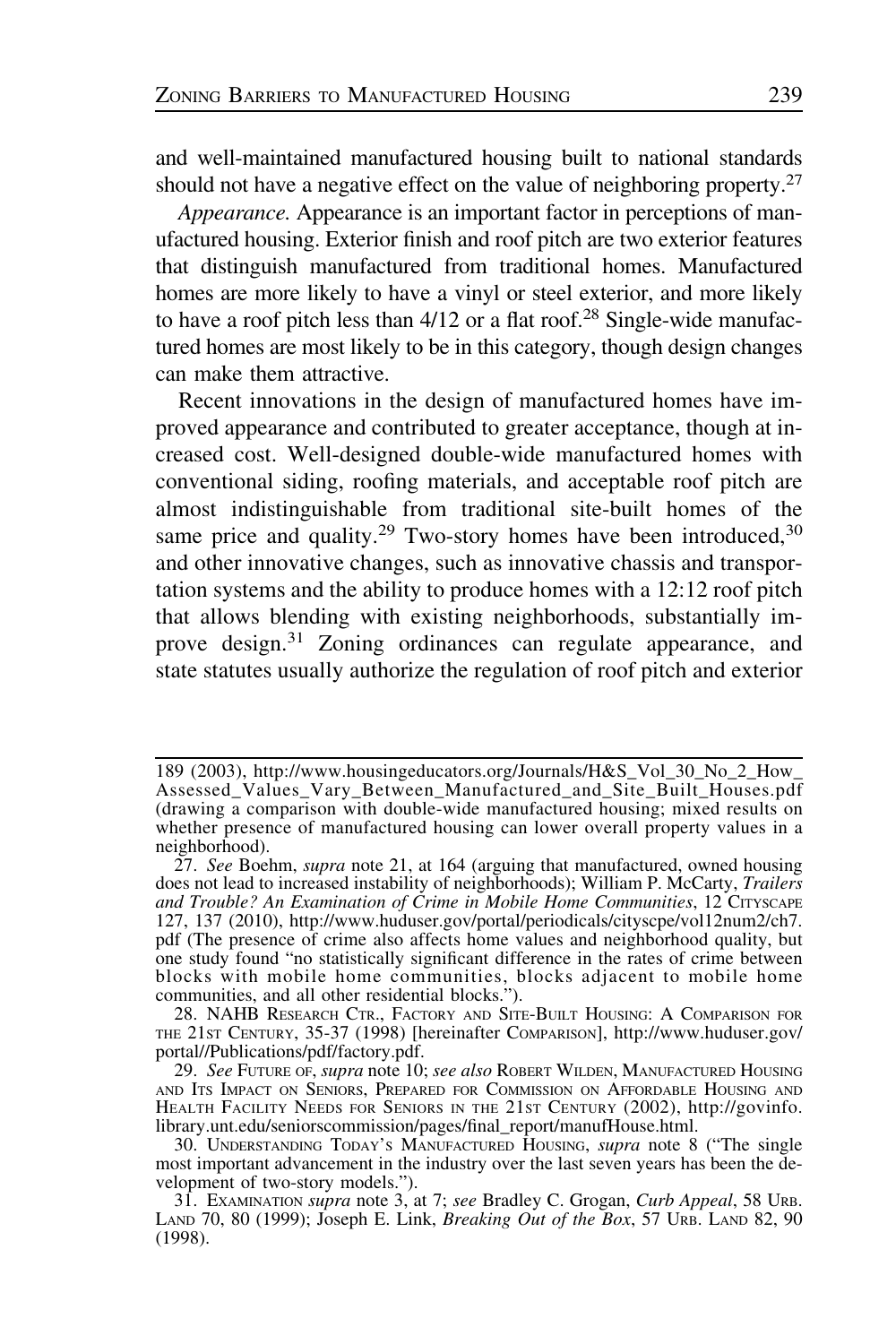finish.<sup>32</sup> Changes in design, and the ability to regulate appearance through zoning,<sup>33</sup> mean that appearance need not be a factor in zoning decisions.<sup>34</sup>

Demographic Characteristics. Manufactured housing costs less than traditional housing, so residents of manufactured housing have lower incomes than the median average.<sup>35</sup> Residents of manufactured housing also tend be older or younger than residents of traditional housing  $36$ and are mostly white,  $37$  though there has been a rapid growth in minority occupancy in recent years.<sup>38</sup> This data suggests that residents of manufactured housing are a respectable segment of the housing market. If lower income or age is the reason for opposition, it is not legitimate.

Another perception of manufactured housing is that residents damage neighborhood quality because they move more frequently than do residents of traditional housing. One study found this perception is incorrect.<sup>39</sup> Another showed that residents of manufactured housing are

36. EXAMINATION, supra note 3, at 10.

37. Beamish, supra note 15, at 381.

38. Schmitz, supra note 35, at 386-87.

39. COMPARISON, supra note 28, at 27 ("The 6.6 percent of movers who came from manufactured homes was in line with the proportion of manufactured homes in the

<sup>32.</sup> See infra note 136 and accompanying text.

<sup>33.</sup> Appearance standards, of course, will have an exclusionary effect if they can support a denial or refusal to zoning for manufactured housing that does not meet appearance standards.

<sup>34.</sup> Although it should not affect zoning decisions, another perception of manufactured housing is that it does not appreciate in value as much as traditional housing. The key factor in price appreciation for manufactured housing is whether the land is owned. Boehm, *supra* note 21, at 164 (arguing that in cases in which the land is owned, manufactured owned housing can yield appreciation amounts that are not dissimilar from those of site-built owned housing);  $\overline{Ex}$ AMINATION, supra note 3, at 7-8 (arguing that land is imperative to value appreciation); KEVIN JEWELL, APPRECIATION IN MANUFACTURED HOUSING: A FRESH LOOK AT THE DEBATE AND THE DATA (CONSUMERS Union, 2002) (finding no statistical difference from site-built homes when land is owned). One survey found that almost all double-wide owners owned their own land, while 73% of single-wide owners owned their own land. Beamish, supra note 15, at 381. Another study found that manufactured housing sold for more than its purchase price, but not in excess of the general rate of inflation. KATE WARNER & JEFF SCHEUER, MANUFACTURED HOUSING VALUES (Manufactured Hous. Research Project, Univ. of Mich., Report 3, 1993).

<sup>35.</sup> Schmitz, Promoting the Promise Manufactured Homes Provide for Affordable Housing, 13 J. Affordable Housing & Community Dev. L. 384, 386-87 (2004) [hereinafter Schmitz] (50% below median); Genz, supra note 7, at 395 (one-third below national average); see also FUTURE OF, supra note 10 (lower income); Robert W. Wilden, Manufactured Housing And Its Impact on Seniors COMMISSION ON AFFORDABLE HOUSING AND HEALTH FACILITY NEEDS FOR SENIORS IN THE 21<sup>st</sup> CENTURY (2002), http://<br>govinfo.library.unt.edu/seniorscommission/pages/final\_report/manufHouse.html. *But* see Examination, supra note 3, at 9-10 (manufactured housing went up market in 1990s); Beamish, *supra* note 15, at 381 (significant percentage in higher income categories).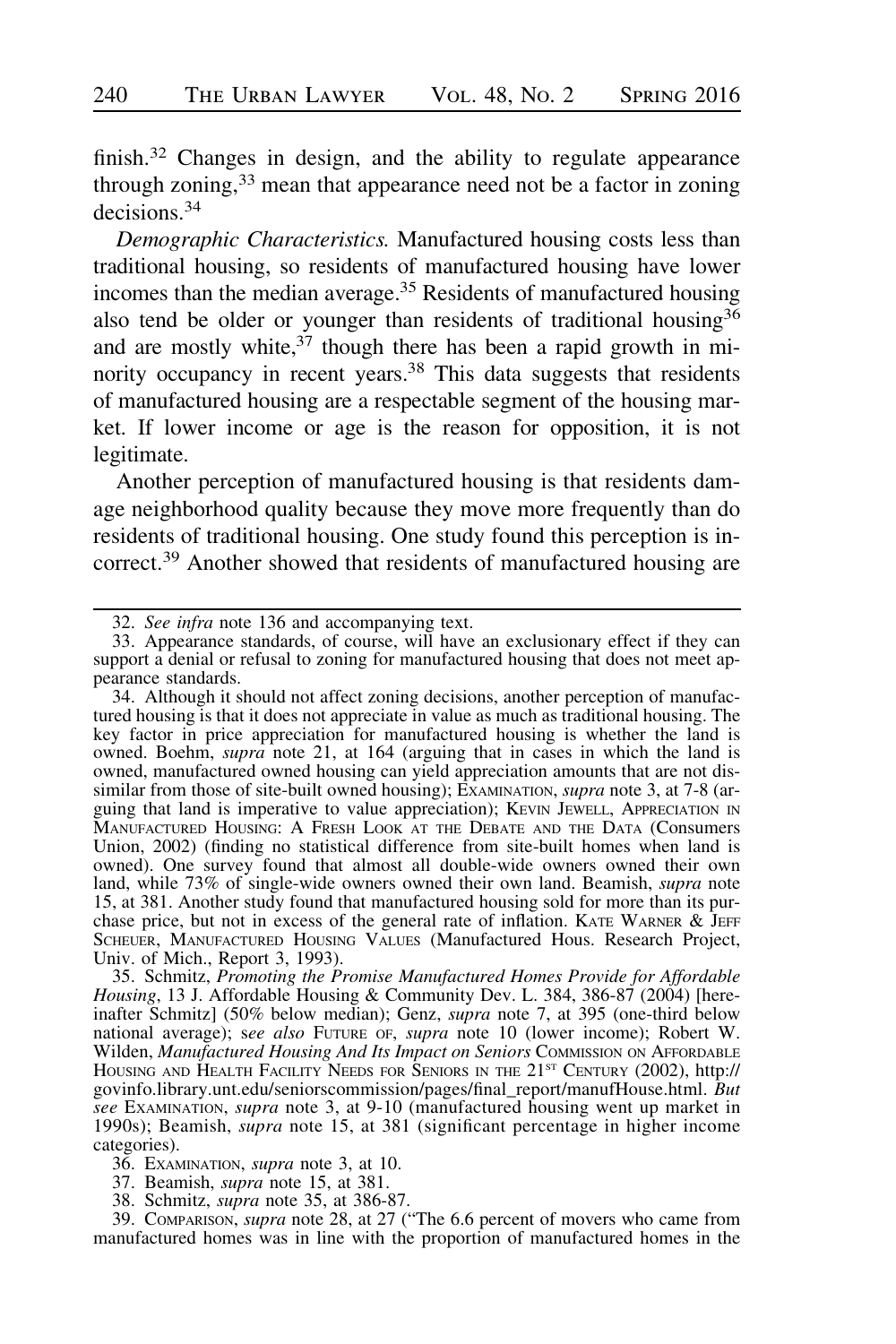quite similar in maintaining a stable neighborhood as residents of traditional housing.<sup>40</sup> Instability of residence is not a problem. This discussion suggests that objections to manufactured housing that support restrictive zoning are based on older manufactured housing of lower quality or design, and are inaccurate or illegitimate.

# II. The National Manufactured Housing Construction and Safety Standards Act, and the Preemption of Restrictive Zoning

The next issue is to examine how the cases and statutes have dealt with zoning barriers. National preemptive legislation is examined first.

# A. The Statute, its Regulations, and the HUD Policy Statement

Preemption of state laws and local ordinances that affect manufactured housing can occur under the National Manufactured Home Construction and Safety Standards Act.<sup>41</sup> Congress adopted the Act in 1974, and the Department of Housing and Urban Development (HUD) has adopted Manufactured Housing Construction and Safety Standards (the "HUD Code"), which the Act authorizes.<sup>42</sup> It marked a turning point in state and local treatment of manufactured housing, as it preempts state and local construction and safety codes that are inconsistent with the national code. State statutes that protect manufactured housing may make compliance with the national code a condition of statutory coverage.<sup>43</sup> The HUD Code standards are complete and address all aspects of safety, durability and quality, $44$  but they suffer

43. See, e.g., CAL. GOV'T CODE § 65852.3(a) (authorizing their installation on lots zoned for conventional single-family residential dwellings).

overall housing stock;" percentage of movers from rental housing was twice as high as percentage of rental housing in housing stock).

<sup>40.</sup> Boehm, *supra* note  $21$ , at 195.

<sup>41. 42</sup> U.S.C. § 5403(d).

<sup>42. 42</sup> C.F.R. § 3280.1(b); see also 42 C.F.R. § 3282.51 (procedures for inspections and investigations). For discussion of the statute, the HUD Code, and their implementation see Implementation of the Manufactured Housing Improvement Act of 2000, Hearing Before the Subcom. on Ins., Hous. and Cmty Opportunity, of the Comm. on Fin. Serv.. 112th Cong., 2nd Sess. (2012) [hereinafter 2012 Hearing]; The State of Manufactured Housing, Field Hearing Before the Subcom. on Ins., Hous. and Cmty Opportunity, of the Comm. on Fin. Serv., 112th Cong., 1st Sess. (2011); FINAL REPORT OF THE UNITED STATES COMMISSION ON MANUFACTURED HOUSING (1994).

<sup>44.</sup> The statute did not apply to installation at first, which was regulated only in some states, and which often was not done properly. Problems were that manufacturers could not oversee the fragmented installment market, and installers did not provide warranties. FUTURE OF, supra note 10. Careful installation is necessary in order to prevent structural problems from occurring later. The Manufactured Housing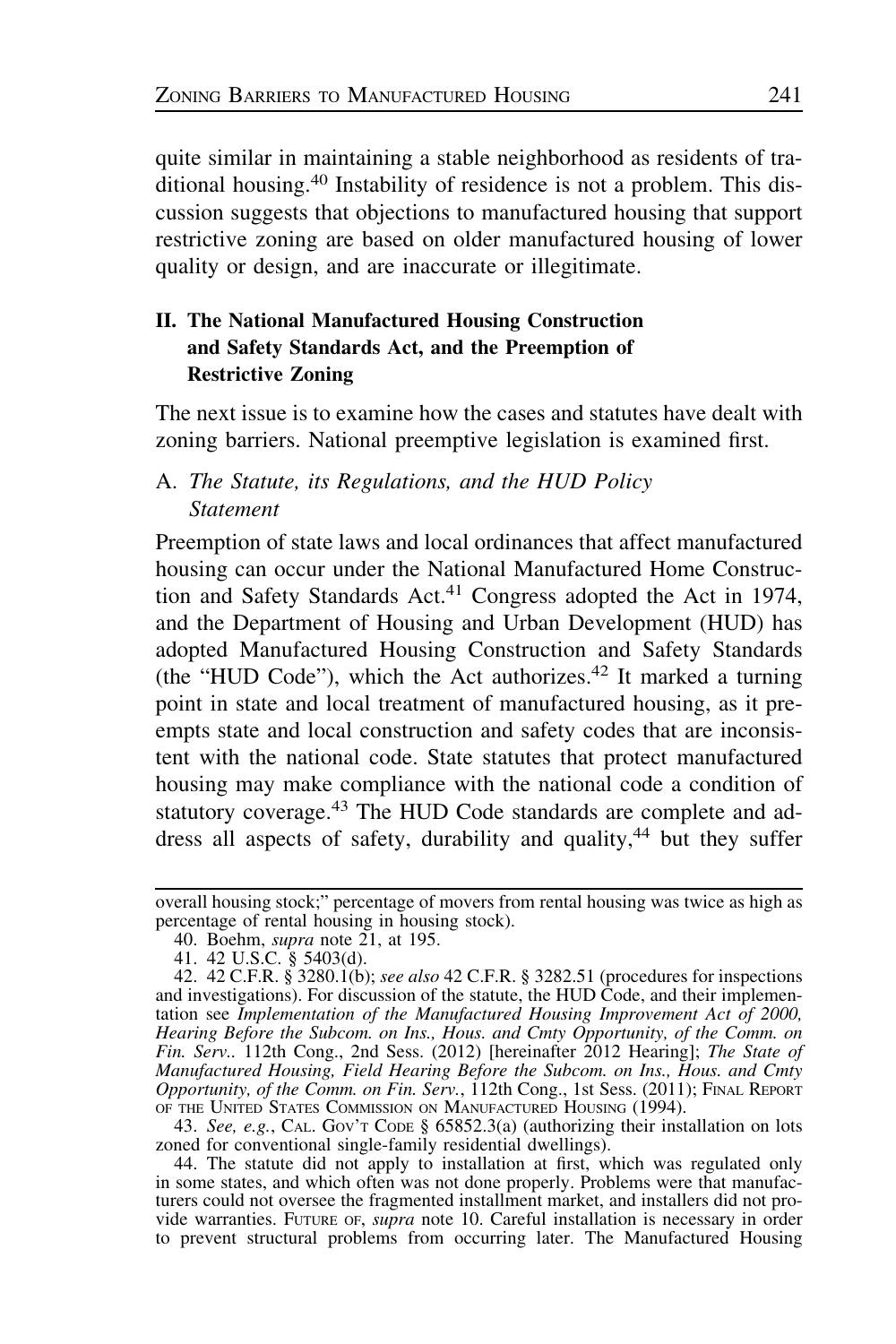from lack of regular, timely updating, which prevents the use of new materials and innovations in design and construction.<sup>45</sup>

The preemption provision<sup>46</sup> of the statute provides:

Whenever a Federal manufactured home construction and safety standard established under this chapter is in effect, no State or political subdivision of a State shall have any authority either to establish, or to continue in effect, with respect to any manufactured home covered, any standard regarding construction or safety applicable to the same aspect of performance of such manufactured home which is not identical to the Federal manufactured home construction and safety standard.<sup>47</sup>

45. "However, it is difficult for HUD to publish timely updates and recommendations from the Manufactured Housing Consensus Committee. This Committee meets and makes recommendations annually." Email from the Manufactured Hous. Inst., (Dec. 28, 2015 (on file with author). HUD has amended some of the regulations. See 80 Fed. Reg. 77980-01 (2015) (new standards for carbon monoxide detection, stairways, fire safety for attached garages, draftstops and venting systems); 80 Fed. Reg. 76705-01 (2015) (request for proposed changes); 80 Fed. Reg. 53712-01 (2015) (authorizes on-site completion); 78 Fed. Reg. 73966-01 (2013) (incorporating standards of private organizations by reference and amending several standards); 78 Fed. Reg. 45104-01 (2013) (ground anchor installation standards); 78 Fed. Reg. 4060-01 (2013) (roof truss testing procedures). For arguments that the standards are incomplete, inadequate, industry-driven, require comprehensive revision, and do not provide adequate consumer protection, see Statements at 2012 Hearing, supra note 42; CONSUMERS UNION, GIVE UP YOUR RIGHT TO SUE? (May 2000) (noting weaknesses of HUD standards and HUD's failure to comprehensively review these rules); NAHB RESEARCH CENTER, FACTORY AND SITE-BUILT HOUSING: A COMPARISON FOR THE 21ST CEN-TURY (1998), http://www.huduser.gov/portal//Publications/pdf/factory.pdf (states must regulate issues not considered by HUD Code; substantive amendments infrequent); Schmitz, supra note 35, at 384, 390 (arguing code particularly deficient with respect to fire and wind safety, energy efficiency, warranty regulation, and chemical usage in production; HUD has catered to industry, weakened standards); Robert W. Wilden, Manufactured Housing: A Study of Power and Reform in Industrial Regulation, 6 HOUSING POL'Y DEBATE 523 (1995), http://content.knowledgeplex.org/ kp2/img/cache/kp/2320.pdf (arguing HUD code out of date, system does not provide consumer protection).

46. "The HUD Code is the only single family residential building code that provides for a rigorous cost impact analysis. In addition, the framework for monitoring and compliance, which also includes quality assurance regulations, results in homes that actually do meet or exceed the building code. This cannot necessarily be said for site-built residential housing, which is subject to a patchwork of state and local regulations that may not be subject to strict enforcement." Email to the author, supra note 45. However, "[o]verall assessments of the quality of the HUD Code relative to other housing codes are difficult to perform because the codes are complex." FUTURE OF, *supra* note 10.

47. 42 U.S.C. § 5403(d). A 2000 amendment to the statute added the following sentence:

Improvement Act of 2000 required HUD to develop a national model for installation standards, and gave states five years to either adopt them, or develop alternative and more standards. States are also required to adopt a law mandating installer licensing and training and installation inspections. 42 U.S.C. § 5404. HUD adopted installation standards by 2007. 2012 Hearing, *supra* note 42, at 9. For discussion see Examination, supra note  $\overline{3}$ , at 17. Thirty-three states had adopted their own standards by 2012. 2012 Hearing, supra note 42, at 32 (discussing problems with the program). The national standards are at 24 C.F.R. Part 3285. They require an installation certification. 24 C.F.R. Part 3286.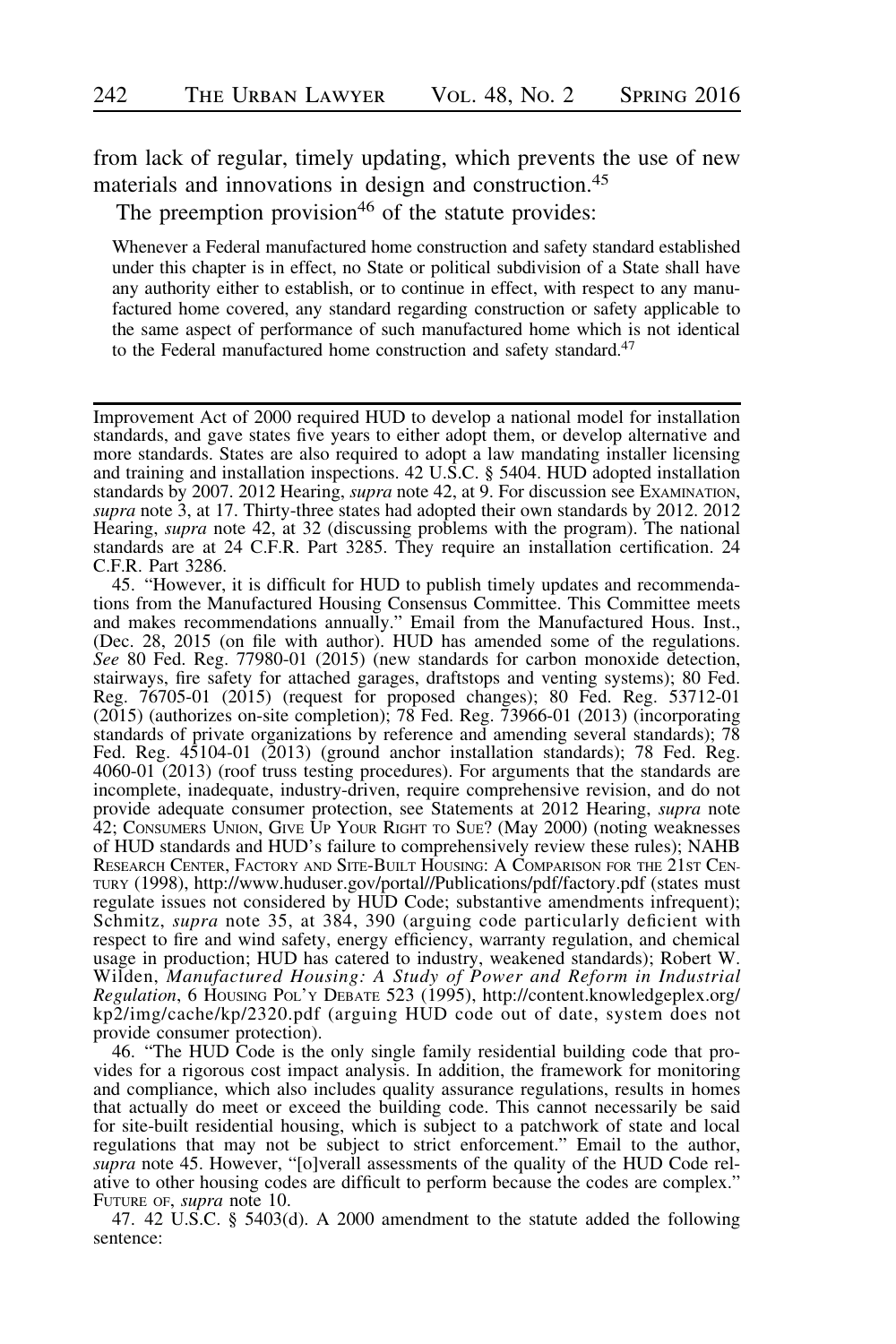HUD regulations include a preemption section that provides additional interpretation:

No State or locality may establish or enforce any rule or regulation or take any action that stands as an obstacle to the accomplishment and execution of the full purposes and objectives of Congress. The test of whether a State rule or action is valid or must give way is whether the State rule can be enforced or the action taken without impairing the Federal superintendence of the manufactured home industry as established by the Act.<sup>48</sup>

The HUD regulation carries farther than the statute because it applies preemption to "any rule or regulation," which could include a zoning regulation, while the statute applies only to a "construction or safety standard." The regulation also adopts an "obstacle" rule that arguably extends the statute.<sup>49</sup>

HUD issued a Statement of Policy in 1997 that extended the statutory preemption provision to zoning.<sup>50</sup> The Statement recognizes there is an equal treatment problem in the application of zoning regulations to manufactured housing. It noted that local governments were placing more restrictions on manufactured homes built to federal standards than they were on manufactured homes that met other standards, such as state or local standards. To prevent this practice, the Statement of Policy provides that "a locality cannot exclude or restrict manufactured homes that meet the Federal standards if the locality accepts manufactured homes meeting other standards."<sup>51</sup> An example is an

Federal preemption under this subsection shall be broadly and liberally construed to ensure disparate State or local requirements or standards do not affect the uniformity and comprehensiveness of the standards promulgated under this section nor the Federal superintendence of the manufactured housing industry as established by this chapter.

For discussion of the amendment see Burton v. City of Alexander, 2001 WL 527415 at \*8 (M.D. Ala., Mar 20, 2001), aff 'd sub nom., Burton v. City of Alexander, 277 F.3d 1379 (11th Cir. 2001), concluding it did not change the preemption requirement.

<sup>48. 42</sup> C.F.R. § 3282.11(d).

<sup>49.</sup> See Ga. Manufactured Hous. Ass'n, Inc. v. Spalding Cty., 148 F.3d 1304, 1309 n.8 (11th Cir. 1998) (panel not entirely convinced the regulation is valid).

<sup>50.</sup> U.S. Dep't of Hous. & Urb. Dev., Manufactured Housing: Statement of Policy 1997–1, State and Local Zoning Determinations Involving HUD-Code, 62 Fed. Reg. 24337 (1997). A similar statement appears in an Internal Guidance issued by HUD about the same time: "Thus, a locality cannot accept structures meeting the Federal definition of manufactured homes which comply with different standards, such as the local or State Building Code, and exclude or restrict manufactured homes that are aesthetically the same but only meet the Federal standards." Manufactured Housing Construction and Safety Standards: Notice of Internal Guidance on Preemption, 62 Fed. Reg. 3256, 3257 (1997).

<sup>51. 62</sup> Fed. Reg. 24337, at 24338; see Duggins v. Town of Walnut Cove, 306 S.E.2d 186 (N.C. Ct. App. 1983) (different applicable building codes not the only factor differentiating mobile homes from modular homes).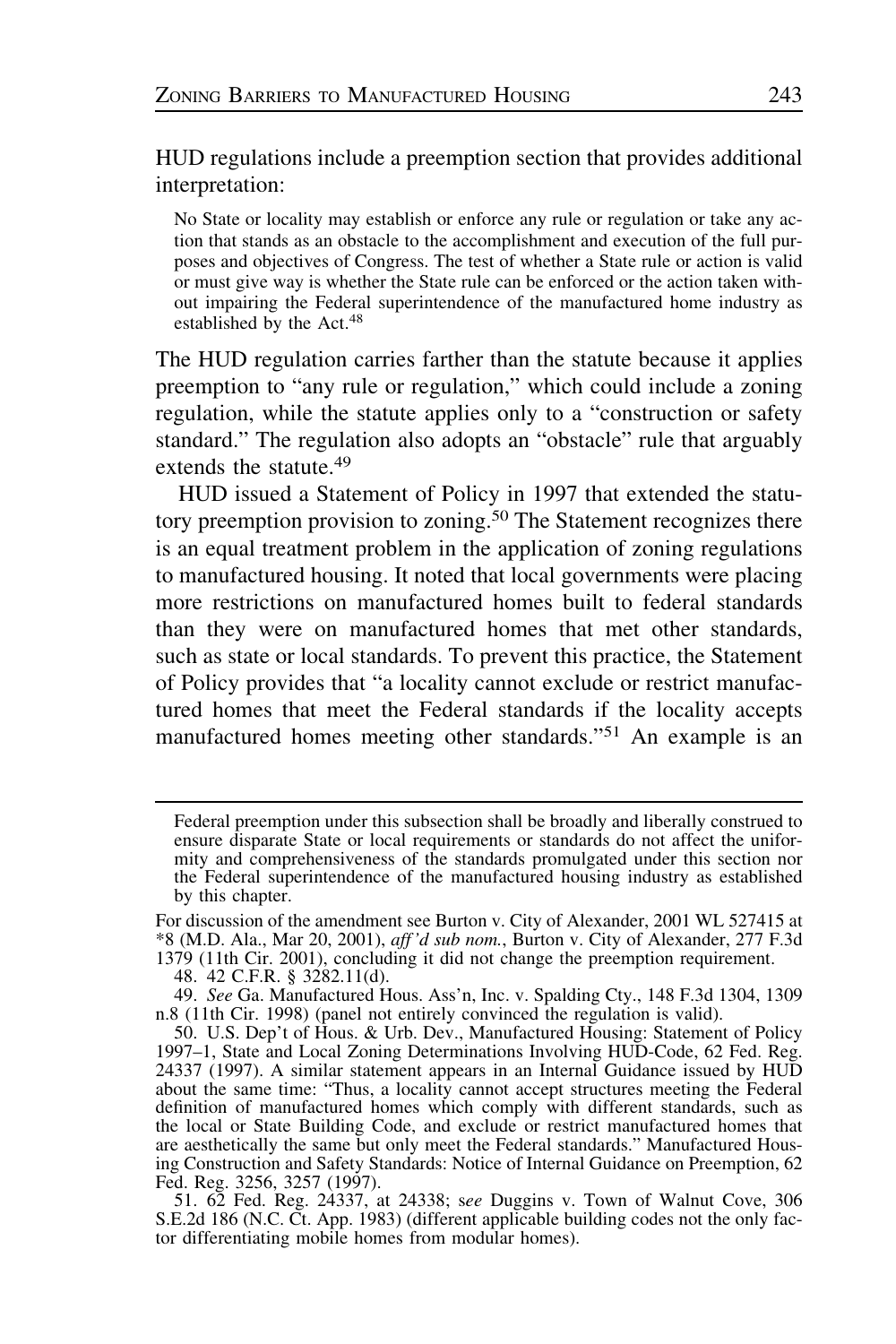ordinance that allows housing that complies with state and local building codes in residential zones, but does not allow manufactured housing that meets the federal standards in these zones. Courts may not give the Statement of Policy the same judicial deference they give to regulations, however.<sup>52</sup>

## B. The Cases

The cases are straightforward in finding preemption<sup>53</sup> of state and local construction and safety standards under the statute.<sup>54</sup> Courts consider zoning to be a local responsibility,<sup>55</sup> however, and the statute does not preempt zoning regulations. Courts have held that exclusions from residence zones,  $56$  refusals to grant permits for manufactured

54. Mich. Manufactured Hous. Ass'n v. Robinson Twp., 73 F. Supp. 2d 823 (W.D. Mich. 1999) (discussing roof and snow load requirements; quoting statute and regulation); Colo. Manufactured Hous. Ass'n v. Bd. of Cty. Comm'rs of Pueblo, 946 F. Supp. 1539 (D. Colo. 1996) (discussing statute and regulation); see also Gianakakos v. Commodore Home Sys. Inc., 727 N.Y.S.2d 806, 808 (N.Y. App. Div. 2001) (dismissing claim that manufactured housing violated state manufactured housing construction and safety regulations to the extent that federal standards preempted state regulations).

55. See, e.g., Ga. Manufactured Hous. Ass'n, Inc. v. Spalding Cty., 148 F.3d 1304, 1311 (11th Cir. 1998) (noting assumption that historic police powers of the states were not to be superseded by the Safety and Construction Act).

56. See Tex. Manufactured Hous. Ass'n, Inc. v. City of La Porte, 974 F. Supp. 602 (S.D. Tex. 1996) (exclusion from residential R-1 districts, even if based on erroneous belief that HUD-code homes are not as safe as other types of homes because of the building code to which they are constructed); King v. City of Bainbridge, 577 S.E.2d 772 (Ga. 2003) (exclusion from R-2 residential district not preempted); Miss. Manufactured Hous. Ass'n v. Bd. of Sup'rs of Tate Cty., 878 So.2d 180 (Miss. Ct. App. 2004) (exclusion from residential districts except for RM districts of existing manufactured home communities and agricultural districts; nonconforming manufactured housing could be replaced if destroyed); Bibco Corp. v. City of Sumter, 504 S.E.2d 112 (S.C. 1998) (exclusion from some, but not all, residential districts; excluded under ordinance not because they failed to comply with state construction or safety standard but because they all were built on permanent chassis and designed to be towed); see also Gackler Land Co. v. Yankee Springs Twp., 398 N.W.2d 393 (Mich. 1986) (upholding ordinance with size, dimension and other requirements that excluded single-wide manufactured homes, criticized in Colo. Manufactured Hous. Ass'n, 946 F. Supp. at 1551, explaining that ordinance also required compliance with building and fire codes, and Mich. Manufactured Hous. Ass'n, 73 F. Supp. 2d at 826, discussing Colorado Manufactured case).

<sup>52.</sup> But see Burton v. City of Alexander, 2001 WL 527415 (M.D. Ala., Mar 20, 2001), aff 'd sub nom., Burton v. City of Alexander, 277 F.3d 1379 (11th Cir. 2001), accepting HUD's interpretation as reasonable.

<sup>53.</sup> This is a case of applying an explicit federal preemption provision. For discussion of federal preemption doctrine in federal Safety and Construction Act cases see, for example, Scurlock v. City of Lynn Haven, 858 F.2d 1521 (11th Cir. 1988); Texas Manufactured Hous. Ass'n, Inc. v. City of La Porte, 974 F. Supp. 602, 605 n.6 (S.D. Tex. 1996). See 126 A.L.R. Fed 349 (2001).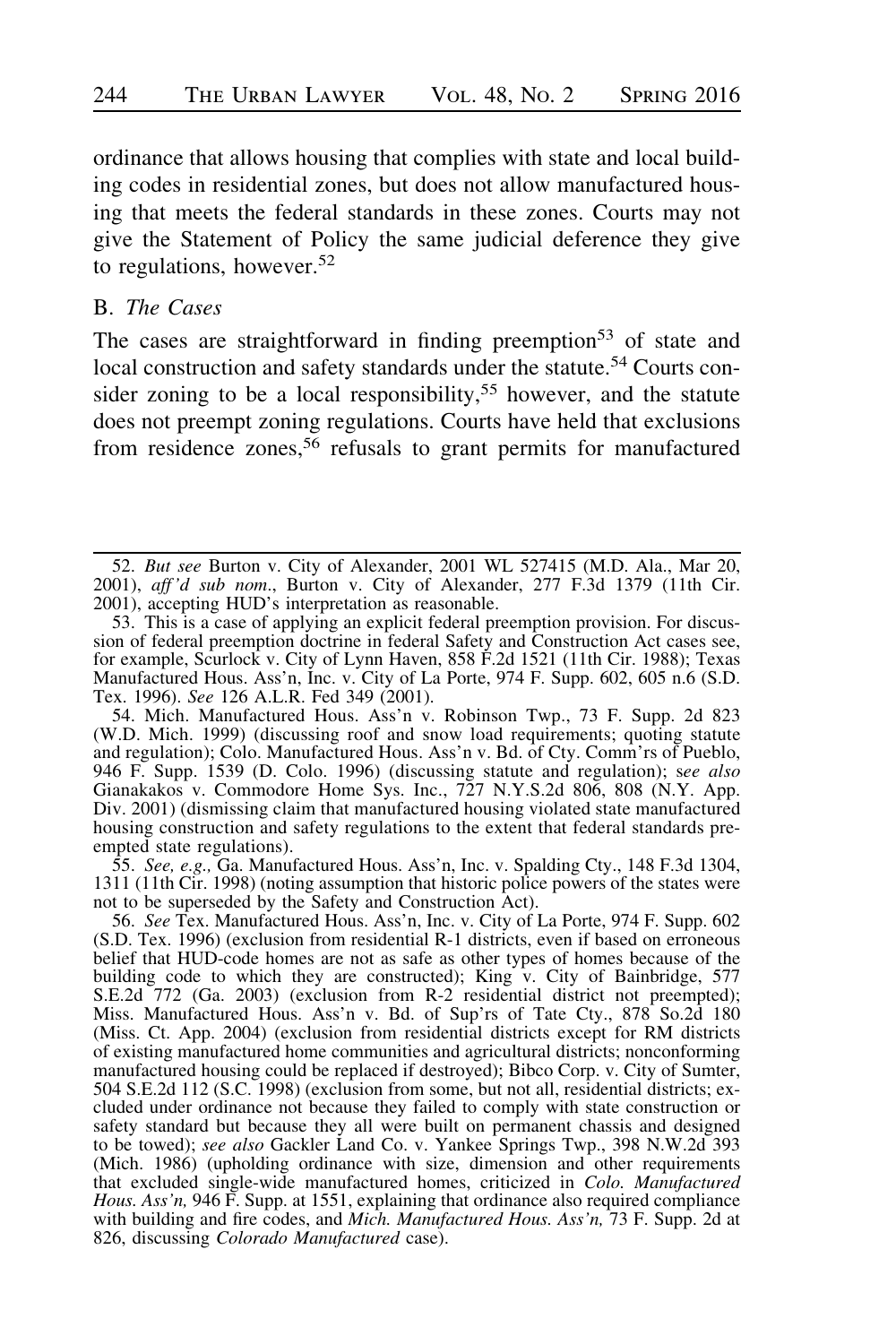housing,  $57$  restrictions to manufactured housing parks,  $58$  and appearance codes are not preempted.<sup>59</sup> The courts have also held that ordinances imposing other requirements on manufactured housing are not preempted, such as an age requirement that prohibited the placement of manufactured housing more than 10 years old,<sup>60</sup> and a \$2,000 facilities charge for utility hookups for new electrically heated residential dwellings that did not meet the standards of a public utility district's energy efficiency program. It applied to all housing, not just manufactured housing.<sup>61</sup>

Courts may not use zoning, however, to apply construction and safety requirements that differ from those adopted by HUD. In Scurlock v. City of Lynn Haven,<sup>62</sup> an Eleventh Circuit case, the city's zoning ordinance excluded housing that did not meet state and local building code standards, including manufactured housing, from its residential zones. It allowed HUD-approved manufactured housing that did not meet state and local building code standards in a designated mobile home park or an unzoned area of the city. The city did not attempt to explain this difference in treatment.<sup>63</sup> Discussing and quoting the federal regulation, the court held the city could not use

60. Schanzenbach v. Town of La Barge, 706 F.3d 1277, 1285 (10th Cir. 2013); Schanzenbach v. Town of Opal, 706 F.3d 1269, 1276 (10th Cir. 2013) (ordinance does not supplant any specific standard imposed by the Act or its regulations).

<sup>57.</sup> Burton v. City of Alexander, 2001 WL 527415 at \*7 (M.D. Ala., Mar 20, 2001) ("Manufactured housing is aberrant housing that is rationally disfavored. A city may exclude such homes altogether, or restrict them to certain designated areas") (citations omitted), aff'd sub nom., Burton, 277 F.3d 1379.

<sup>58.</sup> City of Brookside Vill. v. Comeau, 633 S.W.2d 790 (Tex.), cert. denied, 459 U.S. 1087 (1982).

<sup>59.</sup> Ga. Manufactured Hous. Ass'n, Inc. v. Spalding Cty., 148 F.3d 1304, 1311 (11th Cir. 1998) (zoning regulation requiring that manufactured housing be built with 4:12 roof pitch to qualify for placement in most residential districts held not preempted as an aesthetic condition; does not impede HUD standards because does not alter or excuse requirements for HUD certification, but simply imposes an aesthetic condition for placement of manufactured homes in certain localities); CMH Mfg., Inc. v. Catawba Cty., 994 F. Supp. 697, 711 (W.D.N.C. 1998) (county zoning ordinance requiring mobile homes to have exterior siding and roof shingles of type commonly used in standard residential construction not preempted, even though ordinance prohibited use of metal siding and roofing materials permitted under Act; ordinance addressed aesthetic concerns only).

<sup>61.</sup> Wash. Manufactured Hous. Ass'n v. Pub. Util. Dist. No. 3 of Mason Cty, 878 P.2d 1213, 1216-17 (Wash. 1994) (does not mandate compliance with standards higher than the federal standards, but recovers additional costs of providing electricity to all less efficient homes).

<sup>62. 858</sup> F.2d at 1525; cf. Ga. Manufactured Hous. Ass'n, Inc., 148 F.3d at 1311 (4:12 roof pitch requirement held not a safety or construction standard preempted by the Act).

<sup>63.</sup> See supra notes 50-51 and accompanying text. This decision is consistent with the policy later adopted in the HUD policy statement.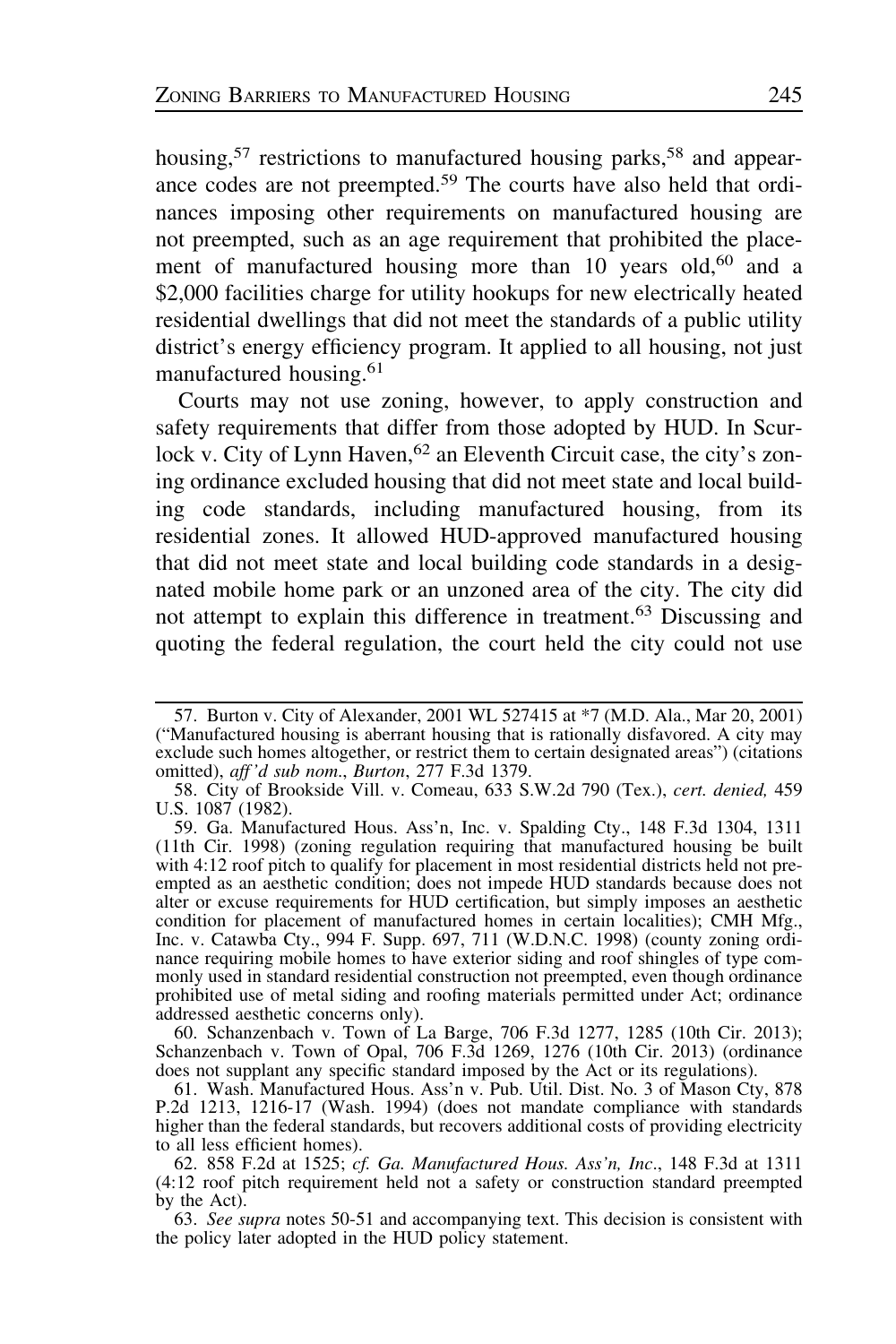"land use and planning through the guise of a safety provision in an ordinance" when the safety requirement is preempted by the federal act.<sup>64</sup>

Statutory preemption provided by the National Safety and Construction Act is limited. It preempts state and local building codes, but does not preempt zoning restrictions in most cases. The Scurlock case suggests a contrary interpretation in its statement that a city cannot use "land use and planning through the guise of a safety provision in an ordinance." In that case, however, the ordinance required manufactured housing to comply with state and local building codes if it wanted to locate in a residentially-zoned area, even though it was approved under the HUD Code.

# C. Reforming the Statute

Congress should revise the statute to preempt restrictive zoning that applies to manufactured housing certified under the HUD Code. An obvious change is a requirement that preempts zoning regulations that provide unequal treatment for manufactured and traditional housing, such as the exclusion of manufactured, but not traditional, housing from residential zones.<sup>65</sup> Congress should also require procedural protections in decision making under zoning ordinances, and prohibit or restrict substantive zoning regulations that can have an exclusionary effect, such as the exclusion of manufactured housing from residential zones. Part IV of this article discusses these options after it reviews

65. State statutes including an equal treatment requirement can provide a model. They are discussed in Section III.A.2, infra.

<sup>64.</sup> Scurlock, 858 F.2d at 1525. However, the court held that "[u]ndoubtedly [the city] could limit Zone R–AA to conventionally-built residences and exclude mobile homes." Id. (citing cases under state law). Later cases have not applied Scurlock to hold zoning exclusions preempted by the statute. See, e.g., Schanzenbach v. Town of Opal,  $706$  F.3d at 1275; Ga. Manufactured Hous. Ass<sup> $\gamma$ </sup>n, Inc., 148 F.3d at 1309; CMH Mfg., Inc., 994 F. Supp. 697 (W.D.N.C. 1998); Burton v. City of Alexander, 2001 WL 527415, at \*7 (M.D. Ala., Mar 20, 2001), *aff'd sub nom.*, Burton v. City of Alexander, 277 F.3d 1379 (11th Cir. 2001); Bibco Corp. v. City of Sumter, 504 S.E.2d at 116; see also Westfall v. Vill. of W. Unity, 1997 WL 43271 (Ohio Ct. App. 1997) (ordinance preempted if only difference between modular homes and manufactured housing was the building standards they met).

One court applied a purpose test to the preemption question. In Lauderbaugh v. Hopewell Twp., 319 F.3d  $\overline{568}$  (3d Cir. 2003), the township excluded mobile homes that complied with the HUD code from its R-2 residential zone unless they complied with other building codes. In denying summary judgment for plaintiffs, the court held the question was whether the ordinance "was enacted solely to establish safety and construction standards, or whether there was an underlying purpose to protect aesthetics and property values in certain residential districts."  $Id$  at 578. A purpose test is at odds with federal preemption doctrine, which does not look at motivation. Other courts rejected a purpose test. See, e.g., Tex. Manufactured Hous. Ass'n, Inc. v. City of La Porte, 974 F. Supp. 602 (S.D. Tex. 1996).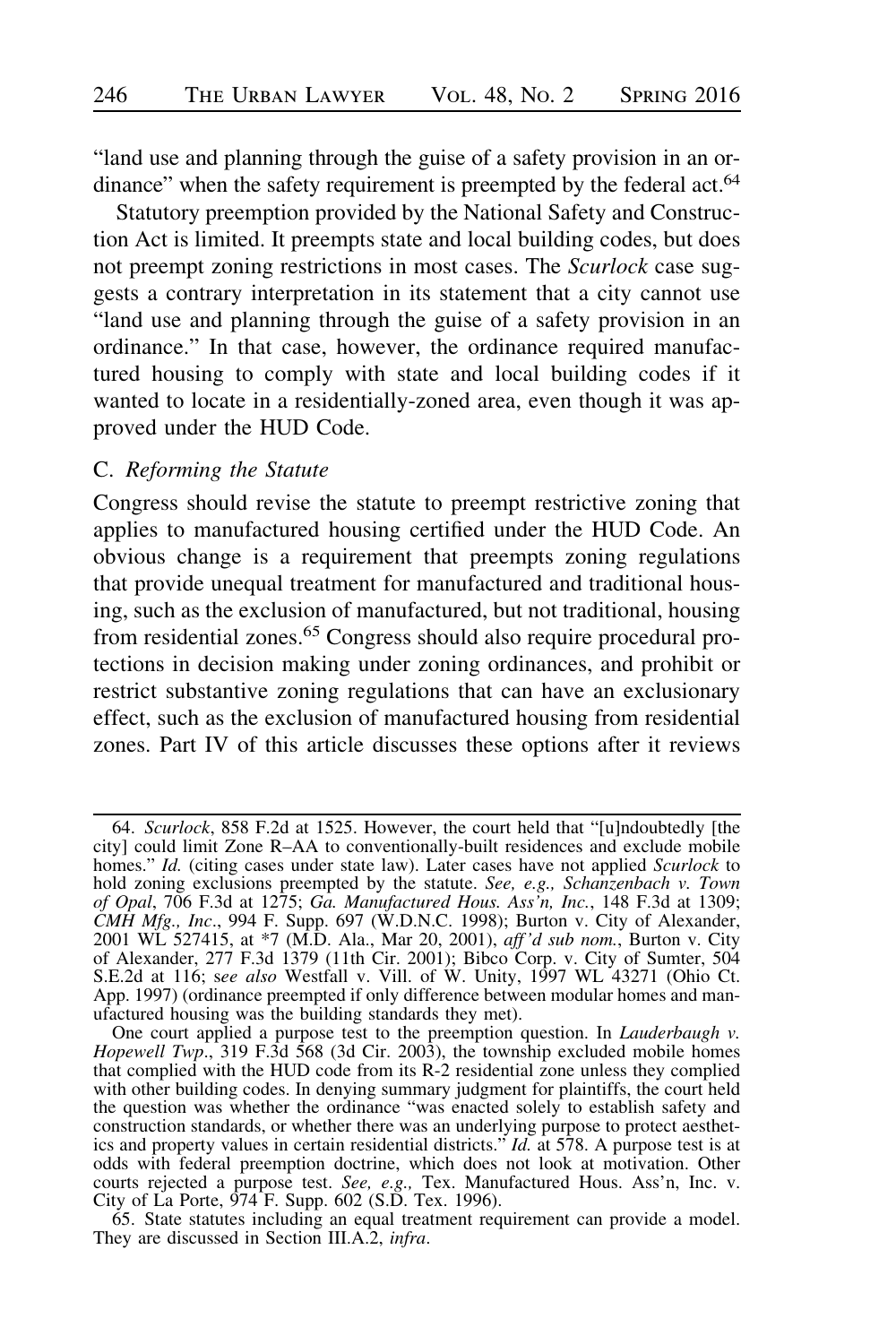zoning barriers that prohibit or restrict manufactured housing, and decision procedures that do not provide adequate protection.

# III. Zoning Barriers to Manufactured Housing: State Case and Statutory Law

This section discusses judicial and statutory treatment of selected zoning barriers to manufactured housing.66 They include the unequal treatment of manufactured housing in zoning regulations, exclusions from residential zones, aesthetic standards, and the requirement that zoning boards must approve manufactured housing as a conditional use.<sup>67</sup>

# A. Unequal Treatment

#### 1. THE CASE LAW

Unequal treatment lies at the heart of zoning barriers to manufactured housing. Communities, such as cities, counties and townships, apply zoning restrictions to manufactured housing that do not apply to traditional housing. Unequal treatment takes many forms, and any zoning requirement may apply unequally. The courts have largely upheld unequal treatment in a variety of zoning regulations.<sup>68</sup> Zoning is

<sup>66.</sup> For discussion of the zoning cases, see Howard J. Barewin, Note, Rescuing Manufactured Housing From the Perils of Municipal Zoning Laws, 37 WASH. U. J. URB. & CONTEMP. L. 189 (1990); see also DANIEL R. MANDELKER & MICHAEL ALLAN WOLF, LAND USE LAW §§ 5:19-5:24 (Matthew Bender, 6th ed.).

<sup>67.</sup> Much of the case law on this and other zoning restrictions that affect manufactured housing is dated. Courts decided many of the cases upholding restrictive zoning before Congress required national construction and safety standards in the mid-1970s. They also predate an important Supreme Court ruling in the mid-1980s that indicates more rigorous equal protection review for laws based on unsupported fears and justifications. The lack of recent cases may also be due to the recession in the manufactured housing industry after the 1990s, or a recognition that courts have settled the major issues in earlier precedent.

<sup>68.</sup> See Clark v. Winnebago Cty., 817 F.2d 407 (7th Cir. 1987) (refusal to rezone for manufactured housing district); Ga. Manufactured Hous. Ass'n, Inc., 148 F.3d at 1309 (aesthetic regulations); CMH Mfg., Inc., 994 F. Supp. 697 (W.D.N.C. 1998) (aesthetic regulations); Colo. Manufactured Hous. Ass'n v. City of Salida, 977 F. Supp. 1080, 1085 (D. Colo. 1997) (excluded from some zones, allowed in others); Kitchen v. Crawford, 326 F. Supp. 1255, 1261 (N.D. Ga. 1970) (trailer park denial), aff 'd on basis of district court opinion, 442 F.2d 1345 (5th Cir. 1971); McKie v. Cty. of Ventura, 113 Cal. Rptr. 143, 144 (Cal. App. 1974) (allowed in manufactured housing subdivisions and parks, and as temporary home); City of Lewiston v. Knieriem, 685 P.2d 821 (Idaho 1984) (exclusion from farm zone); Stahla v. Bd. of Zoning Adjustment, 182 N.W.2d 209 (Neb. 1970) (different treatment from multifamily housing); Duggins v. Town of Walnut Cove, 306 S.E.2d 186 (N.C. Ct. App. 1983) (manufactured housing zoned out); Warren v. Mun. Officers of Gorham, 431 A.2d 624 (Me. 1981) (town zoning ordinance requiring single-wide homes be located in mobile home parks in areas zoned farm and rural residential); Town of Pompey v. Parker, 385 N.Y.S.2d 959, 964 (N.Y. App. Div. 1976), *aff'd*, 377 N.E.2d 741 (N.Y. 1978) (permit system with one-year limits); Clackamas Cty. v. Ague, 556 P.2d 1386, 1388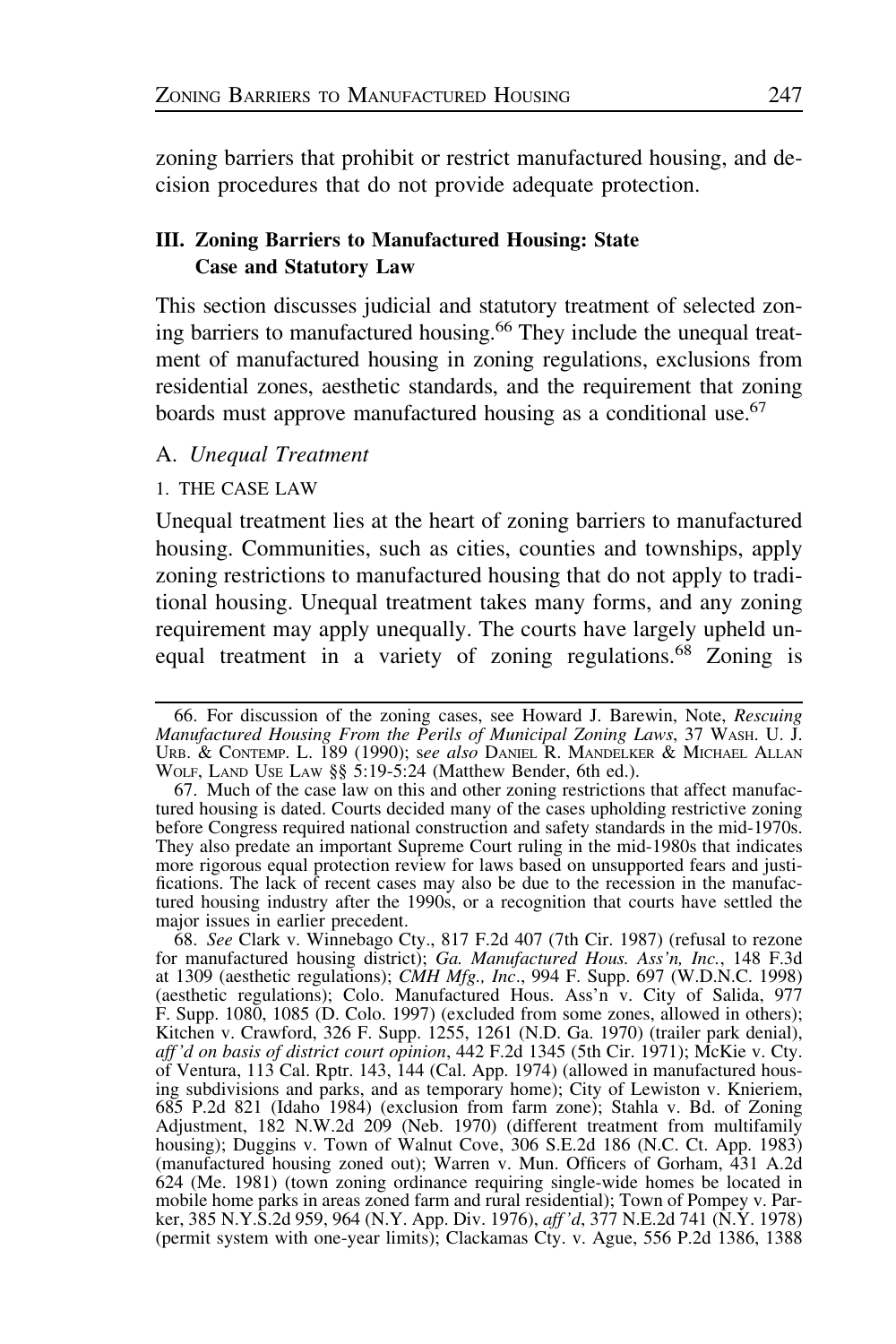economic regulation and the rational basis standard of judicial review that applies to economic regulations supports these decisions.<sup>69</sup> In applying this judicial review standard, however, the cases make assumptions about manufactured housing that are no longer true. These assumptions often occur in decisions decided before the adoption of the National Construction and Safety Law in 1976 that has led to an improvement in quality, though later cases contain similar assumptions. A 1997 federal district court decision, for example, held that restrictions on manufactured homes are justified by resident perceptions that manufactured homes are incompatible with traditional homes, threaten the tax base, or depreciate the market values of traditional housing.<sup>70</sup> Other courts use similar reasons to justify zoning restrictions on manufactured homes.71

These cases make it clear that courts accept zoning barriers to manufactured housing based on the unreasonable fears of property owners

70. Colo. Manufactured Hous. Ass'n, 977 F. Supp. at 1085 (D. Colo. 1997) (excluded from some zones, allowed in others).

<sup>(</sup>Or. Ct. App. 1976) (prohibition of trailer houses); City of Brookside Vill. v. Comeau, 633 S.W.2d 790, 795 (Tex.) (restriction to manufactured housing parks), *cert. denied*, 459 U.S. 1087 (1982); Edelbeck v. Town of Theresa, 203 N.W.2d 694, 698 (Wis. 1973) (different requirements for mobile homes). Requirements applied equally to traditional and manufactured homes are valid. See Pauter v. Comstock Charter Twp., 415 N.W.2d 232 (Mich. Ct. App. 1987) (zoning ordinance required all dwellings to have core area of living space of at least 20 feet by 20 feet in size); Jay M. Zitter, Validity of Zoning or Building Restricting Mobile Homes or Trailers to Established Mobile Home of Trailer Parks, 17 A.L.R.4th 106 (1982). For discussion of total exclusions, size and age restrictions not discussed in this section see infra notes 122-124.

<sup>69.</sup> This standard of judicial review includes a presumption of constitutionality, and means that courts should uphold a regulation if the justification for it is reasonably debatable. These are lenient standards that usually result in a finding of validity. See Clark, 817 F.2d at 409 (7th Cir. 1987) ("While some mobile homes may compare favorably with conventional homes, zoning classifications necessarily require that generalizations be made."); *Brookside Vill.*, 633 S.W.2d at 795 (Tex.) ("While we recognize the substantial improvements made in modern mobile homes, we do not perceive the similarities between mobile homes and conventional housing as sufficient to overcome the presumption of the ordinance's constitutionality"), cert. denied, 459 U.S. 1087 (1982).

<sup>71.</sup> See, e.g., Clark, 817 F.2d at 409 (7th Cir. 1987) (distinctions between mobile homes and traditional homes exist with respect to design, construction, and general appearance); Lewiston, 685 P.2d at 825 (Idaho 1984) ("The indiscriminate placement of mobile homes within a municipality may undermine conservation of property values and stifle the development of a potential residential neighborhood."); Duggins, 306 S.E.2d at 189 (N.C. Ct. App. 1983) (prohibition of manufactured housing is rationally related to the protection of the value of other homes in the area); *Clackamas* Cty., 556 P.2d at 1388 (Or. Ct. App. 1976) (conventionally constructed homes tend to appreciate in value while mobile homes tend to depreciate in value); *Brookside* Vill., 633 S.W.2d at 795 (Tex.) (vulnerable to windstorm and fire damage, may lead to transience and detrimentally impact property values), cert. denied, 459 U.S. 1087 (1982).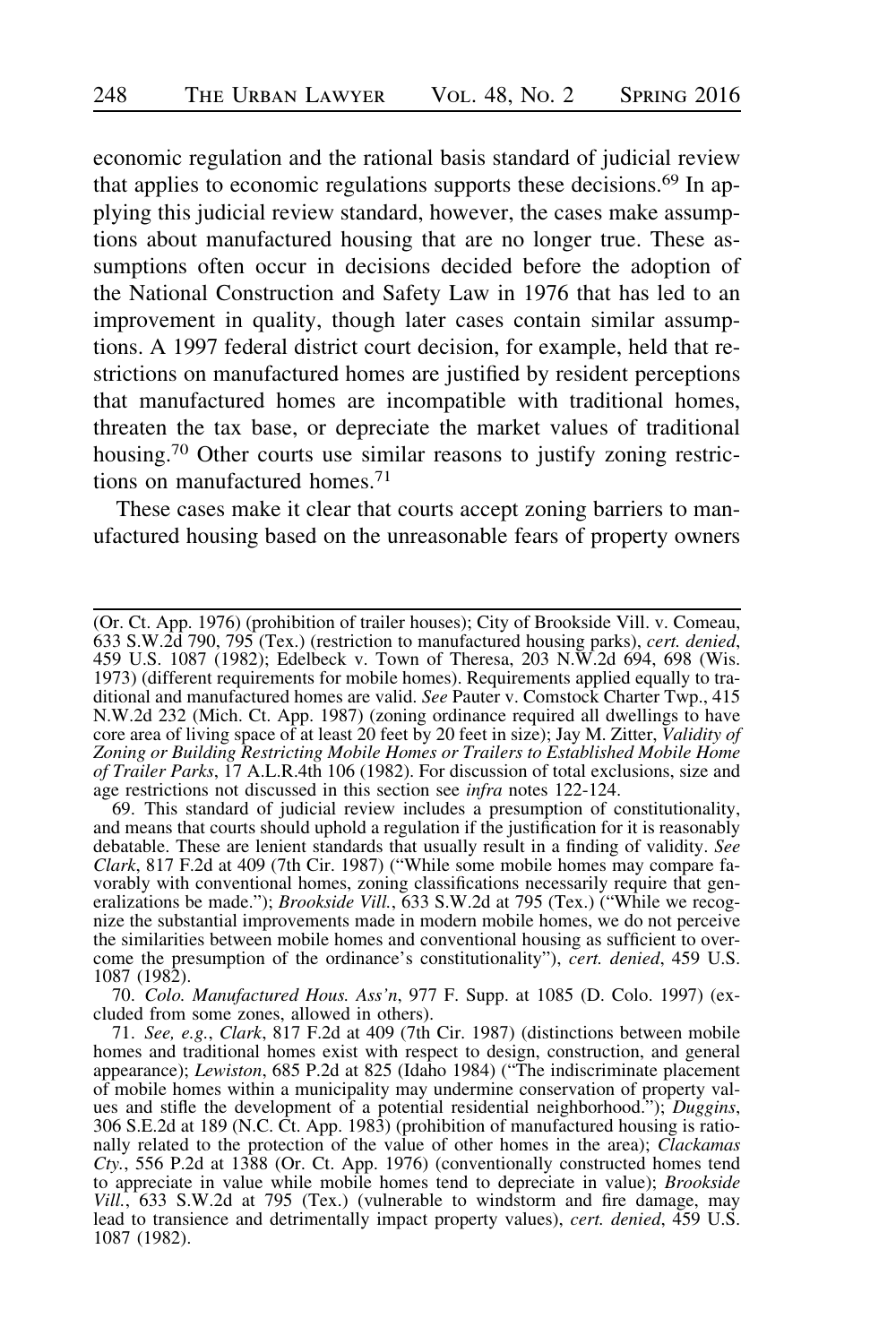and residents that it is different from traditional housing, and has a negative effect on property ownership and community values.<sup>72</sup> The courts decided many of these cases, however, before the Supreme Court adopted a heightened standard of rational basis judicial review for equal protection cases in City of Cleburne v. Cleburne Living Center.<sup>73</sup> The Court faced a zoning problem there similar to that raised by manufactured housing, and rejected fear and illegitimate reasons as a basis for zoning decisions. In Cleburne, the city had refused to grant a permit for a group home for the mentally retarded, and the Court held the denial of the permit violated equal protection.<sup>74</sup> The city council had denied the permit, in part, because a majority of property owners had negative attitudes toward group homes.<sup>75</sup> The Court did not agree with this justification. It responded that "[m]ere negative attitudes, or fear, unsubstantiated by factors which are properly cognizable in a zoning proceeding, are not permissible bases for treating a home for the mentally retarded differently from apartment houses, multiple dwellings, and the like."<sup>76</sup> The Court concluded, "[t]he short of it is

<sup>72.</sup> For a criticism of neighborhood vetoes of new development based on objections to an increase in density see Michael Lewyn, Against the Neighborhood Veto, 44 REAL EST. L.J. 82 (2015).

<sup>73. 473</sup> U.S. 432 (1985); see Laura C. Bornstein, Contextualizing Cleburne, 41 GOLDEN GATE U.L. REV. 91 (2010); DANIEL R. MANDELKER, GROUP HOMES: THE SU-PREME COURT REVIVES THE EQUAL PROTECTION CLAUSE IN LAND USE CASES, 1986 INST. ON PLAN. ZONING & EMINENT DOMAIN, CH. 3.

<sup>74.</sup> The interested reader may wonder at this result, since it seems contrary to the rational basis standard of judicial review usually applied by the Supreme Court. Commentators, however, view *Cleburne* as a departure from the standard norm as it represents a group of cases in which the Court adopted from the rational basis standard of equal protection judicial review "with a bite." See Gayle Lynn Pettinga, Rational Basis with Bite: Intermediate Scrutiny by Any Other Name, 62 IND. L.J. 779, 780 (1987); Gerald Gunther, Foreword: In Search of an Evolving Doctrine on a Changing Court: A Model of New Equal Protection, 86 HARV. L. REV. 1, 18, 19 (1972) ("[T]hese cases found bite in the equal protection clause after explicitly voicing the traditional toothless minimum rationality standard."). But see infra note 80. Cleburne refused to require more than rational basis judicial review because it held the disabled were not a suspect class.

<sup>75.</sup> The Court rejected other reasons the city gave for the permit denial, such as an argument that the denial was at "aimed at avoiding concentration of population and at lessening congestion of the streets," when similar uses such as apartments and sorority and fraternity houses could locate freely in the area without a permit. Cleburne, 473 U.S. at 450.

<sup>76.</sup> Id. at 448. In a non-land use case, Chief Justice Rehnquist commented that this passage from *Cleburne* "simply states the unremarkable and widely acknowledged tenet of this Court's equal protection jurisprudence that state action subject to rational-basis scrutiny does not violate the Fourteenth Amendment when it 'rationally furthers the purpose identified by the State.'" Bd. of Tr's. of the Univ. of Ala. v. Garrett, 531 U.S. 356, 367 (2001).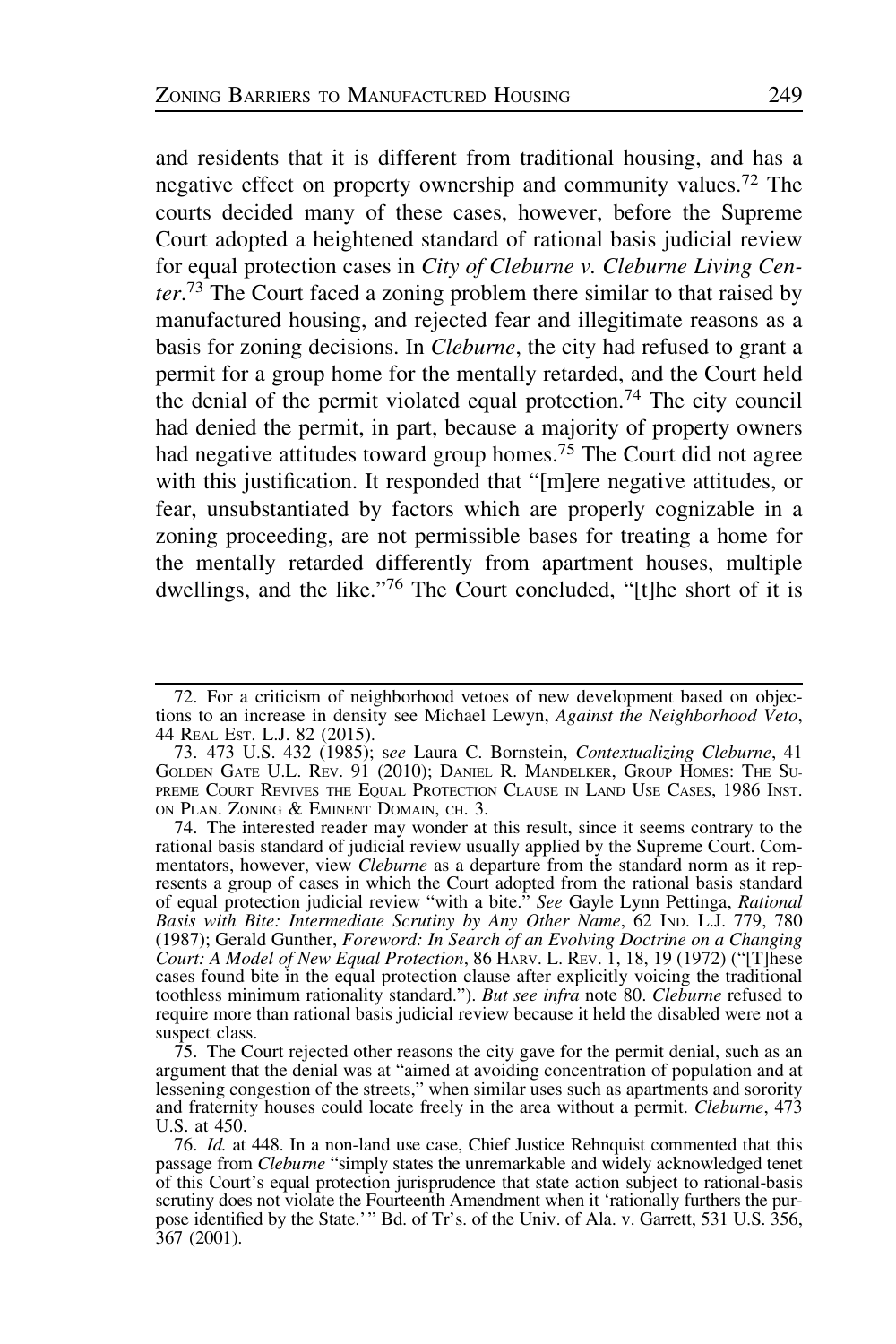that requiring the permit in this case appears to us to rest on an irrational prejudice against the mentally retarded."<sup>77</sup>

Although Cleburne considered a permit denial for a group home for the disabled, its reasoning applies to the unequal treatment of manufactured housing in zoning ordinances. As in Cleburne, courts often uphold zoning barriers to manufactured housing for reasons based on fear and irrational prejudice.<sup>78</sup> Courts should follow Cleburne and reject unequal zoning barriers when fear and prejudice are the only reasons for their adoption.<sup>79</sup>

Some cases have held unequal zoning restrictions on manufactured housing invalid.<sup>80</sup> The leading case is *Robinson Township v. Knoll*,<sup>81</sup> which held invalid an ordinance restricting manufactured housing to manufactured housing parks. The court rejected the assumption that manufactured housing is different from traditional housing "with respect to criteria cognizable under the police power,"<sup>82</sup> and found no inherent characteristics that justified its restriction. There was no reason to presume that a manufactured home would fail to live up to a community's aesthetic standards, which can be imposed. Concerns based on health and safety were illusory, as they can be dealt with in a reasonable code. There should be no concern that the use of manufactured housing is transient. "The disparate treatment of mobile homes seems to be based on attitudes which once had but no longer have a basis in fact."<sup>83</sup> Nor was there a reasonable basis for distinguishing manufacturing from modular housing, which the township al-

82. Id. at 150-151.

83. Id. at 153.

<sup>77.</sup> Cleburne, 473 U.S. at 450.

<sup>78.</sup> See, e.g., City of Raleigh v. Morand, 100 S.E.2d 870 (N.C. 157); Town of Stonewood v. Bell, 270 S.E.2d 787 (W. Va. 1980); Cty. of Durham v. Addison, 136 S.E.2d 600 (N.C. 1964).

<sup>79.</sup> See Pleasant Valley Home Const., Ltd. v. Van Wagner, 363 N.E.2d 1376, 1377 (N.Y. 1977) (reversing denial of mobile home complex because of community pressure directed against allowing any additional mobile home development in the area zoned for mobile homes).

<sup>80.</sup> See, e.g., Bourgeois v. Par. of St. Tammany, 628 F. Supp. 159 (E.D. La. 1986) (exclusion of manufactured but not modular homes from residential zones not justified because of failure to regulate aesthetics; distinction based on characteristics of manufactured homes at time of delivery, not as they exist on the land); Yurczyk v. Yellowstone Cty., 83 P.3d 266 (Mont. 2004) (modular home; ordinance requiring onsite construction held invalid; home would not affect property values in rural setting spread out into large residential acreages).

<sup>81. 302</sup> N.W.2d 146 (Mich. 1981). The court did not identify the case as an equal protection case, but it clearly raised unequal treatment issues.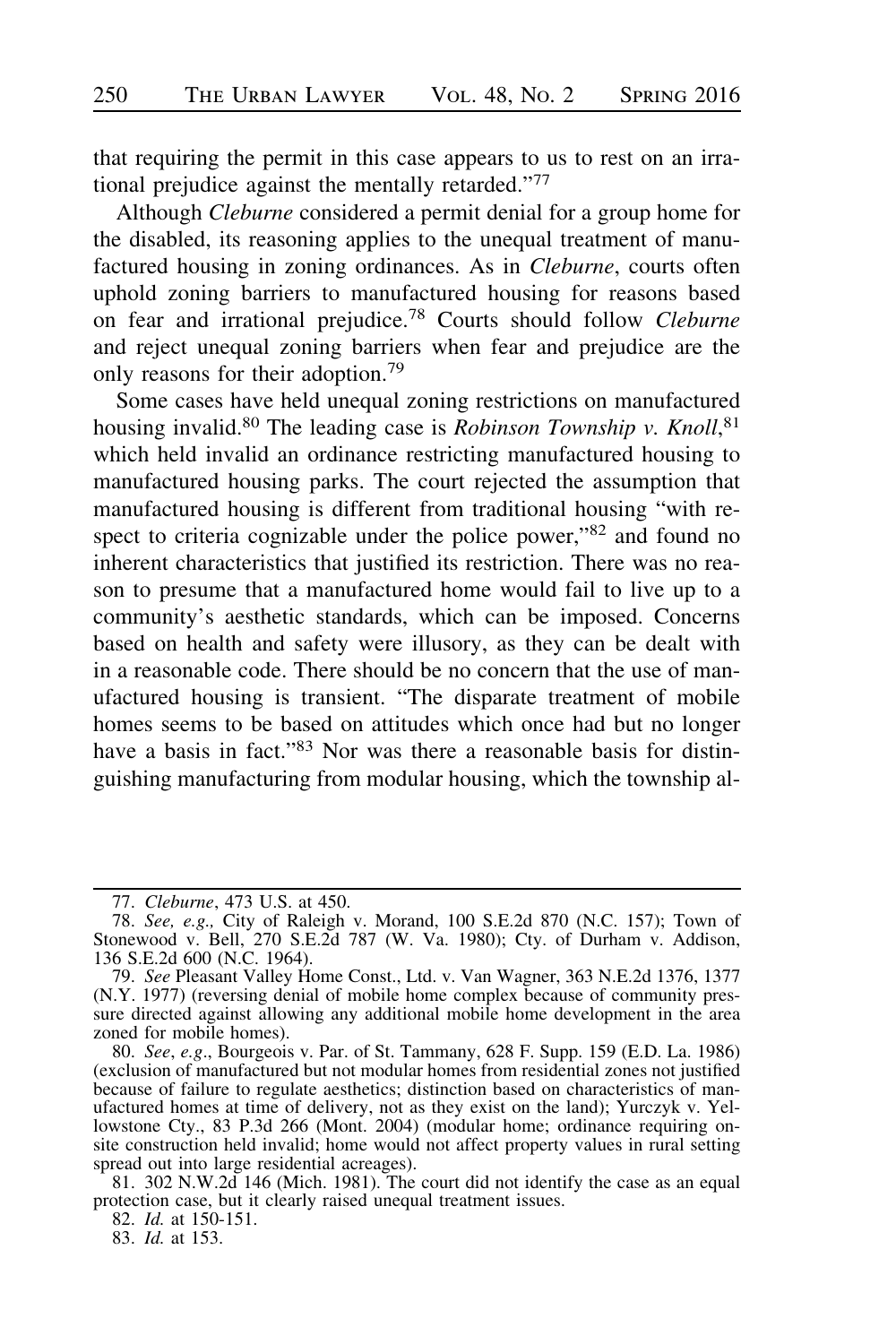lowed.<sup>84</sup> Other courts invalidating discriminatory zoning ordinances found no difference between manufactured and traditional housing, and held that manufactured housing did not have negative aesthetic effects.<sup>85</sup>

#### 2. STATUTORY EQUAL TREATMENT REQUIREMENTS

A number of state statutes require the equal treatment of manufactured housing in zoning ordinances.<sup>86</sup> The statutes differ substantially,  $87$  but the equal treatment requirement applies to how a zoning ordinance is written, as well as to how it is applied.<sup>88</sup> The Nebraska statute is the

85. See Town of Chesterfield v. Brooks, 489 A.2d 600 (N.H. 1985) (invalidating ordinance requiring manufactured housing to locate on unpaved roads at least 500 feet back from paved road; held discriminatory regulation regardless of size or appearance; nexus between charm and paved road not logical; manufactured housing often compares very favorably to site built housing; expense of compliance is an undue burden); Geiger v. Zoning Hearing Bd. of N. Whitehall Twp., 507 A.2d 361 (Pa. 1986) (allowed only as special exception; modular homes permitted; only difference between manufactured and traditional housing is that manufactured housing is built in one complete section and transported; court refused to presume that style or design of manufactured home detracts from the aesthetic characteristics of a community); see also Janas v. Town Bd. & Zoning Bd. of Appeals, Fleming, 51 A.D.2d 473 (N.Y. App. Div. 1976) (may not limit mobile homes to relatives no more distant than first cousins or employees of owners of property).

86. How statutory equal treatment requirements relate to the constitutional equal protection clause remains a puzzle. See Samuel R. Bagenstos, Disparate Impact and the Role of Classification and Motivation in Equal Protection Law after Inclusive Communities, 101 CORNELL L. REV. \_\_\_ (forthcoming; discussing Title VIII of the federal Fair Housing Act).

87. A similar provision in the federal Religious Land Use and Institutionalized Persons Act (RLUIPA) that requires the "equal treatment" of religious land uses, has received conflicting interpretations in the courts of appeal. Courts must compare a "comparator" use with the religious use to decide if there is unequal treatment, but courts disagree on how unequal treatment is determined. See Chabad Lubavitch of Litchfield Cty., Inc. v. Litchfield Historic Dist. Comm'n, 768 F.3d 183 (2d Cir. 2014), cert. denied, 135 S. Ct. 1853 (2015); see also Ryan M. Lore, When Religion and Land Use Regulations Collide: Interpreting the Application of RLUIPA's Equal Treatment Provisions, 64 U.C. DAVIS L. REV. 1339 (2013). RLUIPA imposes a number of limitations on zoning treatment of religious land uses.

88. Refusals to rezone are a special case, because courts review them under a deferential judicial review standard when they are a legislative decision, which is usually the case. See, e.g., City of Lowell v. M & N Mobile Home Park, Inc., 916 S.W.2d 95 (Ark. 1996) (refusal to rezone upheld); Stoddard v. Town of Marilla, 400 N.Y.S.2d 637 (N.Y. App. Div. 1977) (same), aff'd as modified, 387 N.E.2d 621 (N.Y. 1979). However, refusals to rezone can be challenged under an equal treatment provision if they discriminate against the manufactured dwelling. Cf. Czech v. City of Blaine, 253 N.W.2d 272 (Minn. 1977) (refusal to rezone an unconstitutional taking). A "class of one" claim is also possible under the equal protection clause of the federal constitution. Vill. of Willowbrook v. Olech, 528 U.S. 562 (2000); see also William D.

<sup>84.</sup> However, the court concluded that "[t]his is not to say that a municipality must permit all mobile homes, regardless of size, appearance, quality of manufacture or manner of installation on the site, to be placed wherever site-built single family homes have been built or are permitted to be built." Id. at 154. This concession would appear to allow unequal treatment.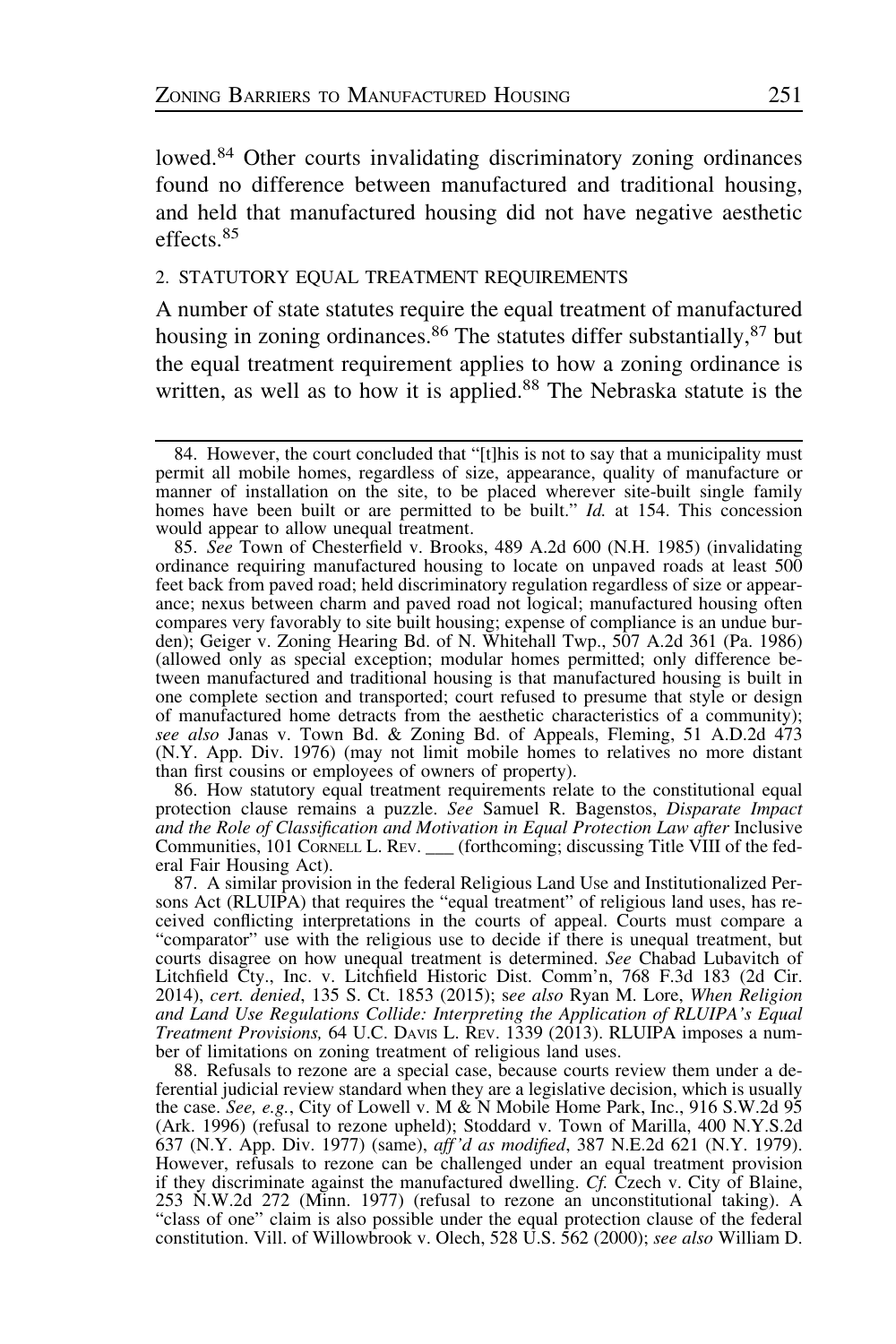simplest: "The city council may not require additional standards unless such standards are uniformly applied to all single-family dwellings in the zoning district."<sup>89</sup> A similar group of statutes requires "equal" or "uniform" treatment, or enacts a requirement in comparable language, such as treatment on the "same conditions."<sup>90</sup> A few statutes prohibit

Araiza, Flunking the Class-of-One Failing Equal Protection, 55 Wm. & MARY L. REV.<br>435 (2013) (rejecting subjective motivation for class-of-one and requiring heightened pleading establishing the existence of a person in a similar situation).

89. NEB. REV. STAT. § 14-402(2)(b).

90. See ARK. CODE ANN. § 14-54-1604(c) ("Municipalities shall not impose regulations or conditions on manufactured homes that are inconsistent with the regulations or conditions imposed on other single-family dwellings permitted in the same residential district or zone."); CAL. GOV'T CODE  $\S$  65852.3(a) ("Except with respect to architectural requirements, [cities] shall only subject the manufactured home and the lot on which it is placed to the same development standards to which a conventional singlefamily residential dwelling on the same lot would be subject, including, but not limited to, building setback standards, side and rear yard requirements, standards for enclosures, access, and vehicle parking, aesthetic requirements, and minimum square footage requirements."); CONN. GEN. STAT. ANN. § 8-2 ("Such regulations shall not impose conditions and requirements on manufactured homes [over 22 feet and built under federal standards] which are substantially different from conditions and requirements imposed on single-family dwellings and lots containing single-family dwellings. . . . [or] which are substantially different from conditions and requirements imposed on multifamily dwellings, lots containing multifamily dwellings, cluster developments or planned unit developments."); FLA. STAT. § 553.38 ("Such local requirements and rules which may be enacted by local authorities must be reasonable and uniformly applied and enforced without any distinction as to whether a building is a conventionally constructed or manufactured building."); І́DАНО СОDЕ § 67-6509A(4)(f ) ("[A] city or county may subject a manufactured home and the lot upon which it is sited to any development standard, architectural requirement and minimum size requirements to which a conventional single-family residential dwelling on the same lot would be subjected."); IOWA CODE § 335.30 ("[A] zoning ordinance or regulation shall require that a manufactured home be located and installed according to the same standards, including but not limited to, a permanent foundation system, set-back, and minimum square footage which would apply to a site-built, single family dwelling on the same lot  $\dots$ . ...,  $\overline{C}$ , ME. REV. STAT. ANN. tit. 30-A, § 4358(2) ("Municipalities shall permit manufactured housing to be placed or erected on individual house lots in a number of locations on undeveloped lots where single-family dwellings are allowed, subject to the same requirements as single-family dwellings . . . ."); N.J. REV. STAT. § 40:55D-104 ("A municipal agency shall not exclude or restrict, through its development regulations, the use, location, placement, or joining of sections of manufactured homes [not less than 22 feet wide, are on owned land and on permanent foundations] unless those regulations shall be equally applicable to all buildings and structures of similar use."); OR. REV. STAT. ANN. § 197.307(8)(g) ("[A] city or county may subject a manufactured home and the lot upon which it is sited to any development standard, architectural requirement and minimum size requirement to which a conventional single-family residential dwelling on the same lot would be subject."); VT. STAT. ANN. tit. 24, § 4412(B) ("[N]o bylaw shall have the effect of excluding mobile homes, modular housing, or prefabricated housing from the municipality, except upon the same terms and conditions as conventional housing is excluded."); VA. CODE ANN. § 15.2-2290(A) (manufactured housing on permanent foundations in agricultural districts "shall be permitted, subject to development standards that are equivalent to those applicable to site-built single family dwellings within the same or equivalent zoning district.");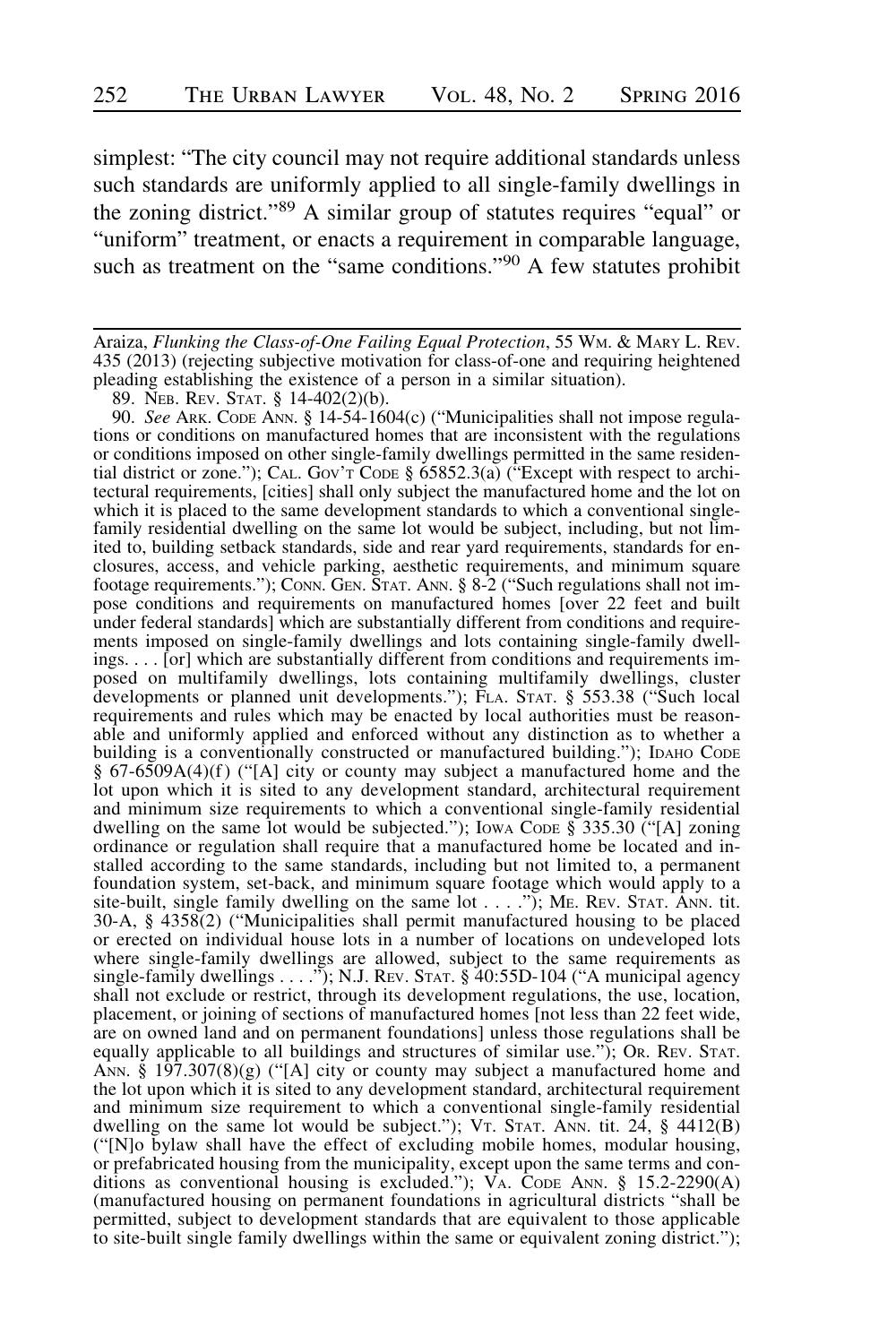any land use regulation directed specifically at manufactured housing.91 All of these statutes should invalidate zoning ordinances that treat manufactured housing unequally from traditional housing.

An initial question is to decide on what level a locality must apply an equal treatment requirement. If courts applied the statute to specific zoning categories, such as zoning for residential districts, a zoning regulation would be invalid unless it applied equally to manufactured and traditional housing. Zoning could not exclude manufactured housing in residential zones if it allowed traditional housing in residential zones.

Another alternative is to apply the equal treatment requirement at the community level. In the example just given, there would be no statutory violation if a community excluded manufactured housing from some residential zones if the ordinance allowed it in other residential zones. This interpretation would permit zoning barriers to manufactured housing, because a community could adopt zoning restrictions that substantially limit where it could locate, even it was allowed in some zoning districts. How much manufactured housing a community would have to allow to correct an exclusion from some residential zones is not clear.

The courts have not applied equal treatment requirements at the community level. One example is decisions invalidating ordinances that restricted manufactured housing to manufactured housing parks.<sup>92</sup> Other cases applied statutory equal treatment requirements,

Wash. Rev. Code Ann. § 36.01.225(1) ("Homes built to [federal] standards . . . must be regulated for the purposes of siting in the same manner as site built homes, factory built homes, or homes built to any other state construction or local design standard.").

<sup>91.</sup> See IOWA CODE §§ 335.30, 414.28 ("A city shall not adopt or enforce zoning regulations or other ordinances which disallow the plans and specifications of a proposed residential structure solely because the proposed structure is a manufactured home."); Id. § 414.28(A) ("A city shall not adopt or enforce zoning or subdivision regulations or other ordinances which disallow or make infeasible the plans and specifications of land-leased communities because the housing within the land-leased community will be manufactured housing."); MICH. COMP. LAWS ANN. § 125.2307(6) ("A local government ordinance shall not contain roof configuration standards or special use zoning requirements that apply only to, or excludes, mobile homes."); MINN. STAT. § 394.25 ("No provision may prohibit manufactured homes built in conformance with [the manufactured housing building code] that comply with all other zoning ordinances promulgated pursuant to this section.").

<sup>92.</sup> See, e.g., Bahl v. City of Asbury, 656 N.W.2d 336 (Iowa 2002) (restriction to manufactured housing parks held invalid relying on historical context of statute, which is extensively described; statute provided city shall not enforce regulations "which disallow or make infeasible the plans and specifications of land-leased communities because the housing within the land-leased community will be manufactured housing"); In re Lunde, 688 A.2d 1312 (Vt. 1997) (restriction to manufactured housing parks held invalid; court relied on plain meaning of statute and legislative history; statute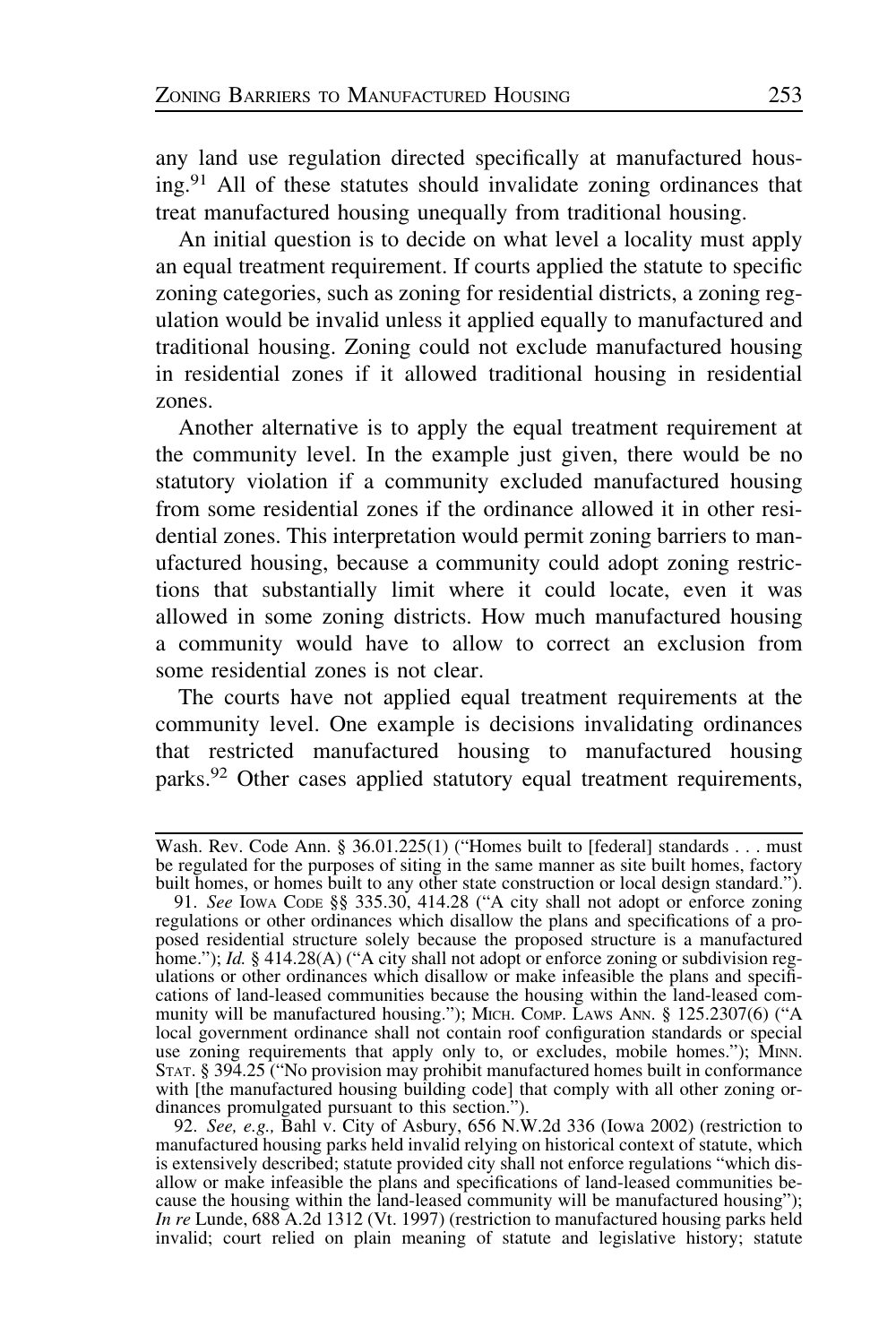or statutes prohibiting regulations directed specifically at manufactured housing, to invalidate restrictions that applied only to such housing, such as residential zone exclusions and dimensional requirements.<sup>93</sup>

# B. Exclusion from Residential Zones

Zoning ordinances that exclude individual single-family manufactured homes from residential zones are a common example of unequal treatment.<sup>94</sup> Typically, the zoning ordinance does not totally exclude manufactured housing from all residential zones but excludes it from some residential zones while allowing it in others or in nonresidential zones.<sup>95</sup> The exclusion usually applies to the lowest density residential zone.96 Even a partial exclusion from residential zones limits the area for manufactured housing in a community and can be quite restrictive if it covers a substantial area. $97$  Exclusions from residential zones limit

prohibited exclusion "from the municipality, except upon the same terms and conditions as conventional housing is excluded"). The Iowa court relied on the Lunde case. See also ME. REV. STAT. ANN. tit. 30-A,  $\S$  4358(2)(B) ("Providing one or more zones or locations where mobile home parks or mobile home subdivisions or developments are allowed does not constitute compliance with this section.").

93. See, e.g., Paladac v. City of Rockland, 558 A.2d 372 (Me. 1989) (manufactured housing "subject to the same requirements as single-family dwellings"; must be located at least 300 feet from dwelling that exceeds 11/2 stories in height; risk that erection of house over that height would prevent such housing on site where owner intended to build one); Bell River Assoc.'s v. China Charter Twp., 565 N.W.2d 695 (Mich. Ct. App. 1997) (ordinance may not contain special use requirements that apply only to manufactured housing; "minimum site size of twenty acres; direct access to paved public road with planned right of way of not less than 120 feet; site cannot abut any suburban residential district"); Marion Cty. v. Dep't of Cmty. Affairs, 817 So. 2d 1062 (Fla. Dist. Ct. App. 2002) (requirements must be "uniformly applied"; exclusion from residential R-1 zones in subdivisions; aesthetic problems can be handled by regulations).

94. Tiny houses are another type of mobile housing that can be used for permanent living. These are small dwelling units that may have only 400 square feet, and are manufactured as recreational vehicles towed on wheels. They may not meet HUD Code standards. Modification of residential zoning may be necessary to allow tiny houses as permanently occupied housing. See Donald L. Elliott & Peter Sullivan, Tiny Houses, and the Not-So-Tiny Questions They Raise, Zoning Practice, AM. PLAN. Ass'n (Nov. 2015). A foundation and connection to utilities is usually required.

95. Communities may also prohibit single-family manufactured homes in residential zones by restricting them to manufactured housing parks. See supra note 69 and accompanying text.

96. Land in lower density residential districts may be too expensive for manufactured housing because more land is required for each home, so that the exclusion will have an exclusionary effect. However, there may or may not be an additional cost factor depending on the condition of the local housing market. Communities often adopt large lot zoning in suburban areas that may exclude manufactured housing if it raises land costs excessively. For discussion see Johnson v. Town of Edgartown, 680 N.E.2d 37 (Mass. 1997).

97. Manufactured housing is not the only unwanted land use that communities exclude from residential areas. Other examples are: group homes, Daniel R. Mandelker, Housing Quotas for People with Disabilities: Legislating Exclusion, 43 URB. LAW. 915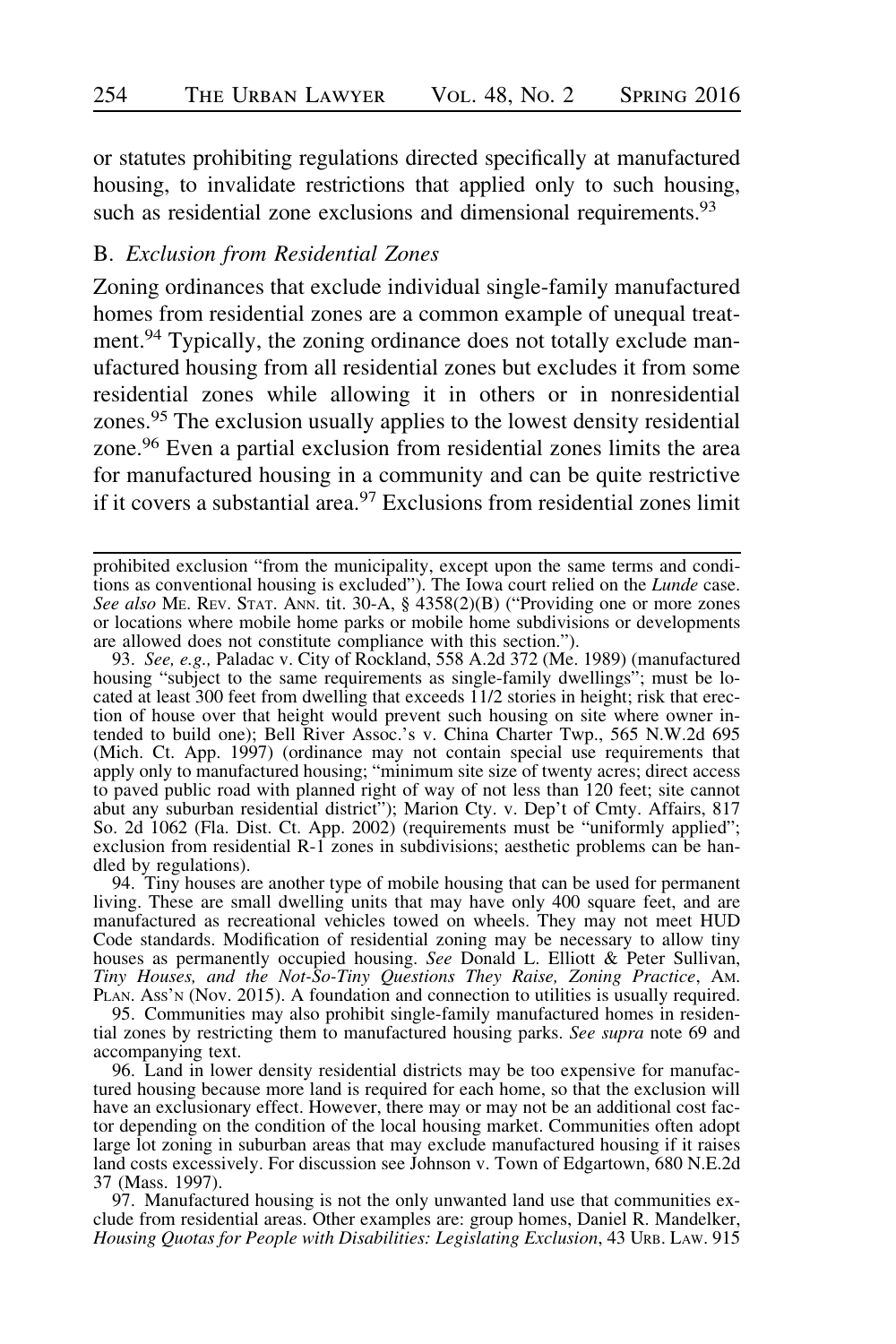opportunities to place manufactured housing on single lots, either in new residential subdivisions<sup>98</sup> or on isolated lots in residential areas, such as infill areas.<sup>99</sup> There is no justification for this exclusion, except possibly for aesthetic reasons when manufactured housing does not resemble traditional housing. Aesthetic regulations can handle this problem.<sup>100</sup>

1. THE CASES

The cases uphold exclusions from residential zones against equal protection and substantive due process objections when the zoning ordinance allows manufactured housing in other zones. In some cases, the ordinance excluded manufactured housing from the lowest density residential zones but allowed it in other residential zones, in commercial and industrial zones, or in agricultural areas. In other cases, the ordinance excluded manufactured housing from all residential zones but allowed it in other zones or in a special manufactured housing zone.<sup>101</sup> The community may not actually designate a manufactured

98. See REGULATORY BARRIERS, supra note 12 (noting the need for regulations allowing the creation of special HUD-Code subdivisions).

99. For a case study of infill manufactured housing in Oakland, California, see generally id. at 43-70.

100. See infra Section III. C., discussing aesthetic regulations for manufactured housing.

101. See Grant v. Seminole Cty., 817 F.2d 731, 736 (11th Cir. 1987) (exclusion from R-1a but not other residential zones); Colo. Manufactured Hous. Ass'n v. Bd. of Cty. Comm'rs of Pueblo, 946 F. Supp. 1539, 1554 (D. Colo. 1996) (excluded from some but not all residential zones); Sweitzer v. O'Fallon, 481 N.E.2d 729, 731 (Ill. App. Ct. 1985) (partial exclusion from SR-1 and SR-2 zones, allowed in mobile home zones and subdivisions); Conner v. Danville, 314 N.E.2d 206, 391 (Ill. App. Ct. 1974) (excluded from R-1, allowed in trailer zone); Mack T. Anderson Ins. Agency. v. Belgrade, 803 P.2d 648, 652 (Mont. 1990) (excluded from R-4 but allowed in other residential zones); Martz v. Butte-Silver Bow Gov't, 641 P.2d 426, 427 (Mont. 1982) (allowed in R-4 and R-4S zones where vacant land amounted, respectively, to .9% and 4.2% of total area zoned); Miss. Manufactured Hous. Ass'n v. Bd of Sup'rs of Tate Cty., 878 So. 2d 180, 183 (Miss. Ct. App. 2004) (restricted from all residential zones not specified for manufactured housing, in county's agricultural areas, no per se prohibition in residential areas); Bd. of Trustees Malone v. Zoning Bd. of Appeals, 562 N.Y.S.2d 973, 975 (N.Y. Sup. Ct. 1990) (allowed in planned unit development district, none zoned); Gravatt v. Latrobe, 404 A.2d 729, 729-30 (Pa. Commw. Ct. 1979) (excluded from certain zones, allowed in others); Fayette Cty. v. Holman, 315 A.2d 335 (Pa. Commw. Ct. 1973) (exclusion from R-1 zone; record evidence of unfavorable aesthetic impact and adverse effect on property values); Duggins v. Walnut Cove, 306 S.E.2d 186, 189 (N.C. Ct. App. 1983) (allowed in certain

<sup>(2011),</sup> nontraditional families, Belle Terre v. Boraas, 416 U.S. 1 (1974), and religious uses, State v. Cameron, 445 A.2d 75, 80 (N.J. Super. Ct. Law Div. 1982) (collecting cases on traffic problems associated with churches), rev'd on other grounds, 498 A.2d 1217 (N.J. 1985). Federal legislation protects group homes and religious uses, though most states still uphold the exclusion of nontraditional families. Tim Iglesias, Defining 'Family' for Zoning: Contemporary Policy Challenges, Legal Limits and Options, ZONING & PLAN. L. REP. (May 2014).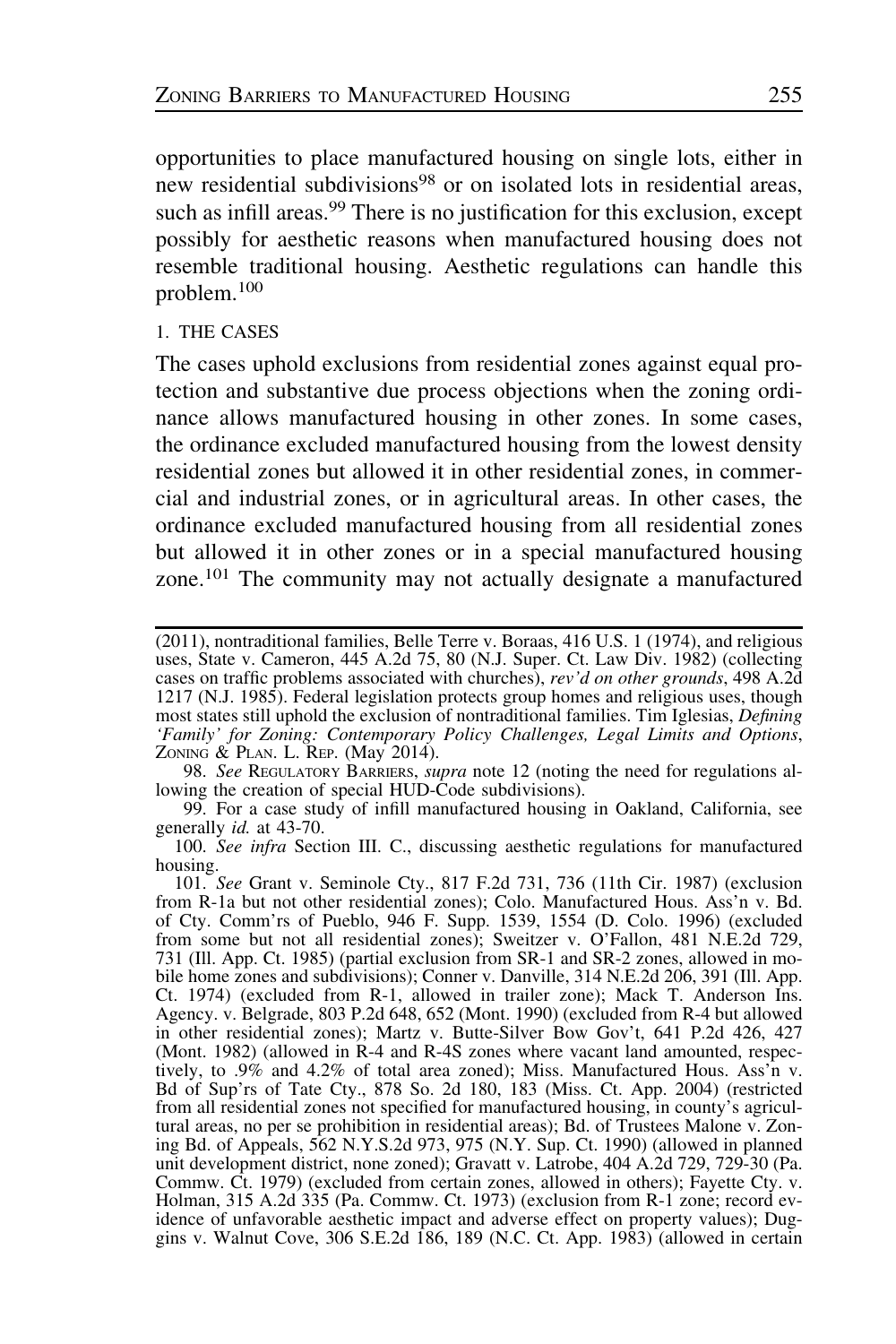housing zone, however. These are cases of unequal treatment, because the ordinance targeted only manufactured housing for the zoning exclusion.102 Some courts relied on the adequacy of areas available for manufactured housing as a reason for upholding a residential zoning exclusion,<sup>103</sup> a rough fair share housing rule. No recent cases were found that held partial residential zoning exclusions invalid.<sup>104</sup>

The reasons the courts give for upholding residential zoning exclusions limited to manufactured housing are the same as the discredited reasons they give in other unequal treatment cases. Examples are the need to guard against increased crime,<sup>105</sup> or that manufactured housing tends "to stunt growth potential of the land and have an adverse effect upon the development potential of a neighborhood."106 In some cases the justifications were bizarre, such as the probability of increased clutter, storage sheds, and other temporary shelters because manufactured housing has minimum storage capacity.<sup>107</sup>

# 2. STATUTORY PROTECTION

Residential zoning exclusions need statutory correction. Some states have statutes that require zoning ordinances to allow manufactured housing in all residential zones without restriction.<sup>108</sup> Other statutes

105. Bibco Corp., 504 S.E.2d at 116-17 (S.C. 1998).

106. Duckworth, 586 P.2d at 867 (Wash. 1978); see also supra note 69 and accompanying text.

107. See supra note 69 and accompanying text.

districts zoned R-6 MH but prohibited in more restrictive residential R-20 zones); Bibco Corp. v. Sumter, 504 S.E.2d 112, 117 (S.C. 1998) (limited to General Residential zones); Scranton v. Willoughby, 412 S.E.2d 424, 425 (S.C. 1991) (excluded from all zones except manufactured housing zone); Duckworth v. Bonney Lake, 586 P.2d 860, 864 (Wash. 1978) (prohibited in R-S single family zone, adequate area in duplex and trailer zones).

<sup>102.</sup> The courts have also upheld exclusions from agricultural districts when manufactured housing is allowed elsewhere. Bd. of Cty. Comm'rs v. Mountain Air Ranch, 192 Colo. 364, 369 (Colo. 1977); City of Lewiston v. Knieriem, 685 P.2d 821, 824-25 (Idaho 1984); Stevens v. Smolka, 202 N.Y.S.2d 783, 785 (N.Y. Sup. Ct. 1960).

<sup>103.</sup> See Mack T. Anderson Ins. Agency, 803 P.2d at 651 (Mont. 1990); Duckworth, 586 P.2d at 867 (Wash. 1978) (prohibited in R-S single family zone, adequate area in duplex and trailer zones); see also Martz, 641 P.2d at 427-28 (Mont. 1982) (allowed in R-4 and R-4S zones where vacant land amounts, respectively, to .9% and 4.2% of total area zoned).

<sup>104.</sup> But see Anstine v. Zoning Bd. of Adjustment, 190 A.2d 712, 716-17 (Pa. 1963) (exclusion from R-Residential District except in permitted trailer camp; no evidence of unfavorable aesthetic impact, and evidence that home will enhance value of surrounding property).

<sup>108.</sup> IDAHO CODE § 67-6509A(1) (all land zoned for residential uses except for historic districts); OR. REV. STAT. § 197.314 (within urban growth boundaries, "all land zoned for single-family residential uses to allow for siting of manufactured homes," in addition to "designated manufactured dwelling subdivisions"); TENN. CODE ANN. § 13-24-201 (no power to exclude placement of residential dwelling on land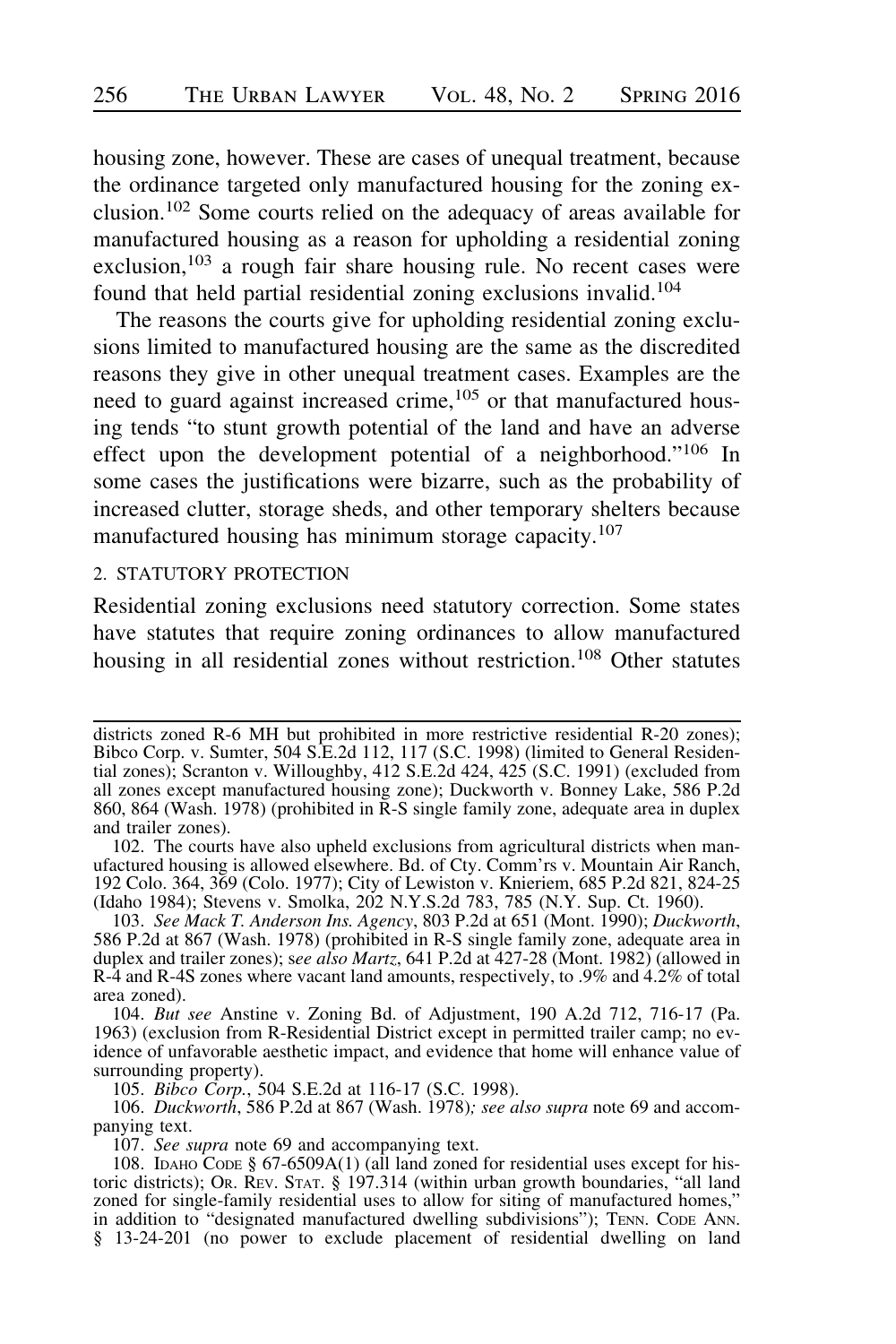place some restrictions on the type of manufactured housing allowed in residential zones, such as a requirement that they be HUD-certified,<sup>109</sup> or allow placement in only a limited number of zones without indicating which residential zones the community should select.<sup>110</sup> The second type of statute gives a community the discretion to decide how many residential zones should allow manufactured housing, and where they should be located, which may allow partial exclusion. The statutes have received limited judicial attention.<sup>111</sup>

110. See ARK. CODE ANN. § 14-54-1604 $\overline{a}$ (1) ("Municipalities that have zoning ordinances shall allow the placement of manufactured homes on individually owned lots in at least one (1) or more residential districts or zones within the municipality."); ME. REV. STAT. ANN. tit. 30-A, § 4358(2) ("shall permit manufactured housing to be placed or erected on individual house lots in a number of locations on undeveloped lots where single-family dwellings are allowed, subject to the same requirements as single-family dwellings;" "Providing one or more zones or locations where mobile home parks or mobile home subdivisions or developments are allowed does not constitute compliance" with this requirement); N.H. REV. STAT. ANN.  $\S$  674:32(I) ("shall allow, in its sole discretion, manufactured housing to be located on individual lots in most, but not necessarily all, land areas in districts zoned to permit residential uses within the municipality"); N.C. GEN. STAT. ANN.  $\S$  160A-383.1(e) (according to comprehensive plan and based on local housing needs, designate manufactured home overlay district within a residential district as a defined with additional requirements or standards); TEX. OCC. CODE ANN. § 1201.008 (HUD code dwelling "in any area determined appropriate by the municipality, including a subdivision, planned unit development, [or] single lot"). But see ARK. CODE ANN. § 14-54-1605 ("Municipalities may prohibit the placement of mobile homes in all residential districts or zones . . . .").

111. See Town of Plaistow v. Nadeau, 493 A.2d 1158, 1162 (N.H. 1985) (allowing manufactured housing on individually owned lots in residential areas complied with statute); Town of Chesterfield v. Brooks, 489 A.2d 600, 602 (N.H. 1985) (ordinance allowing manufactured housing in one of two residential zones complied with statute, but ordinance violated equal protection); Plainfield v. Sanville, 485 A.2d 1052, 1056 (N.H. 1984) (ordinance restricting number of mobile home parks and number of spaces within parks violated statute). For the current citation to the New Hampshire statute, see *supra* note 110.

designated for residential use solely because partially or completely constructed in a manufacturing facility); see also VT. STAT. ANN. tit. 24,  $\S$  4302(c)(11)(c) ("Sites for ... manufactured housing should be readily available in locations similar to those generally used for single-family conventional dwellings."); VA. CODE ANN.  $\S$  15.2-2290(a) (allowed in agricultural districts subject to standards that apply to traditional single family dwellings).

<sup>109.</sup> See CAL. GOV'T CODE § 65852.3(a) (HUD-certified homes on a foundation "on lots zoned for conventional single-family residential dwellings"); IND. CODE § 36-7-4-1106(c)(d) (manufactured homes "that exceed twenty-three (23) feet in width and nine hundred fifty (950) square feet of occupied space as permanent residences on any lot on which any other type of dwelling unit may be placed"); N.M. STAT. ANN. § 3-21A-3 (homes built under HUD or uniform building code, "shall [not] exclude multi-section manufactured homes from a specific-use district in which [traditional], single-family housing is allowed or place more severe restrictions upon [such] than are placed upon single-family, [traditional] housing within that specific-use district"); TEX. OCC. CODE ANN. § 1201.008 (HUD code dwelling in areas deemed appropriate).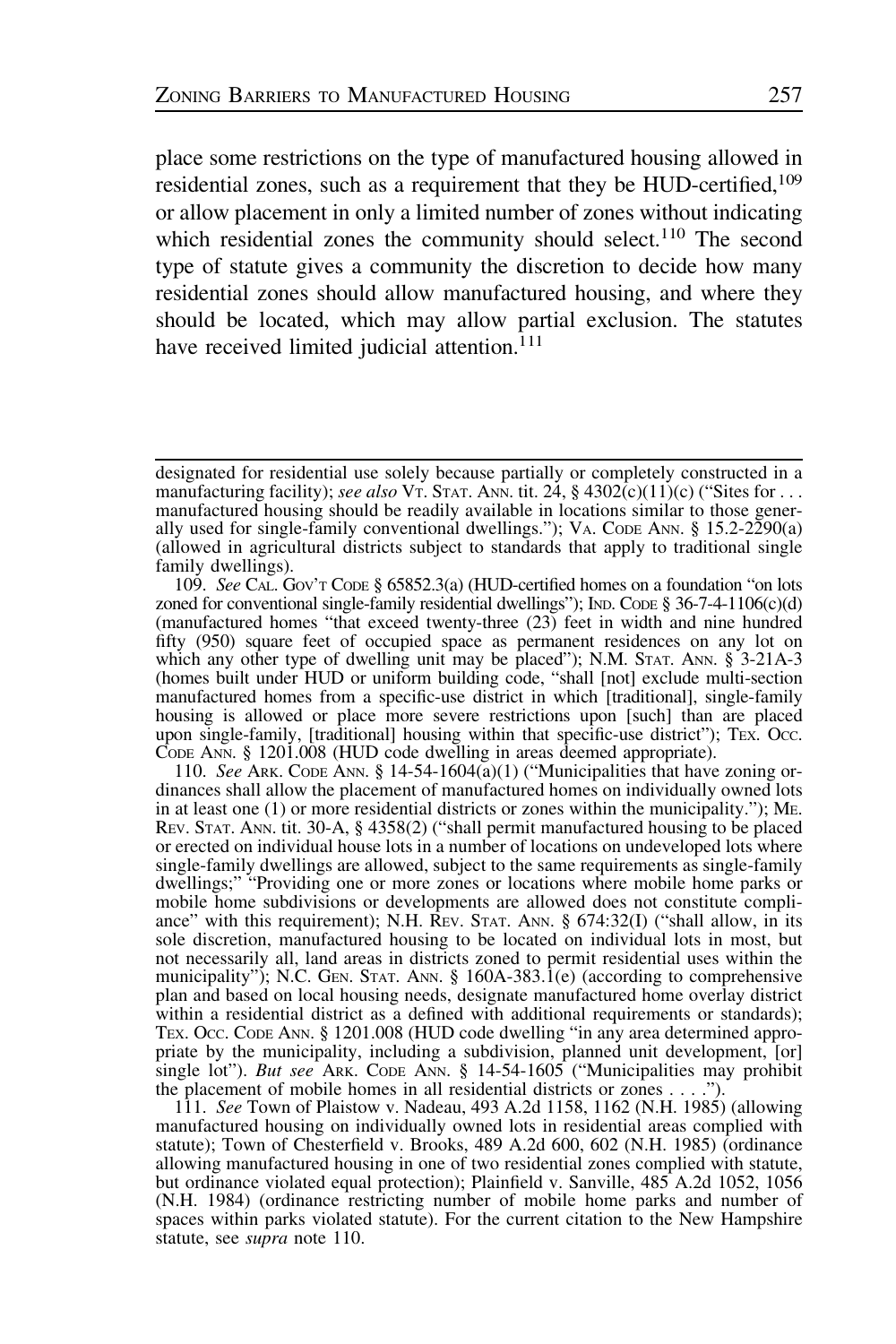#### 3. RECOMMENDATIONS FOR STATUTORY CHANGE

Statutes that allow manufactured housing to locate in residential zones provide helpful but usually limited protection. The preferred model is a statute that allows manufactured homes in all residential zones. Only a few states have this requirement, and others are not likely to follow.112 Some limitations are acceptable. Requiring compliance with the HUD Code for manufactured housing is reasonable, for example. An equal treatment requirement should provide that manufactured housing is subject only to the same requirements in residential zones that apply to traditional housing.

Zoning ordinances should not be able to select which residential zones will have manufactured housing. An ordinance, under some of these statutes, can select geographically limited residential zones,  $113$ or residential zones that are difficult to develop or unattractive, or can unreasonably limit the residential zones in which it allows manufactured housing. Statutes can remedy this problem by treating manufactured housing as an affordable housing resource.<sup>114</sup> One option is statutory authority that allows the designation of defined residential zones based on local housing needs, where manufactured housing is allowed as a matter of right.<sup>115</sup> Whether statutes should require zoning ordinances to designate a minimum amount of area

<sup>112.</sup> American Planning Association policy states that "Manufactured homes should be allowed as a type of housing accommodated in residential zoning districts at the permitted density for the district. Issues of design and compatibility arising from manufactured housing zoning parity should be addressed for all forms of housing and should be addressed through generally accepted standards of planning practice." Am. Planning Ass'n, Policy Guide on Factory Built Housing, Policy Position 3d, AMERICAN PLANNING ASSOCIATION (2001), https://www.planning.org/policy/guides/adopted/ factoryhousing.htm.

<sup>113.</sup> See Northfield Dev. Co. v. City of Burlington, 523 S.E.2d 743, 749, aff'd in part, review dismissed in part, 535 S.E.2d 32 (N.C. 2000) (city approved only two of twenty overlay districts for manufactured homes; statute preventing exclusion not violated, substantial presence of manufactured housing not required); see Am. Planning Ass'n *supra* note 112.

<sup>114.</sup> See, e.g., Or. REV. STAT. ANN. § 197.303(1)(d) ("needed housing" within urban growth boundaries includes "[m]anufactured homes on individual lots planned and zoned for single-family residential use that are in addition to lots within designated manufactured dwelling subdivisions"). Manufactured housing should also be a resource under the Affirmatively Favoring Fair Housing rule adopted by the Department of Housing and Urban Development that requires local strategies to improve fair housing opportunities. See 80 Fed. Reg. 42272 (2015).

<sup>115.</sup> N.C. GEN. STAT. § 160A-383.1 $(e)$  (defined overlay district in residential area based on local housing needs); see also N.J. STAT. ANN. §  $40:55D-105$  ("When reviewing and approving development regulations pertaining to residential development, a municipal agency is to be encouraged to review those regulations to determine whether or not mobile home parks are a practicable means of providing affordable housing in the municipality.").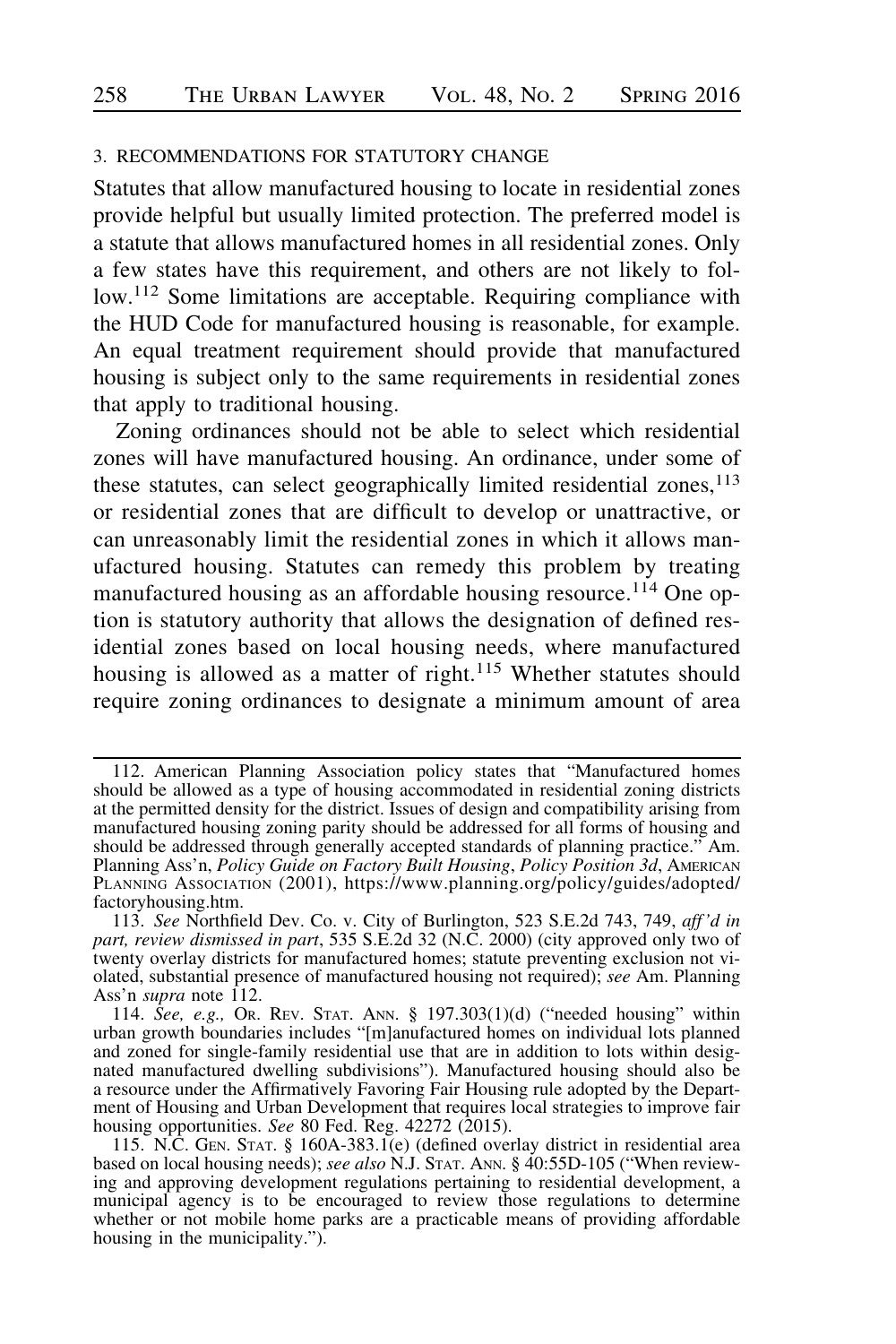for these zones or require a minimum quota for manufactured housing, should also be considered.<sup>116</sup>

A state can also include manufactured housing as an affordable housing resource in programs that require communities to provide affordable housing.<sup>117</sup> One option is the housing elements that about half the states require in comprehensive plans.<sup>118</sup> The California statute is an example and enacts a detailed housing element program.<sup>119</sup> The key requirements are the assessment of housing needs, and the establishment of quantified goals by regional councils and the state housing and community development agency. Local governments must make sites available, with appropriate zoning, development standards and services and facilities, to accommodate a city or county's regional housing need at each income level that cannot be accommodated in an inventory the statute requires.<sup>120</sup>

Statutes should also prohibit other zoning restrictions on manufactured housing, such exclusions from an entire community;  $121$ 

118. See, e.g., CONN. GEN. STAT. § 8-23; FLA. STAT. § 163.3177(6); N.Y. TOWN LAW § 272-a(3)(h); R.I. GEN. LAWS § 45-22.2-6(6); VT. STAT. ANN. tit. 24, § 4302(C)(11); see also AMERICAN PLANNING ASSOCIATION, GROWING SMART LEGISLATIVE GUIDEBOOK: MODEL STATUTES FOR PLANNING AND THE MANAGEMENT OF CHANGE, 7-277 to -81, and Table 7-5 (Stuart Meck, ed., 2002). For a discussion of the effect of housing elements on comprehensive planning, see Daniel R. Mandelker, The Affordable Housing Element in Comprehensive Plans, 30 B.C. ENVTL. AFF. L. REV. 555 (2003).

119. CAL. GOV'T CODE §§ 65580-65589.8.

120. Id., §  $65583(c)(1)$ . Private litigation enforces the statute. The courts often apply the usual presumptions of validity and deference to find that the housing element "substantially complies" with the statute. See Hernandez v. City of Encinitas, 33 Cal. Rptr. 2d 875 (Cal. Ct. App. 1994). For discussion see Baer, California's Fair-Share Housing: 1967-2004: The Planning Approach, 7 J. Plan. Hist. 48 (2008); S. MECK, R. RETZLAFF & J. SCHWAB, REGIONAL APPROACHES TO AFFORDABLE HOUSING, AMERICAN PLANNING ASSOCIATION, PLANNING ADVISORY SERV. REP. No. 513/514, at 42-67 (Am. Plan. Ass'n, 2003).

121. Some courts upheld total exclusions of manufactured housing, relying on the usual reasons for discriminatory treatment. See Barre Mobile Home Park v. Town of

<sup>116.</sup> Massachusetts has a ten percent quota in its statute that authorizes appeals from local decisions that reject or restrict affordable housing. MASS. GEN. LAWS ch. 40B, § 20 (definition of "[c]onsistent with local needs"); see Zoning Bd. of Appeals of Canton v. Hous. Appeals Comm., 923 N.E.2d 114 (Mass. App. Ct. 2010) (not binding if regional housing needs not fully met). For discussion of these laws see infra notes 180-183.

<sup>117.</sup> Another option is to require each local government to accept its fair share of manufactured housing. New Jersey is the best example of a state that has tried this approach for all types of affordable housing, but its experience with this program is problematic. For a discussion of struggles the state agency charged with developing the fair share formula has had, see *In re* Adoption of N.J.A.C. 5:94 & 5:95 by N.J. Council On Affordable Hous., 914 A.2d 348 (N.J. Super. Ct. App. Div. 2007) (invalidating regulations); see also John M. Payne, The Paradox of Progress: Three Decades of the Mount Laurel Doctrine, 5 J. PLAN. HIST. 126 (2006). See generally Thomas Silverstein, State Land Use Regulation in the Era of Affirmatively Furthering Fair Housing, 24 J. Affordable Housing & Community Dev. L. 305 (2015).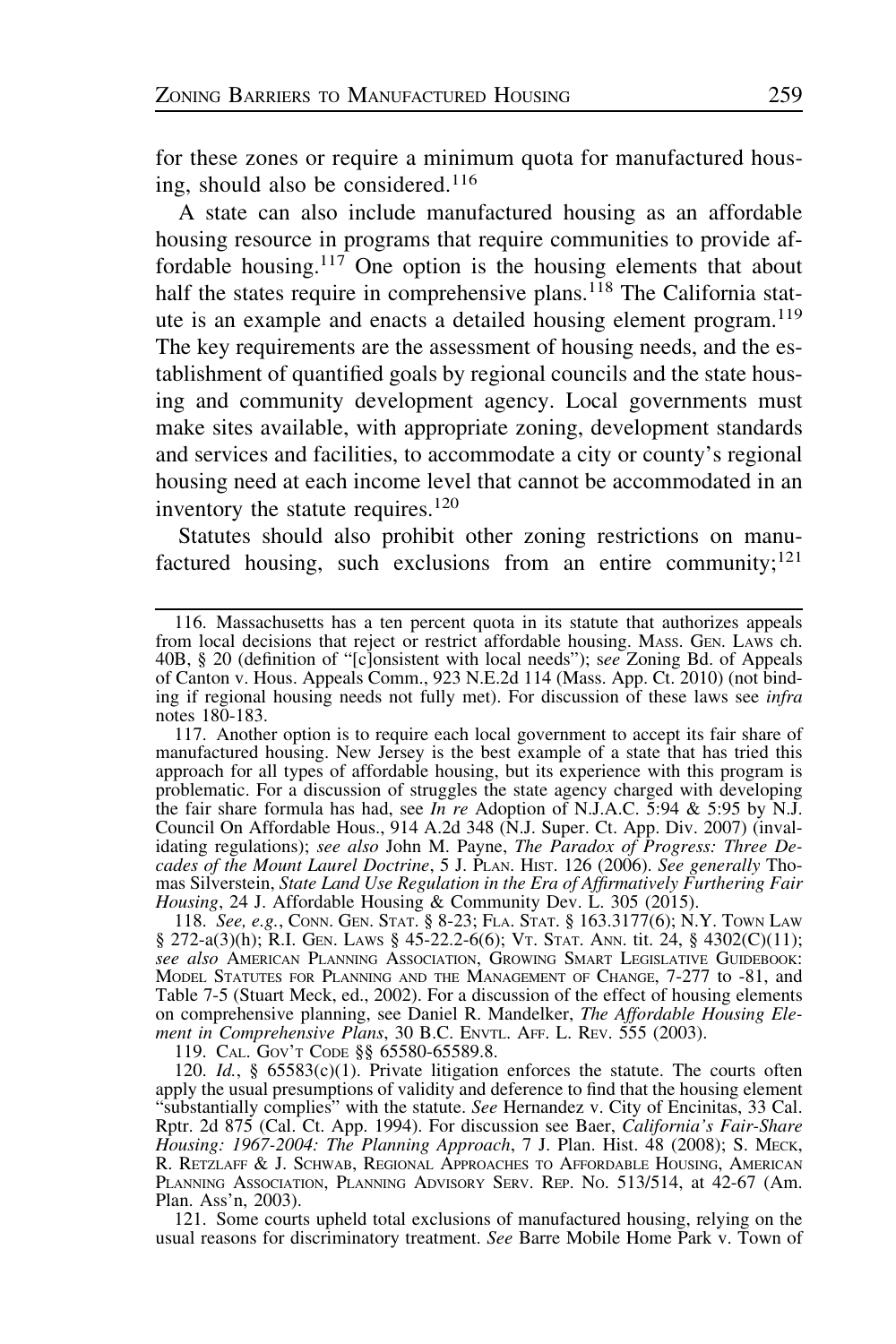requirements for the minimum size of a manufactured home,<sup>122</sup> which are exclusionary; or a prohibition on manufactured homes over a certain age.123 A critical question is whether, and to what extent, aesthetic

Petersham, 592 F. Supp. 633 (D. Mass. 1984) aff 'd, 767 F.2d 904 (1st Cir. 1985); Koston v. Town of Newburgh, 256 N.Y.S.2d 837 (N.Y. Sup. Ct. 1965); Duggins v. Town of Walnut Cove, 306 S.E.2d 186 (N.C. Ct. App. 1983). Other courts invalidated total exclusions. See High Meadows Park, Inc. v. City of Aurora, 250 N.E.2d 517 (Ill. App. Ct. 1969) (special use not provided); Tocco v. Atlas Twp., 222 N.W.2d 264 (Mich. Ct. App. 1974); Southern Burlington City N.A.A.C.P. v. Mount Laurel Twp., 67 N.J. 151, 336 A.2d 713 (N.J. 1975), appeal dismissed & cert. denied, 423 U.S. 808 (1975); Town of Conover v. Jolly, 177 S.E.2d 879 (N.C. 1970) (lack of statutory authority); Davis v. McPherson, 132 N.E.2d 626 (Ohio Ct. App. 1955); Borough of Malvern v. Jackson, 529 A.2d 96 (Pa. Commw. Ct. 1987). Several statutes prohibit the total exclusion of manufactured housing through zoning and development regulations. ARK. CoDE ANN. § 14-54-1604(c) (may not prohibit); CAL. Gov't CoDE § 65852.3(a) (may not preclude from being installed as permanent residence); COLO. REV. STAT. § 30-28-115(3)(b)(I) (may not exclude manufactured homes that meet or exceed county building code standards); MICH. COMP. LAWS. § 125.2307(3) (shall not prohibit); MINN. STAT. § 394.25(3) (same); MISS. CODE. ANN. § 17-1-39(2) (same, if located in some part of city or county); NEB. REV. STAT.  $\S$  14-402(2)(a) (may not prohibit if meet code standards); N.H. REV. STAT. ANN. § 674:32(I) (shall afford reasonable opportunities for siting and shall not exclude); N.C. GEN. STAT. § 160A-383.1(c) (effect of excluding); VA. CODE ANN. § 15.2-2290(B) (same). But see TEX. OCC. CODE ANN. § 1201.008 (may prohibit).

122. See, e.g., Gackler Land Co. v. Yankee Springs Twp., 398 N.W.2d 393 (Mich. 1986) (held valid); Osetek v. Barone, 304 N.Y.S.2d 350 (N.Y. Sup. Ct. 1968); Corning v. Town of Ontario, 121 N.Y.S.2d 288 (N.Y. Sup. Ct. 1953); Currituck County v. Willey, 266 S.E.2d 52 (N.C. Ct. App. 1980). But see Builders Service Corp. v. Town of East Hampton, 545 A.2d 530 (Conn. 1988) (1,300-square-foot non-occupancy based minimum for single-family housing not rationally related to any legitimate zoning purpose). Several statutes authorize minimum size regulations. CAL. GOV'T CODE  $\S$  65852.3(a) (minimum square footage); COLO. REV. STAT.  $\S$  30-28-115(3)(a)(I)(B) (24x36 feet); IDAHO CODE § 67-6509A(4)(a) (1000 square feet); IND. CODE § 36-7-4-1106(b)(4) (minimum square footage); IOWA CODE § 414.28 (same); KY. REV. STAT. ANN. § 100.348(2)(d)(4) (900 square feet); MONT. CODE ANN. §§ 76-2-202, 76-2-302  $(1,000 \text{ square feet})$ ; NEB. REV. STAT. § 14-402 $(2)(a)(i)$   $(900 \text{ square feet})$ ; N.M. STAT. ANN. § 3-21A-2 (864 square feet); N.C. GEN. STAT. ANN. § 160A-383.1(d) (dimensional criteria); OR. REV. STAT. § 197.307(8)(a) (1000 square feet); WASH. REV. CODE § 35.63.160(1)(A) (12x36 feet). A leading case presumptively invalidating minimum house size requirements is Home Builders League of S. Jersey, Inc. v. Berlin Twp., 405 A.2d 381 (N.J. 1979) (municipality has burden to show valid basis; ordinance invalid). See also Builders Serv. Corp. v. Planning & Zoning Comm'n E. Hampton, 545 A.2d 530 (Conn. 1988) (1300 square foot minimum held invalid). Earlier cases were mixed. See Randy R. Koenders, Validity and Construction of Zoning Laws Setting Minimum Requirements for Floorspace or Cubic Footage Inside Residence, 87 A.L. R.4th 294 (1991).

123. See, e.g., Herrington v. Town of Mexico, 398 N.Y.S.2d 818 (Sup. Ct. 1977) (prohibiting mobile homes except for original owner units manufactured less than one year prior to proposed date of placement; held invalid). Held authorized and not a taking, Forest Glade Mgmt. v. City of Hot Springs, 2008 WL 4876230 (Ark. Ct. App. Nov. 12, 2008). A few statutes authorize age requirements. CAL. GOV'T CODE  $\S$  65852.3(a) (discretionary preclusion "if more than [ten] years have elapsed between date of manufacture" and date of installation permit application); Ky. Rev. STAT. § 100.348(2)(d) (manufactured on or after July 15, 2002). Statutes may prohibit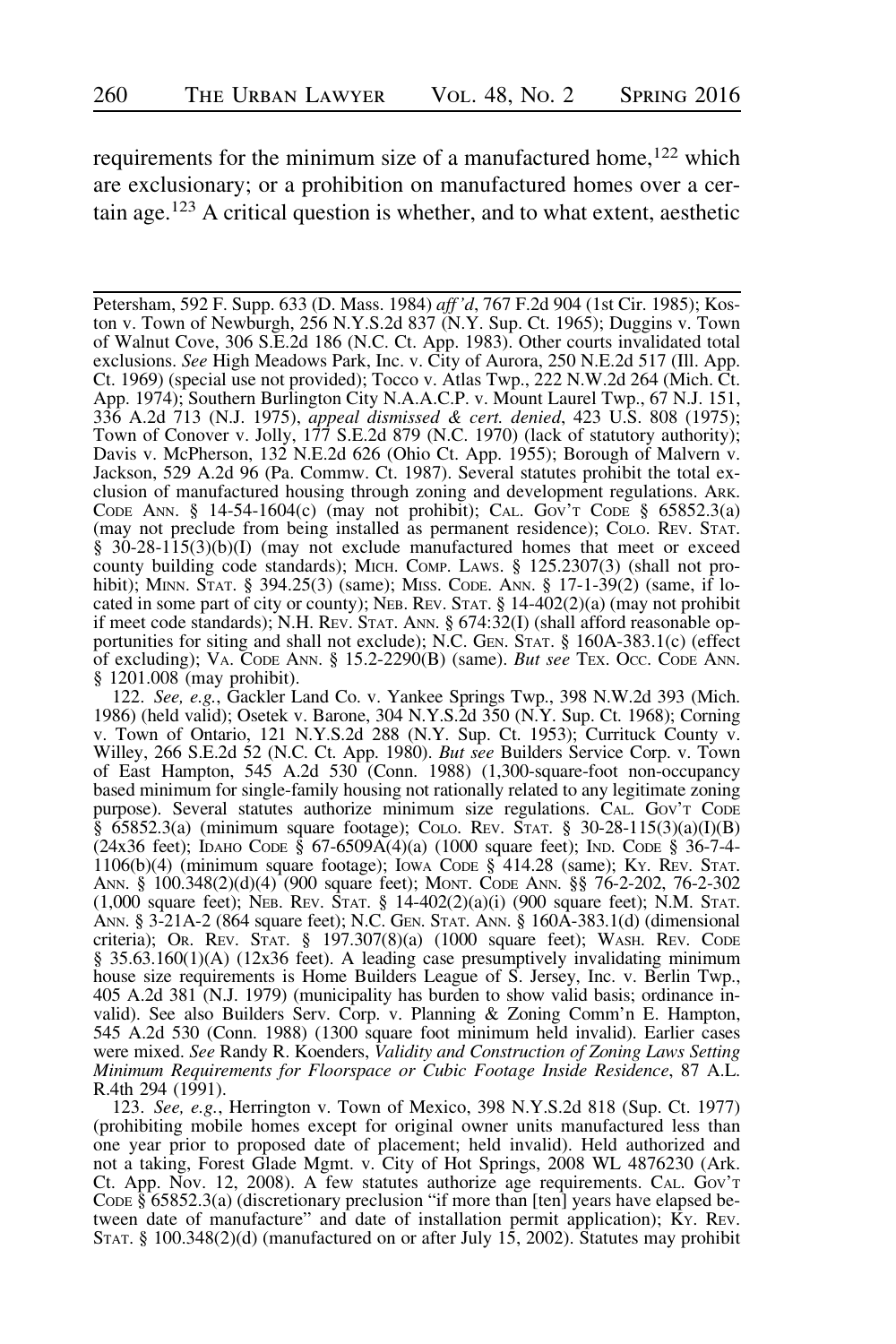standards should apply to manufactured housing. The next section considers this question.

# C. Aesthetic Standards

Manufactured housing raises aesthetic issues.<sup>124</sup> Aesthetic problems arise most frequently with single-wide manufactured housing, which can be flat-roofed, have vinyl or metal siding, and be rectangular in shape, though architectural changes such as porches can modify its appearance. Double-wide manufactured housing can be indistinguishable from traditional housing. Two types of ordinances deal with aesthetic issues.<sup>125</sup> One type, called a "look-alike" ordinance, requires new housing to look like existing housing in the neighborhood.<sup>126</sup> This type of ordinance enacts a design standard that requires compatibility with adjacent housing, and can be used to exclude manufactured housing. The problem is compatibility with nearby traditional housing, which usually does not have steel or vinyl exteriors or other features found on manufactured housing, such as flat roofs. This requirement guarantees incompatibility if manufactured housing tries to locate in a traditional housing neighborhood. A second type of ordinance is a design review ordinance that contains design standards that apply to all residential housing. They include design criteria<sup>127</sup> for architectural features, such as roofs and facades.<sup>128</sup> They would not necessarily exclude manufactured housing, but vague standards can allow exclu-

age requirements. See FLA. STAT. ANN. § 320.8285 (6); ME. REV. STAT. ANN. tit. 30-A,  $§$  4358(2)(D).

<sup>124.</sup> The requirement in the HUD Code, that manufactured housing be "built on a permanent chassis," limits aesthetic treatment and increases costs. 42 U.S.C. § 5402(6) (definition of Manufactured Home); 24 C.F.R. § 3280.2 (same).

<sup>125.</sup> For discussion see LANE KENDIG, TOO BIG, BORING OR UGLY, AMERICAN PLAN-NING ASS'N, PLANNING ADVISORY SERV. REP. NO. 528 (2004). For discussion of free speech objections to aesthetic regulation see Kevin G. Gill, Note, Freedom of Speech and the Language of Architecture, 30 HASTINGS CONST. L.Q. 395 (2003); see also Novi v. City of Pacifica, 215 Cal. Rptr. 439 (Cal. Ct. App. 1985) (city rejected permit under ordinance requiring variety in design; free speech principles did not require objective criteria).

<sup>126.</sup> The converse of the "look-alike" ordinance is the "not-look-alike" or "dissimilarity" ordinance, which is intended to achieve variety. Because manufactured housing may look different from traditional housing, it may not be prohibited under this type of aesthetic ordinance.

<sup>127.</sup> These standards will have to be specific enough to avoid constitutional vagueness objections, and to prevent their application to exclude manufactured housing. See infra notes 187-188 and accompanying text.

<sup>128.</sup> Paola, Kansas, for example, uses the following anti-monotony measures: floor plan, orientation, roof lines, materials, architectural features, and color. PAOLA, KAN., LAND DEVELOPMENT ORDINANCE § 15.310, http://www.cityofpaola.com/ DocumentCenter/Home/View/144.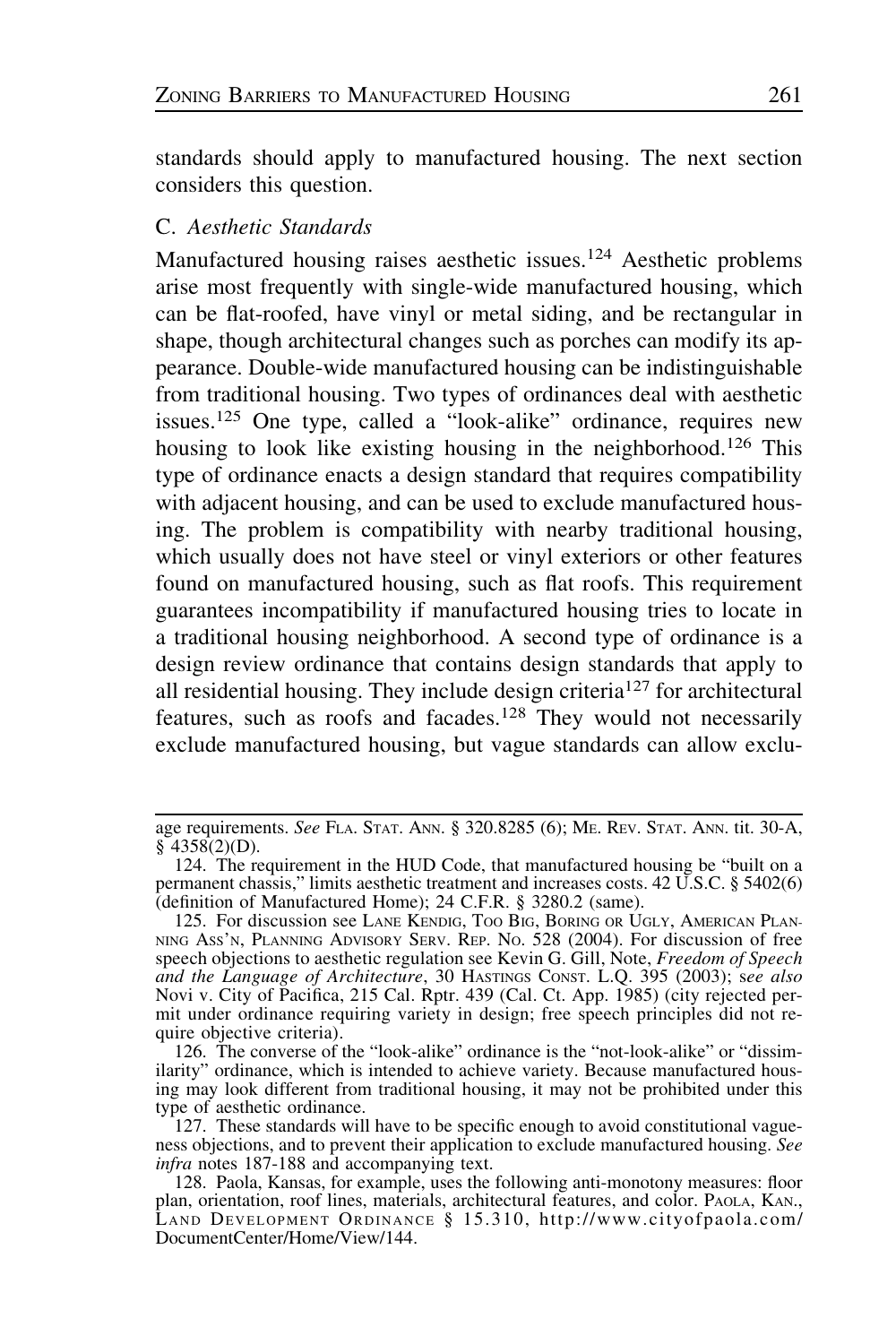sion.<sup>129</sup> Both ordinances require the appointment of a board, usually called an Architectural Review Board, to rule on proposals for new residential housing through administrative procedures. The boards often have qualified architects as members.

Both types of ordinances require courts to accept aesthetics as an acceptable basis for zoning regulation, but the regulation of aesthetics in zoning ordinances, though once disputed, is now settled. Aesthetics can be the only justification advanced to support a zoning regulation in almost half the states. The remaining states accept the use of aesthetics along with other factors.<sup>130</sup> In a few early cases, the courts upheld aesthetic "look alike" requirements for residential dwellings intended to achieve compatibility with adjacent traditional housing.<sup>131</sup>

Aesthetic standards for manufactured housing, rather than containing look-alike requirements or design criteria, identify housing features that must meet specified design requirements. Roof pitch and exterior treatment requirements are most common. They require a specified vertical height for each specified linear front footage of the dwelling, and specify the use of traditional exterior materials, such as wood, to prevent the use of vinyl or metal. These are highly specific regulations intended to deal with two of the common objections to manufactured housing.

These standards, such as an exterior treatment standard, are not justifiable aesthetically. There is no aesthetic reason, for example, why manufactured housing should have stone rather than steel exteriors. Communities would have difficulty adopting these standards for all residential housing, which equal treatment statutes require. A community might want to prohibit vinyl and metal everywhere, but flat roofs are a contemporary design that can be compatible with traditional

<sup>129.</sup> For discussion of the vagueness problem, see DANIEL R. MANDELKER, DESIGN-ING PLANNED COMMUNITIES CH. 5 (2010), http://landuselaw.wustl.edu/BookDPC/ Designing%20Planned%20Communities.pdf.

<sup>130.</sup> Kenneth Pearlman et al., Beyond the Eye of the Beholder Once Again: A New Review of Aesthetic Regulation, 38 URB. LAW. 1119 (2006). An important dictum endorsing aesthetic regulation in *Berman v. Parker*, 348 U.S. 26, 102-03 (1954) has had an important influence on the state decisions.

<sup>131.</sup> State ex rel. Stoyanoff v. Berkeley, 458 S.W.2d 305 (Mo. 1970); Reid v. Architectural Bd. of Review of Cleveland Heights, 192 N.E.2d 74 (Ohio Ct. App. 1963); State ex rel. Saveland Park Holding Corp. v. Wieland, 69 N.W.2d 217 (Wis. 1955); see also Breneric Assoc's. v. City of Del Mar, 81 Cal. Rptr. 2d 324 (Cal. Ct. App. 1998) (upholding denial of permit for addition to residence because inconsistent with existing structure and surrounding neighborhood). Ordinances may also require residential dwellings to be dissimilar rather than similar. See Vill. of Hudson v. Albrecht, Inc., 458 N.E.2d 852 (Ohio 1984) (upholding ordinance that contained both similarity and dissimilarity requirements, as well as general design review standards).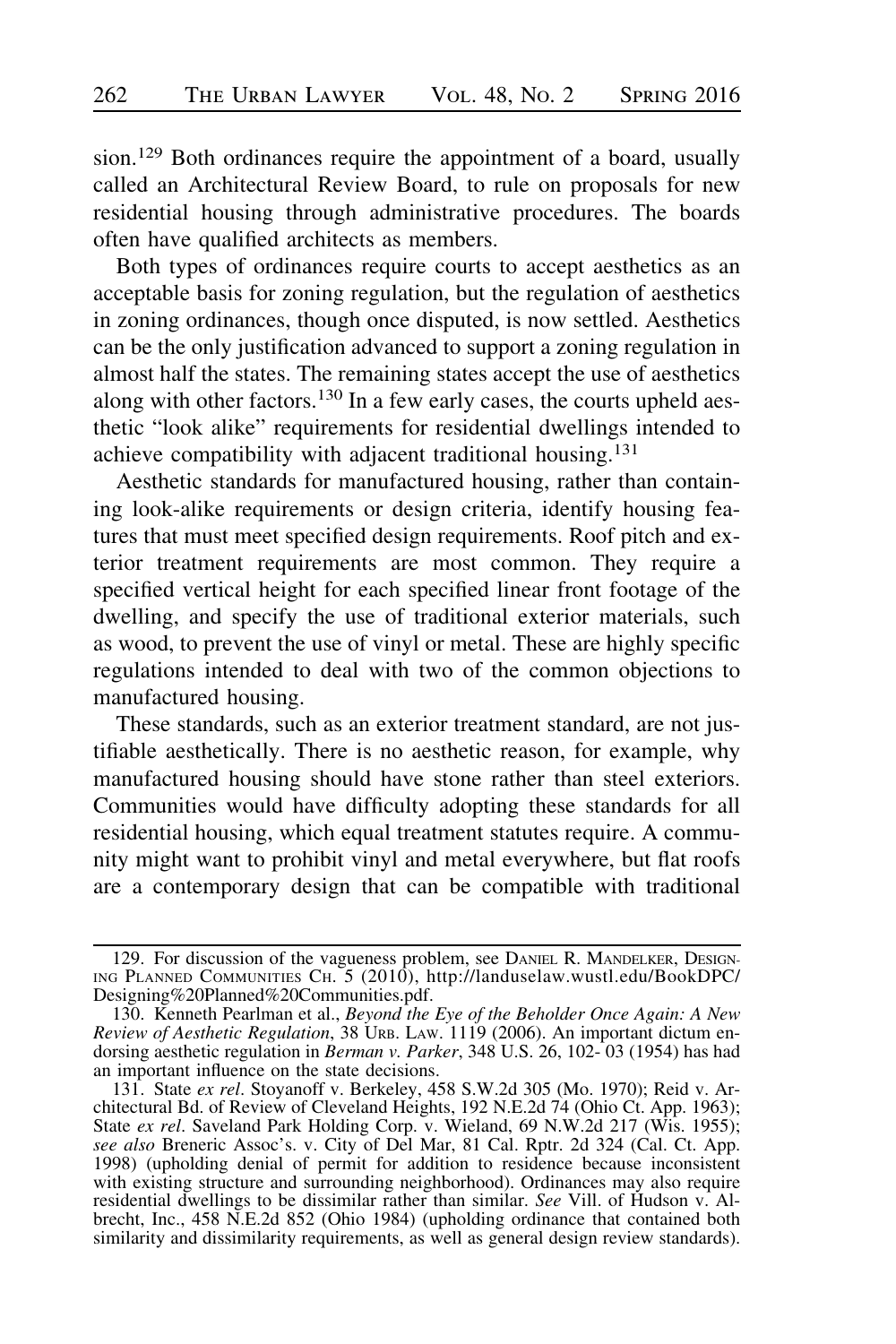housing.<sup>132</sup> The problem is whether aesthetic differences justify the exclusion of an affordable housing resource that is badly needed by lowerincome families, or the higher costs that aesthetic regulation brings.

# 1. CASE LAW

Case law on aesthetic standards for manufactured housing is limited. Two cases upheld aesthetic standards as applied only to manufactured housing, dismissing unequal treatment objections. Georgia Manufactured Housing Association, Inc. v. Spalding County<sup>133</sup> held that a 4:12 roof pitch requirement that applied only to manufactured housing did not violate substantive due process or equal protection. It advanced the goal of "aesthetic compatibility" by requiring manufactured housing to conform to the standard characteristics of traditional housing. This holding assumes that traditional housing is the preferred aesthetic model, and that manufactured housing must conform. A federal district court upheld an ordinance that required exterior siding and roof shingles of a type commonly used in standard residential construction.<sup>134</sup> The court accepted the usual reasons for targeting manufactured housing, such as that maintenance of property values is an acceptable purpose. It also held that the ordinance attempted to improve the appearance of manufactured housing without reducing its availability or diversity, a questionable conclusion.

## 2. STATUTORY REGULATION

A substantial number of statutes authorize a variety of aesthetic standards for manufactured housing. Roof pitch and exterior siding are usually required.135 Statutes in a few states authorize aesthetic standards only if

<sup>132.</sup> See Hankins v. Borough of Rockleigh, 150 A.2d 63 (N.J. Super. Ct. App. Div. 1959) (invalidating ordinance prohibiting flat roofs as applied in area where flatroofed dwellings already existed).

<sup>133. 148</sup> F.3d 1304 (11th Cir. 1998); see also Miss. Manufactured Hous. Ass'n v. Bd. of Sup'rs, 878 So. 2d 180, 192 (Miss. Ct. App. 2004) (upholding requirement that manufactured housing must have greater roof pitch than barns in agricultural areas).

<sup>134.</sup> CMH Mfg., Inc. v. Catawba Cty., 994 F. Supp. 697 (W.D.N.C. 1998) (holding no substantive due process or equal protection violation).

<sup>135.</sup> See, e.g., CAL. Gov't CoDE  $\S$  65852.3(a) (roof overhang; roofing material, and siding material not exceeding those required of traditional single-family dwellings); COLO. REV. STAT. § 30-28-115(3)(a)(I)(D) (brick, wood, or cosmetically equivalent exterior siding and a pitched roof ); FLA. STAT. ANN. § 320.8285(6) (roofing and siding materials); IDAHO CODE § 67-6509A(4) (pitched roof no greater than 3:12; exterior siding and roofing in color, material and appearance similar to exterior siding and roofing material commonly used on residential dwellings in the community or comparable to predominant materials used on surrounding dwellings); IND. CODE § 36-7-4-1106(b) (roofing and siding standards); IOWA CODE §§ 414.28, 335.30 (visual compatibility of permanent foundation system with surrounding residential structures); KY. REV. STAT. ANN. § 100.348(3) (compatibility standards relating to architectural features with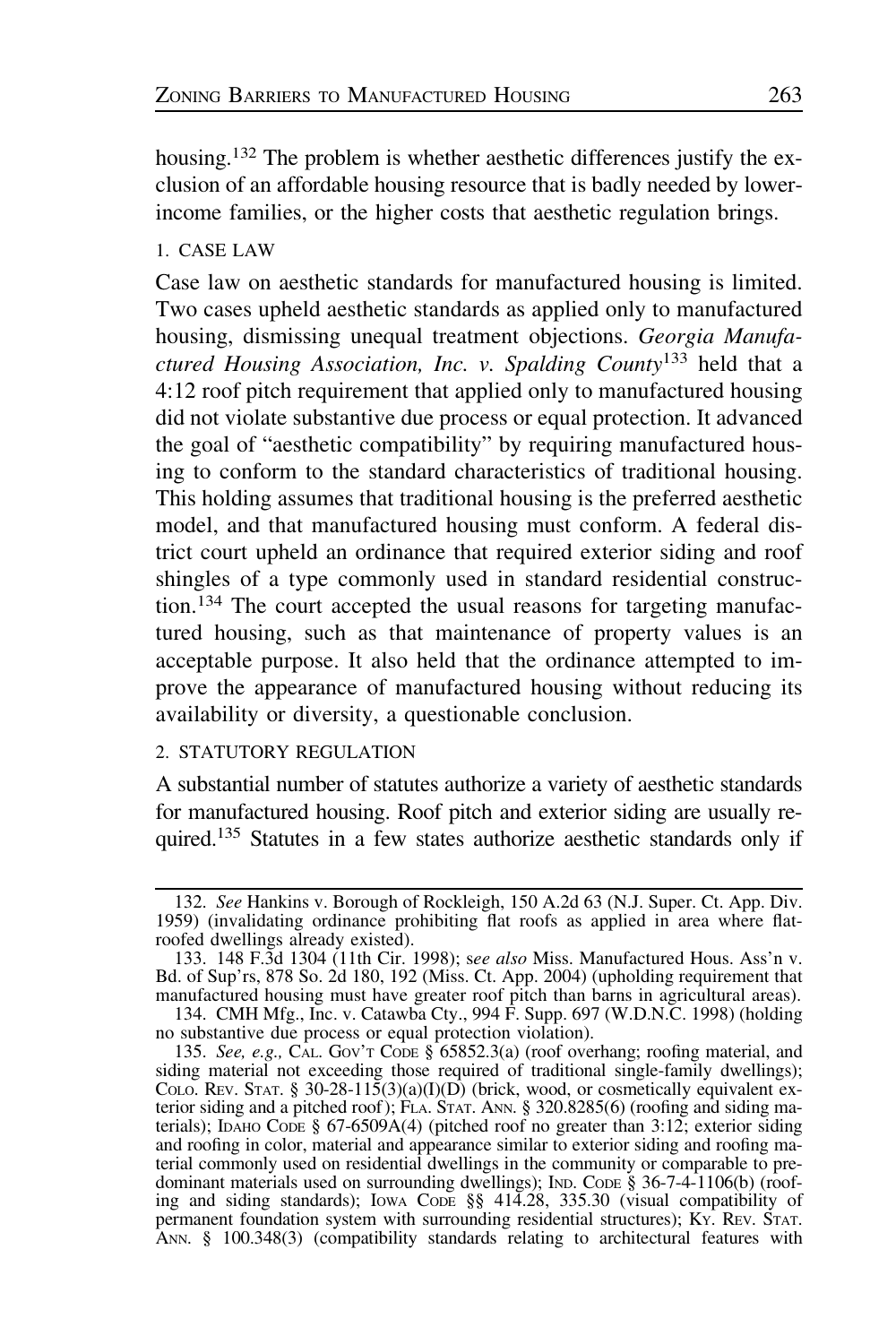they apply to traditional as well as manufactured housing, an equal treatment requirement.136 Roof pitch requirements are detailed, and exterior siding must use materials found on surrounding dwellings. Local governments may adopt aesthetic standards when the statute authorizes them, but will have to look to implied statutory powers when explicit statutory authority is lacking, which is typical.<sup>137</sup> Statutory authority, of course, does not guarantee judicial acceptance, though acceptance is probable in most states.<sup>138</sup> Two statutes prohibit aesthetic standards.<sup>139</sup>

136. CAL. GOV'T CODE § 65852.3(a) (roofing material, and siding material not exceeding those required of traditional single-family dwellings); CAL. Gov't Code § 65852.5 (size requirements for a roof overhang, and size up to  $16$  inches if no size requirement); FLA. STAT. ANN. § 320.8285(6) ("must be reasonable, uniformly applied, and enforced without distinctions as to whether such housing is manufactured, located in a mobile home park or a mobile home subdivision, or built in a conventional manner"); WASH. REV. CODE ANN. § 36.01.225(1)(c) ("all local design standards applicable to all other homes within the neighborhood in which the manufactured home is to be located").

137. See, e.g., State ex rel. Stoyanoff v. Berkeley, 458 S.W.2d 305 (Mo. 1970) (authority for "look-alike" design requirement implied from zoning statute).

138. Aesthetic regulations must be reasonable as applied. Campbell v. Monroe County, 426 So. 2d 1158, 1161 (Fla. Dist. Ct. App. 1983) (holding an ordinance requiring masonry construction for all housing in a residential zone could not be enforced against manufactured housing with stucco construction, when the county's building official admitted at trial there was no difference between manufactured housing built with stucco construction, and traditional housing built with masonry construction. The ordinance violated a statute providing that aesthetic requirements "must be reasonable and uniformly applied and enforced without any distinction as to whether such building is a conventionally constructed or manufactured building.")

139. See, e.g., IOWA CODE §§ 414.28 (shall not adopt design standards if housing complies with federal standards); MICH. COMP. LAWS § 125.2307(6) ("ordinance

significant impact on overall assessed value of the structure, including roof pitch and type and quality of exterior finishing materials); Ky. Rev. STAT. ANN.  $\S$  100.348(2)(a) ("compatibility standards" means standards to protect and preserve monetary value of real property); ME. REV. STAT. ANN. tit. 30-A, § 4358(2)(A) (pitched shingled roof, permanent foundation, and exterior siding residential in appearance); ME. Rev. STAT. ANN. tit. 30-A, § 4358(1)(E) (pitched shingled roof means roof means roof with 2:12 pitch and covered with asphalt or fiberglass composition shingles or other materials, but not metal); MICH. COMP. LAWS ANN. § 125.2307(6) ("ensure that mobile homes compare aesthetically to traditional housing located or allowed in the same residential zone"); MISS. CODE. ANN. § 17-1-39(2) ("reasonable appearance and dimensional criteria"); MONT. CODE ANN.  $\S$ § 76-2-202(4), 76-2-302(4) ("pitched roof and siding and roofing materials that are customarily, as defined by local regulations, used on traditional homes"); NEB. REV. STAT.  $\S$  14-402(2)(a) (minimum 2.5/12 roof pitch; exterior material color, material, and scale comparable with residential traditional, single-family construction; nonreflective roof material which is or simulates asphalt or wood shingles, tile, or rock); NEV. REV. STAT. ANN. § 461.260(3) (reserved to local jurisdictions); N.C. GEN. STAT. ANN. § 160A-383.1(d) ("appearance and dimensional criteria"); OR. REV. STAT. § 197.314(6) (parks under three acres; pitched roofs up to 3:12; exterior siding and roofing in color, material and appearance similar to exterior siding and roofing material commonly used on residential dwellings or comparable to predominant materials used on surrounding dwellings); WASH. REV. CODE § 35.63.160(1) (composition or wood shake or shingle, coated metal, or similar roof of nominal 3:12 pitch; "exterior siding similar in appearance to siding materials commonly used on conventional site-built uniform building code single-family residences").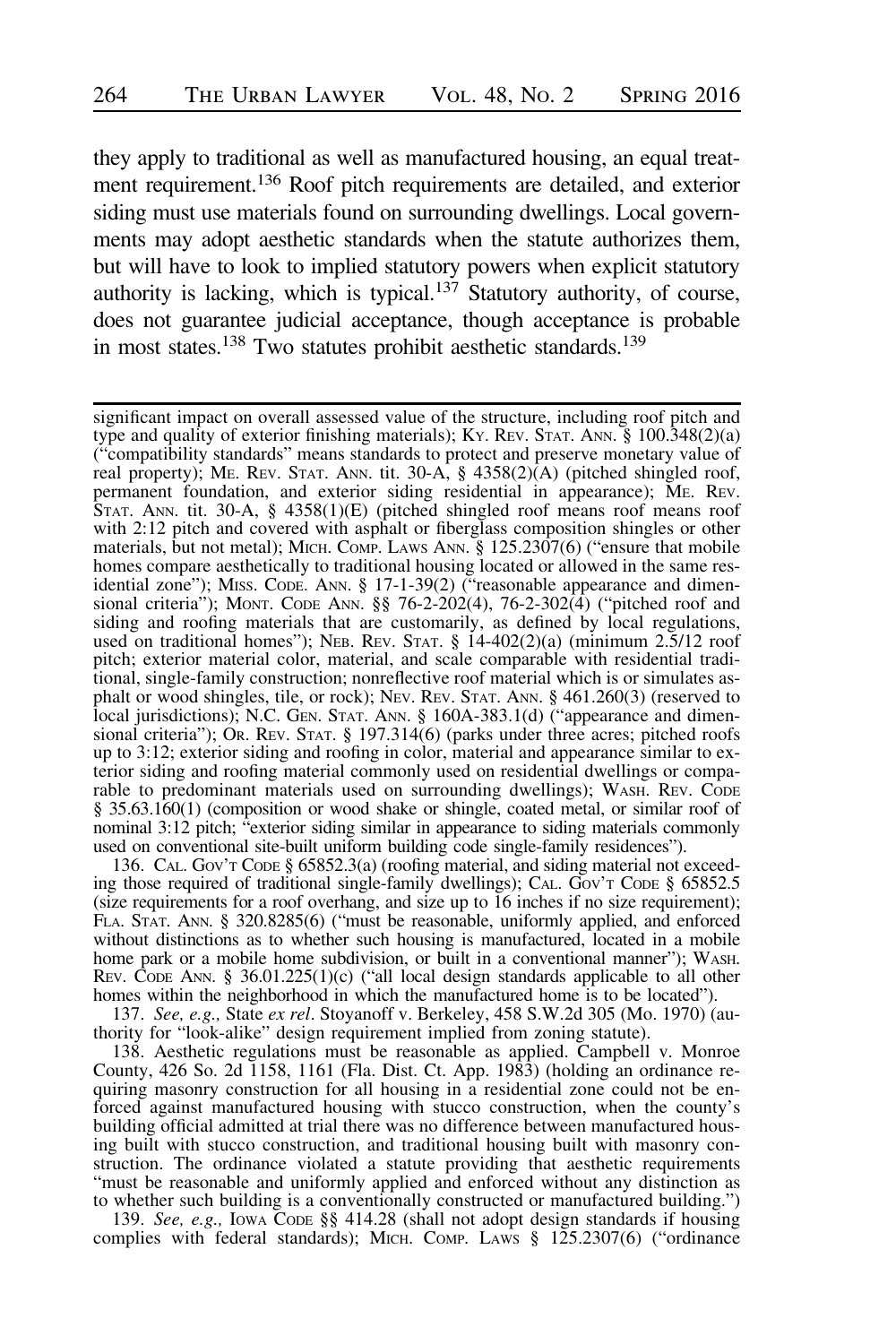## 3. RECOMMENDATIONS FOR STATUTORY REFORM

Statutory reform is needed to protect manufactured housing as an affordable housing resource from the exclusionary use of aesthetic standards. All states should adopt equal treatment requirements that prevent the adoption of aesthetic standards that apply only to manufactured housing.<sup>140</sup> They will prevent cases like Spalding County, which upheld unequal aesthetic regulation. If a community wants to have aesthetic standards or design review for manufactured housing, it should apply these requirements to all housing. They can include look-alike requirements and design standards to the extent that local law supports them.

Aesthetic standards can still present opportunities for exclusion, even if equal treatment requirements apply. Statutes can authorize zoning options that remedy this problem. One option, discussed earlier, is overlay residential zones that allow manufactured housing as a matter of right, and where compliance with design standards is not required.<sup>141</sup> The community can select areas where manufactured housing with flat roofs, or steel or vinyl siding, is compatible with existing traditional housing, or where incompatibility is excusable.<sup>142</sup>

### D. Approval as a Conditional Use

The Standard Zoning Enabling Act authorized a board, typically a board of adjustment, to grant special exceptions, also called a conditional use, from the zoning ordinance.<sup>143</sup> States based their zoning statutes on the Standard Act, and all contain this authority. If manufactured housing is to be made available as an affordable housing resource, however, conditional use approval should not be required. Manufactured housing is single-family housing. Nothing about it justifies its designation as a conditional use in residential zones. Separate regulation can handle aesthetic issues.

Zoning ordinances often designate manufactured housing as a conditional use in single-family zones, however, so this section considers this requirement. The accepted understanding is that conditional uses are

shall not contain roof configuration standards or special use zoning requirements that apply only to, or excludes, mobile homes").

<sup>140.</sup> See, e.g., Wright County v. Kennedy, 415 N.W.2d 728, 731 (Minn. Ct. App. 1987) (minimum width and roof pitch requirements).

<sup>141.</sup> See Am. Planning Ass'n, supra note 112 and accompanying text.

<sup>142.</sup> For a case study of infill manufactured housing in Oakland, California, that includes single-wide housing see REGULATORY BARRIERS, supra note 12, at 43-70.

<sup>143.</sup> U.S. DEP'T OF COMMERCE, supra note 22. This article uses the term "conditional use."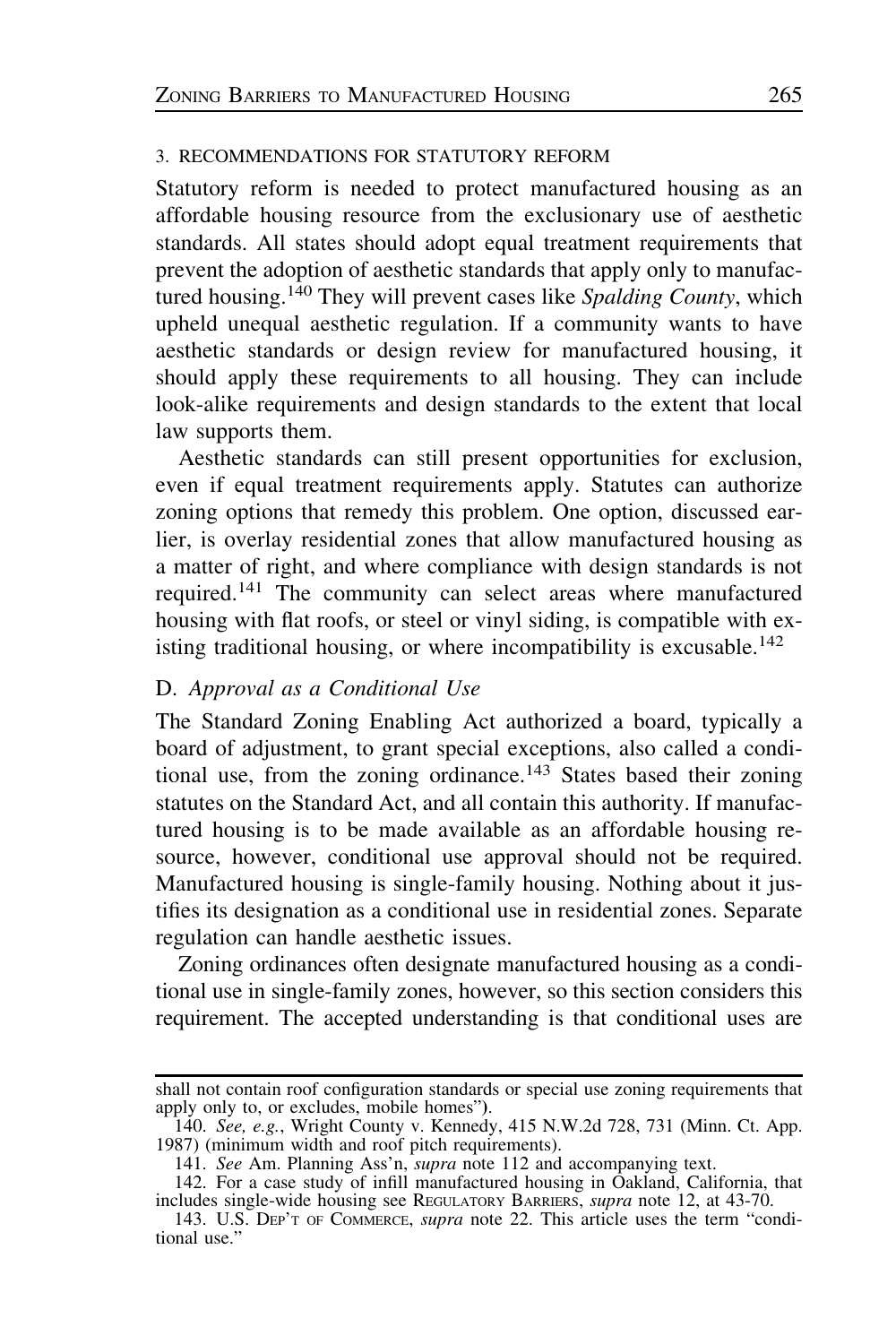potentially allowable in a zoning district, but that their possible negative adverse effects require review to decide whether they are compatible in the district in which they plan to locate.<sup>144</sup> A day care center in a residential zone is an example. The zoning ordinance must provide the standards under which the zoning board reviews conditional uses; these are not contained in the zoning statute. This option allows local governments to decide on what standards it should adopt.

State courts can reverse conditional use denials when they occur. Their inclusion as a conditional use is a signal they are presumptively acceptable, $145$  and that zoning boards should approve them if they meet the standards contained in the ordinance. A zoning board must approve a conditional use if ordinance standards are specific, such as structural standards, and the applicant complies with these standards. Approval is not mandatory if standards give the zoning board a broad amount of discretion, such as a standard that a proposed use must be compatible with adjacent property.146 Broad discretionary standards also protect conditional use decisions from judicial attack under the due process clause of the federal constitution.<sup>147</sup>

A restraint here is that standards contained in an ordinance for approval must meet constitutional delegation of power requirements. An

146. Crooked Creek Conservation & Gun Club, Inc. v. Hamilton Cty. N. Bd. of Zoning Appeals, 677 N.E.2d 544 (Ind. Ct. App. 1997) contains a good explanation of these principles.

<sup>144.</sup> See Cty. Council of Prince George's Cty. v. Zimmer Dev. Co., 120 A.3d 677, 691 n. 17 (Md. 2015) ("zoning device that provides a middle ground between permitted and prohibited uses"); People's Counsel for Balt. Cty. v. Loyola Coll. in Maryland, 956 A.2d 166, 197 (Md. 2008) ("[T]he local legislature puts on its 'Sorting Hat' and separates permitted uses, special exceptions, and all other uses").

<sup>145.</sup> See Archdiocese of Portland v. Cty. of Wash., 458 P.2d 682, 686 (Or. 1969) (holding that "[T]he ordinance itself reveals the legislative plan forecasting the likelihood that certain specified uses will be needed to maximize the use of land in the zone for residential purposes. The Board's discretion is thus narrowed to those cases in which an application falls within one of the specified uses. The fact that these permissible uses are pre-defined and have the legislative endorsement of the governing body of the county as a tentative part of the comprehensive plan for the area limits the possibility that the Board's action in granting a permit will be inimical to the interests of the community."); see also People's Council, 965 A.2d at 197 ("The special exception is a valid zoning mechanism that delegates to an administrative board a limited authority to allow enumerated uses which the legislature has determined to be permissible absent any fact or circumstance negating the presumption.").

<sup>147.</sup> See Daniel R. Mandelker, Entitlement to Substantive Due Process: Old Versus New Property in Land Use Regulation, 3 WASH. U.J.L. & POL'Y 61 (2000). Judicial attacks could claim a substantive due process violation if a denial did not have legitimate justifications. However, the entitlement rule means an applicant for a conditional use or other permit must have a right to receive the permit as the basis for judicial attack. There is no right to a conditional use if the ordinance contains broad discretionary standards under which the zoning board has discretion to approve or disapprove the conditional use.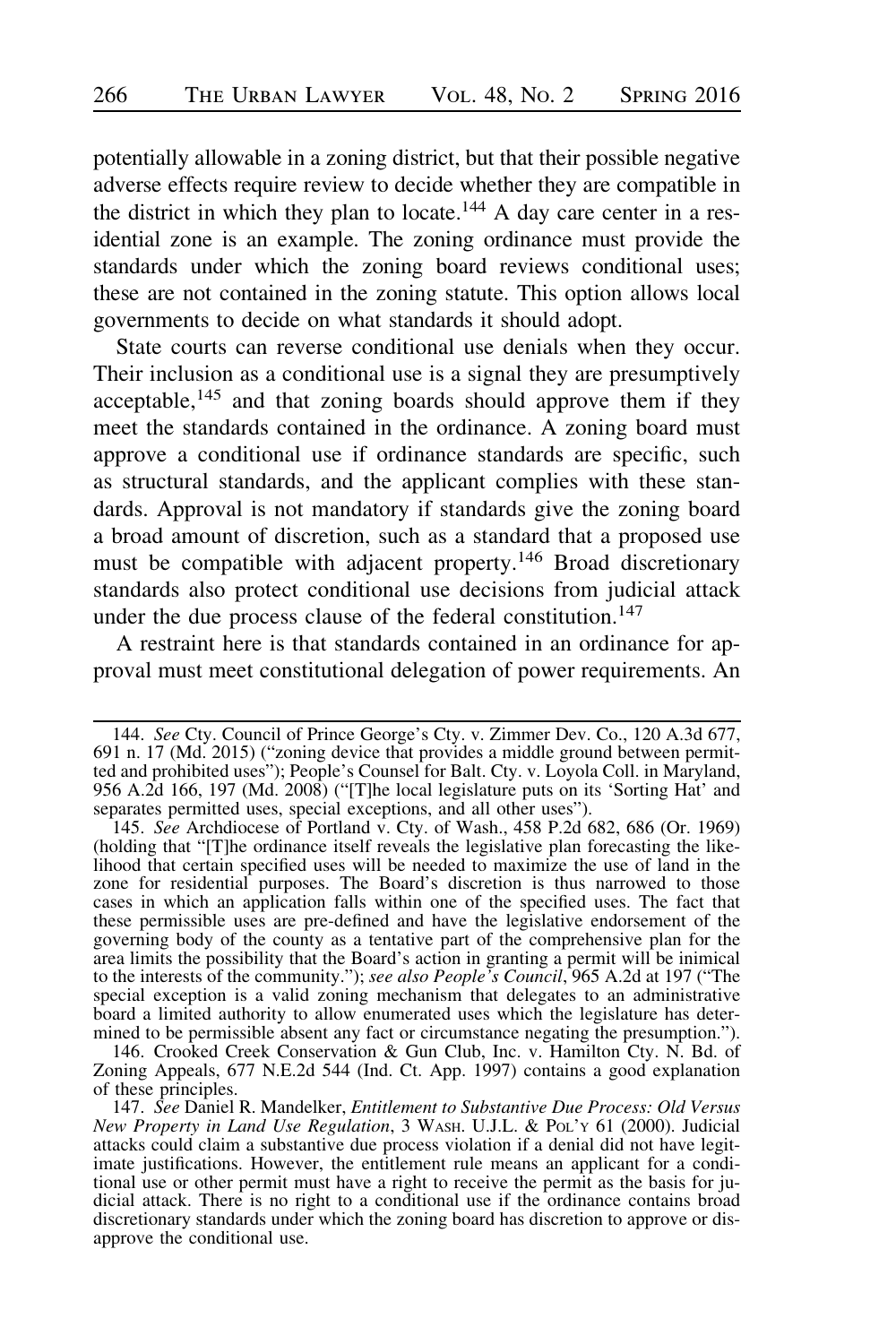ordinance is unconstitutional if it does not provide standards.<sup>148</sup> Judicial acceptance of "general welfare" standards is mixed. Courts overwhelmingly accept standards authorizing the board to reject conditional uses that will have negative external effects. A standard that the proposed use must be compatible with the surrounding area, or that it will not affect the value of surrounding properties is typical.<sup>149</sup> Courts have held some standards unacceptable, such as a standard that a proposed conditional use is a "public necessity."<sup>150</sup>

Procedures under which zoning boards consider conditional uses are elementary in most states. The Standard Zoning Act required limited procedures, and only a few states require adjudicatory procedures that include notice and a hearing, the right to cross-examination and a requirement for findings of fact.<sup>151</sup> The American Planning Association's proposed model land use legislation includes disciplined adjudicatory procedures for administrative reviews, like administrative reviews for conditional uses, which include these requirements.<sup>152</sup>

#### 1. CASE LAW

Approval as a conditional use is a common requirement for manufactured housing. Discretionary standards applied in undisciplined proceedings allow boards of adjustment to deny conditional use approval as a strategy for keeping manufactured housing out of the community. For example, in *Anderson v. Peden*,<sup>153</sup> the court upheld a conditional use denial in a single-family and agricultural zone. It rejected the

<sup>148.</sup> Summerell v. Phillips, 282 So. 2d 450, 453 (La. 1973) (manufactured housing park); Lakewood Estates, Inc. v. Deerfield Twp. Zoning Bd. of Appeals, 194 N.W.2d 511, 512 (Mich. Ct. App. 1971) (trailer-coach park); or if the standards are inadequate, Town of Windham v. LaPointe, 308 A.2d 286 (Me. 1973) (same), or overbroad, Chandler v. Town of Pittsfield, 496 A.2d 1058 (Me. 1985) (maintenance of safe and healthful conditions, prevention and control of water pollution, control of building sites, protection of wildlife habitat and conservation of shore cover, without directing weight or effect to be accorded to various factors).

<sup>149.</sup> For discussion see Daniel R. Mandelker, Delegation of Power and Function in Zoning Administration, 1963 WASH. U.L.Q. 60, 67, 95 (1963). See, e.g., Janas v. Town Bd. & Zoning Bd. of Appeals, Fleming, 382 N.Y.S.2d 394, 397 (N.Y. App. Div. 1976) (addressing injurious to the neighborhood standard).

<sup>150.</sup> See, e.g., Pioneer Trust & Sav. Bank v. McHenry County, 241 N.E.2d 454, 81-

<sup>82 (</sup>Ill. 1968) (mobile home park and sales agency; deprivation of private property). 151. See Creten v. Bd. of Cty. Comm'rs, 466 P.2d 263 (Kan. 1970) (holding that findings of fact are not required for conditional use decisions).

<sup>152.</sup> AMERICAN PLANNING ASSOCIATION, GROWING SMART LEGISLATIVE GUIDEBOOK: MODEL STATUTES FOR PLANNING AND THE MANAGEMENT OF CHANGE, 10-17 to -52 (Stuart Meck, ed., 2002). For a discussion of the model legislation proposal and the procedures available in the Standard Zoning Act see Daniel R. Mandelker, Model Legislation for Land Use Decisions, 35 URB. LAW. 635 (2003).

<sup>153. 587</sup> P.2d 59 (Or. 1978) (en banc). The dissenting opinion argued it would be difficult to convince some people that manufactured housing would "conserve and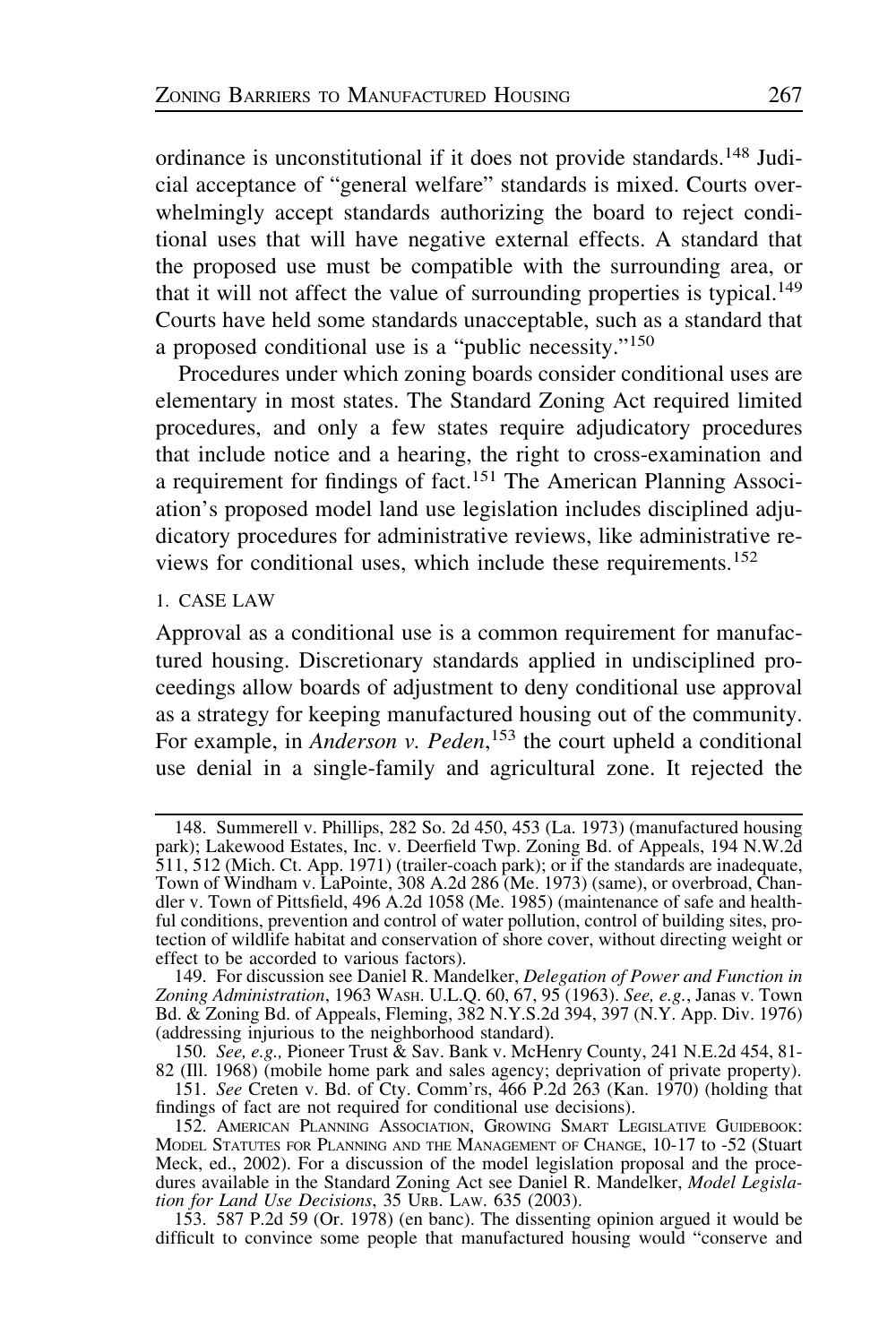applicant's argument that he was entitled to a conditional use as a matter of right if he met the standards contained in the ordinance. The court held "the ordinance contemplated the exercise of some range of discretion in allowing or denying conditional uses."<sup>154</sup> The statement of purpose in the ordinance authorized two of these discretionary standards.<sup>155</sup> One was whether the proposed use would "conserve and stabilize the value of adjacent property."<sup>156</sup> The other was whether it would be "an encouragement of the most appropriate use of land,"<sup>157</sup> which the court held was not an unconstitutional delegation of power.158 The county could consider compatibility of appearance with surrounding structures as one element bearing in "appropriate use" without adopting this element in a prior rulemaking.<sup>159</sup>

This case is a typical judicial response to conditional use denials of manufactured housing.<sup>160</sup> Courts upheld conditional use denials for

155. Anderson, 587 P.2d at 63. See also Rolling Pines Ltd. P'ship v. City of Little Rock, 40 S.W.3d 828 (Ark. Ct. App. 2001), for another generous interpretation of a conditional use provision to allow rejection of a conditional use for manufactured housing. Contra Keiger v. Winston-Salem Bd. of Adjustment, 178 S.E.2d 616 (N.C. 1971) (may not rely on purpose and intent clause of ordinance to deny conditional use).

156. Anderson, 587 P.2d at 63.

157. The court held this standard was "self-evident to the point of redundancy." Id. at 65.

158. See accord in manufactured housing cases, Rolling Pines Ltd. P'ship, 40 S.W.3d (Ark. Ct. App. 2001) (following Anderson and approving compatibility standard); Hansen v. Ponticello, 325 N.Y.S.2d 795, 797 (N.Y. App. Div. 1971) ("areas of the Town where conventional housing is already congregated and expanding") (denial of multi-family housing in residential district; standard required that conditional use "will not adversely affect the value of adjacent properties").

159. The court rejected an argument that the denial was "triggered primarily by the opposition of neighboring landowners" as not supported by the record. Anderson, 587 P.2d at 67-69.

160. For cases upholding conditional use denials for manufactured housing parks see Pruitt v. Meeks, 177 S.E.2d 41 (Ga. 1970) (need not shown, no provision for sewerage, commercial use included but not allowed, schools could not adjust, inconsistent with surrounding area, interfere with proper planning); see also Johnson Cty. Plan Comm'n v. Fayette Bldg. Corp., 297 N.E.2d 899 (Ind. Ct. App. 1973) (flooding); Jensen's, Inc. v. City of Dover, 547 A.2d 277 (N.H. 1988) (traffic safety); Borger v. Towamensing Twp. Zoning Bd. of Adjustment, 395 A.2d 658 (Pa. Commw. Ct. 1978) (competent evidence on noise level, fire hazard, effect on neighboring property values, unacceptable highway congestion, effect on local police and fire services, sewage pollution, and would substantially alter the character of the surrounding area); Byrum v. Bd. of Sup'rs of Orange Cty., 225 S.E.2d 369 (Va. 1976) (sufficient guidelines to exercise discretion to deny use); Creten v. Bd. of County Comm'rs of Wyandotte Cty.,

stabilize the value of adjacent property." Therefore, this criterion amounted to a prohibition of manufactured housing. Id. at 71.

<sup>154.</sup> Id. at 63. A city council may have even reserved broader powers to review conditional uses on policy grounds without adopting standards for the exercise of its discretion. Liska N.Y., Inc. v. City Council of New York, 19 N.Y.S.3d 461, 462 (N.Y. App. Div. 2015).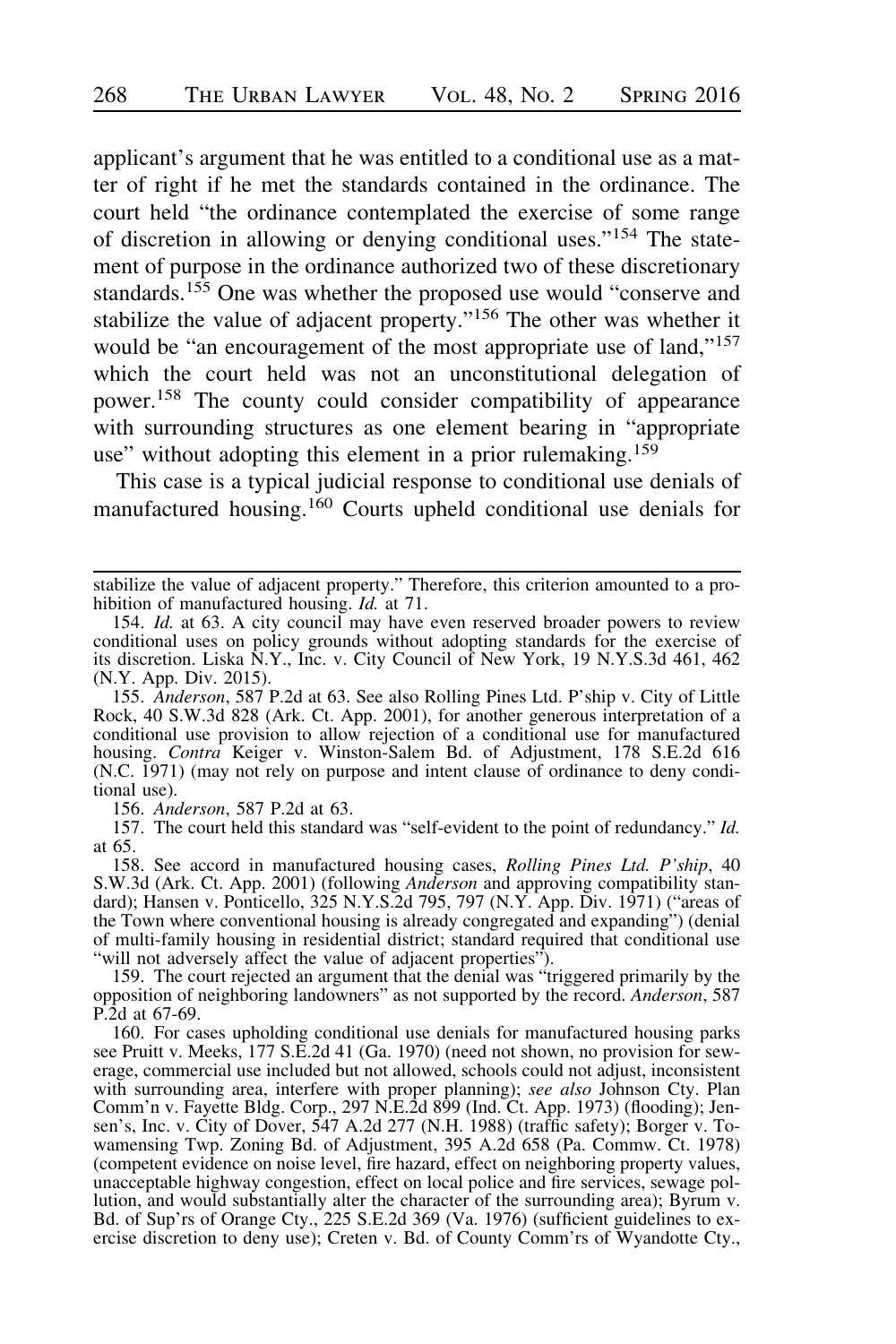manufactured homes in several other cases, and relied on the same reasons the courts relied on when upholding an exclusion of manufactured housing from residential zones, such as a claim that the manufactured home would decrease property values.<sup>161</sup> In some cases, the court upheld the denial because the manufactured home was not "compatible" with the "character of the existing neighborhood."<sup>162</sup> This approval standard prevents the approval of any manufactured home as a conditional use because incompatibility is inevitable if the court accepts the usual myths about manufactured housing. If one manufactured home is incompatible, then all manufactured homes are incompatible.<sup>163</sup>

Recall the Supreme Court case of Cleburne v. Cleburne Living Center,<sup>164</sup> discussed earlier, where the Supreme Court struck down a city's refusal to grant a permit to a group home for the mentally retarded in a residential zone as a denial of equal protection.<sup>165</sup> The ordinance required a permit for group homes, but not for apartment houses.

161. Rolling Pines Ltd. P'ship, 40 S.W.3d at 834 (Ark. Ct. App. 2001) (five manufactured homes in subdivision of 26 site-built homes; "[P]lacement of manufactured homes was not compatible with the character of the existing neighborhood, which is one that is well-established and consists of modest, well-kept homes where all but one are brick-and-frame structures."); see Bd. of Cty. Comm'rs for Cecil Cty. v. Holbrook, 550 A.2d 664, 669 (Md. 1988) (single-wide trailer in agricultural zone; "Board justifiably assumed that the conspicuous presence of a mobile home will lower adjacent property value."); see also Hansen, 325 N.Y.S.2d (N.Y. App. Div. 1971) (denial in developing area of town); Shaw v. Burleigh County, 286 N.W.2d 792, 799 (N.D. 1979) (denial of second two-year temporary extension in residential district: board could have reasonable determined that extension would be detrimental to use or development of adjacent properties, and decrease the value of surrounding properties).

162. See cases cited supra note 160.

163. See Gorham v. Town of Cape Elizabeth, 625 A.2d 898, 904 (Me. 1993). The court upheld the denial of a conditional use for a multi-family housing in a residential area. The dissenting opinion commented, "the Board's adoption of the theory that multi-family units devalue surrounding property effectively precludes approval of any plan proposing a multi-family unit, clearly contravening the legislative intent." Id. at 904.

164. 473 U.S. 432 (1985); see supra notes 73-78 and accompanying text; see also DANIEL R. MANDELKER, GROUP HOMES: THE SUPREME COURT REVIVES THE EQUAL PROTEC-TION CLAUSE IN LAND USE CASES, IN 1986 PROCEEDINGS OF THE INSTITUTE ON PLANNING, ZONING, AND EMINENT DOMAIN CH. 3 (1986).

165. The interested reader may wonder at this result, since it seems contrary to the rational basis standard of judicial review usually applied by the Supreme Court. Commentators, however, have viewed *Cleburne* as a departure from the standard norm, as it represents a group of cases in which the Court adopted a standard of equal protection "with bite." See Gayle Lynn Pettinga, Rational Basis with Bite: Intermediate Scrutiny by Any Other Name, 62 IND. L.J. 779, 780 (1987); Gerald Gunther, Foreword: In Search of an Evolving Doctrine on a Changing Court: A Model of New Equal Protection,  $86$  HARV. L. REV. 1, 18, 19 (1972) ("(T)hese cases found bite in the equal

<sup>466</sup> P.2d 263 (Kan. 1970) (special permit, adverse adjacent conditions and overwhelming protest). In most of these cases, the court upheld the denial based on substantial proof of adverse impacts.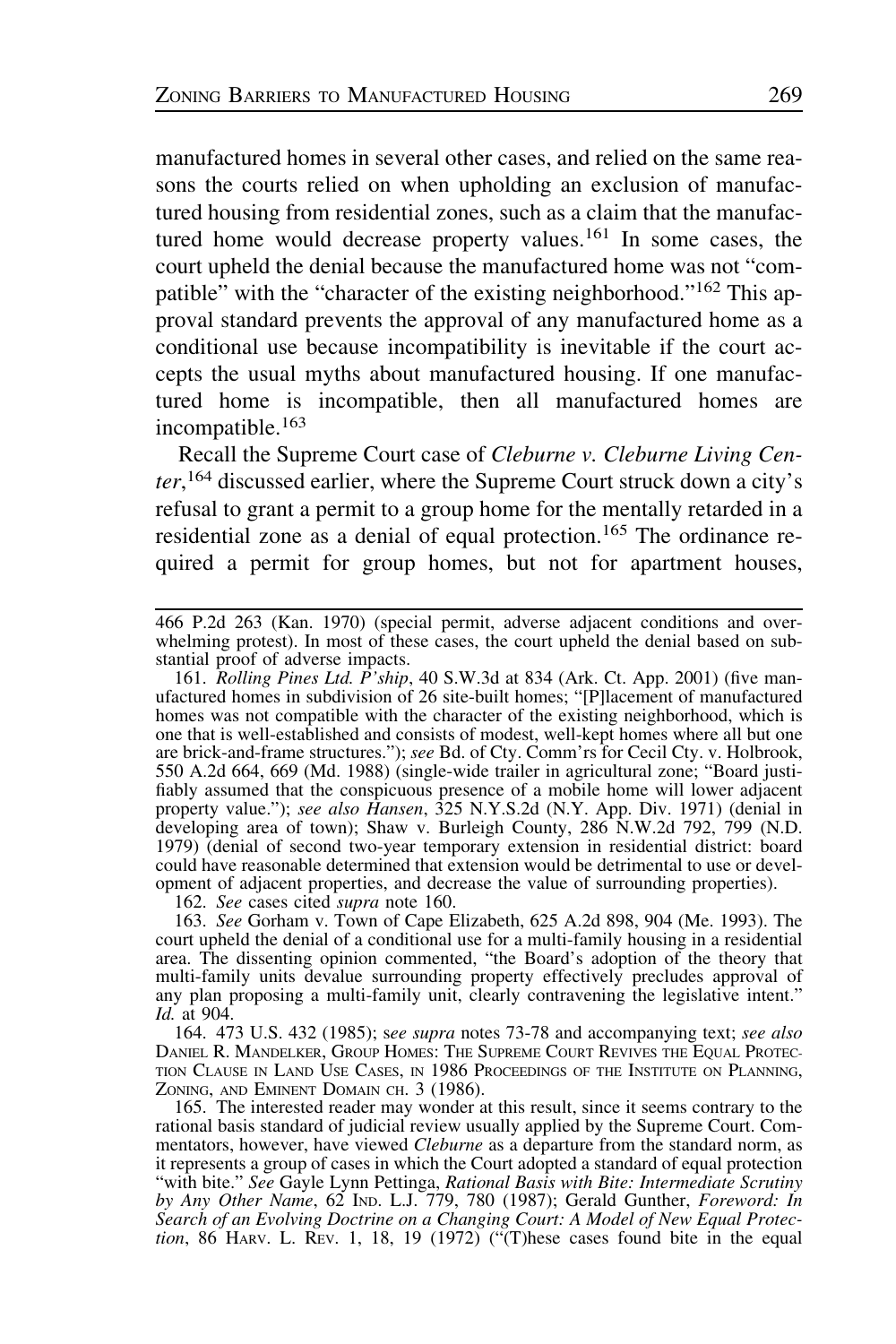multiple dwellings, boarding and lodging houses and other uses similar to a group home. The Court held that negative attitudes, unsubstantiated by proper zoning factors, could not be the basis of treating group homes for the mentally retarded differently from similar dwellings that did not require a permit.<sup>166</sup> Though *Cleburne* applied to the denial of a permit for a group home, it clearly requires courts to reject denials of conditional uses for manufactured housing when they are based on negative attitudes and unsubstantiated zoning factors.

Courts struck down ordinances requiring neighbor consent for a permit for a manufactured housing permit but not for a permit for other dwellings,<sup>167</sup> and upheld the approval of a conditional use for a manufactured dwelling,<sup>168</sup> but the cases reversing conditional use denials have been about manufactured home parks.<sup>169</sup> These cases are a

166. Cleburne, 473 U.S. at 448.

168. Perez v. Garden Isle Cmty. Ass'n, 882 So. 2d 217 (Miss. 2004) (no showing that criteria in ordinance not met; court relied on limited scope of judicial review); see *also In re* McGlynn, 974 A.2d 525 (Pa. Commw. Ct. 2009) (upholding approval of manufactured home park); Gravin v. Zoning Bd. of Review of N. Kingstown, 221 A.2d 109 (R.I. 1966) (same). But see Leibring v. Planning Bd. of Newfane, 34 N.Y.S.2d 236 (N.Y. App. Div. 1988) (reasons for approval conclusory).

169. See Zoning Bd. of Adjustment of New Castle v. Dragon Run Terrace, Inc., 222 A.2d 315, 318 (Del. 1966) (rejection based in part on possibilities, such as possibility of pollution, and claims that the park would be detrimental to the non-urban development in the general area, be detrimental to the tax base and lower property values in the area); Scherrer v. Bd. of Cty. Comm'rs of Wyandotte Cty., 441 P.2d 901 (Kan. 1968) (best usage for mobile home park); Mulias v. City of Trenton, 188 N.W.2d 37 (Mich. Ct. App. 1971) (service, planning and revenue reasons arbitrary); Holasek v. Vill. of Medina, 226 N.W.2d 900, 903 (Minn. 1975) (compliance with detailed ordinance requirements, and "absence of any record of the facts or legally sufficient reasons for both denials"); Pleasant Valley Home Const., Ltd. v. Van Wagner, 363 N.E.2d 1376 (N.Y. 1977) (community pressure directed against allowing any additional mobile home development in the area zoned for mobile homes); Baxter v. Gillispie, 303 N.Y.S.2d 290, 296 (N.Y. Sup. Ct. 1969) (conversion of garage to trailer park; "naked claim that the use will have a tendency to depreciate adjacent lands is insufficient to deny a special permit"; denial may not be "speculative, sentimental, personal, vague or merely an excuse to prohibit the use requested"); Walworth Leasing Corp. v. Sterni, 316 N.Y.S.2d 851 (N.Y. Sup. Ct. 1970) (rejecting traffic congestion and sociological effects); In re Ellis, 178 S.E.2d 77 (N.C. 1970) (all requirements of ordinance met; no suggestion of special hazard); Clark v. City of Asheboro, 524 S.E.2d 46 (N.C. Ct. App. 1999) (all conditions of ordinance met; fears of eyesore, crime and traffic not enough; no negative effect on adjacent property); In re Application for Conditional Use Approval of Saunders, 636 A.2d 1308 (Pa. Commw. Ct. 1994) (sewer and sewer requirements met; no showing that use would cause adverse impact not normally generated by the type of proposed use); E. Manchester Twp.

protection clause after explicitly voicing the traditional toothless minimum rationality standard."). But see supra note 80.

<sup>167.</sup> Janas v. Town Bd. & Zoning Bd. of Appeals, Fleming, 382 N.Y.S.2d 394 (N.Y. App. Div. 1976) (void under due process); Bashant v. Walter, 355 N.Y.S.2d 39 (N.Y. Sup. Ct. 1974) (unlawful delegation of legislative or governmental authority to individuals); Williams v. Whitten, 451 S.W.2d 535 (Tex. App. 1970) (invalid delegation to adjoining landowners).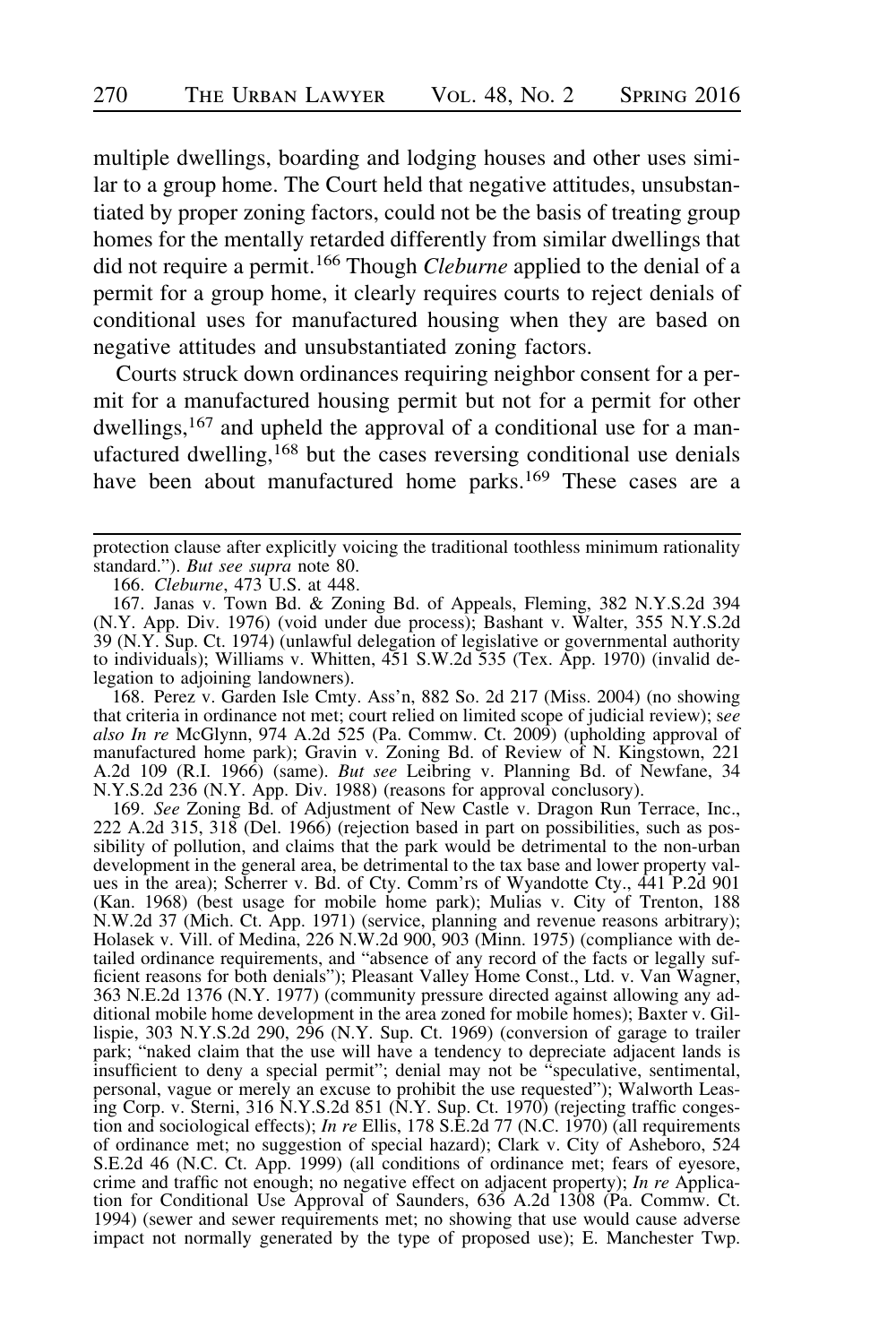striking contrast to cases where courts upheld the denial of a conditional use for individual manufactured homes. They refused to accept fears that neighbors have about manufactured homes, did not accept objections based on the effect the manufactured home park would have on neighboring property values, and did not accept concerns about crime, traffic congestion, or sociological effects, among others. They also stressed the importance of the legislative designation of manufactured homes as a conditional use, put the burden of proof on objectors, and rejected speculative, personal, and vague objections. It is possible that courts treat manufactured home parks more favorably than individual manufactured homes because a park is a selfcontained project that can avoid effects on neighboring property through setbacks and buffering perimeter treatments, but the cases do not make this distinction.

#### 2. STATUTORY REGULATION

A few statutes deal with conditional use requirements for manufactured homes. Some are equal treatment statutes. California prohibits local governments from subjecting manufactured homes approved under the HUD Code to "any administrative permit, planning, or development process or requirement" that is different from what "would be imposed on a conventional single-family residential dwelling on the same lot."<sup>170</sup> New Hampshire prohibits special exceptions or special permits for manufactured housing unless they are required "for single family housing located on individual lots or in subdivisions."<sup>171</sup>

Other statutes deal with the availability of a conditional use. A Montana statute enacts a rebuttable presumption, in a permit proceeding to place manufactured housing in a residential zone, "that placement of a manufactured home will not adversely affect property values

Zoning Hearing Bd. v. Dallmeyer, 609 A.2d 604 (Pa. Commw. Ct. 1992) (expansion; water requirements met; burden to show detrimental effect on health, safety and welfare not met); Appeal of Estate of Achey, 484 A.2d 874 (Pa. Commw. 1984), aff'd sub nom. In re Estate of Achey, 501 A.2d 249 (Pa. 1985) (proof of decrease in surrounding property values not enough); Zajac v. Zoning Hearing Bd. of Mifflin Twp., 398 A.2d 244 (Pa. Commw. Ct. 1979) (density concerns based on fears; claim that homes will be occupied by families of child-bearing age based on stereotyping; concerns about access to public roads, off-street parking and interior circulation not proved); Utility Constructors, Inc. v. Zoning Hearing Bd. of Sadsbury Twp., 28 Pa. D. & C.3d 132 (Pa. Com. Pl. 1982) (rejecting site planning objections and noncompliance with comprehensive plan), aff'd on basis of lower court opinion, 471 A.2d 944 (Pa. Commw. Ct. 1984).

<sup>170.</sup> CAL. GOV'T CODE § 65852.4. Architectural requirements are excepted. 171. N.H. REV. STAT. ANN. § 674:32(I).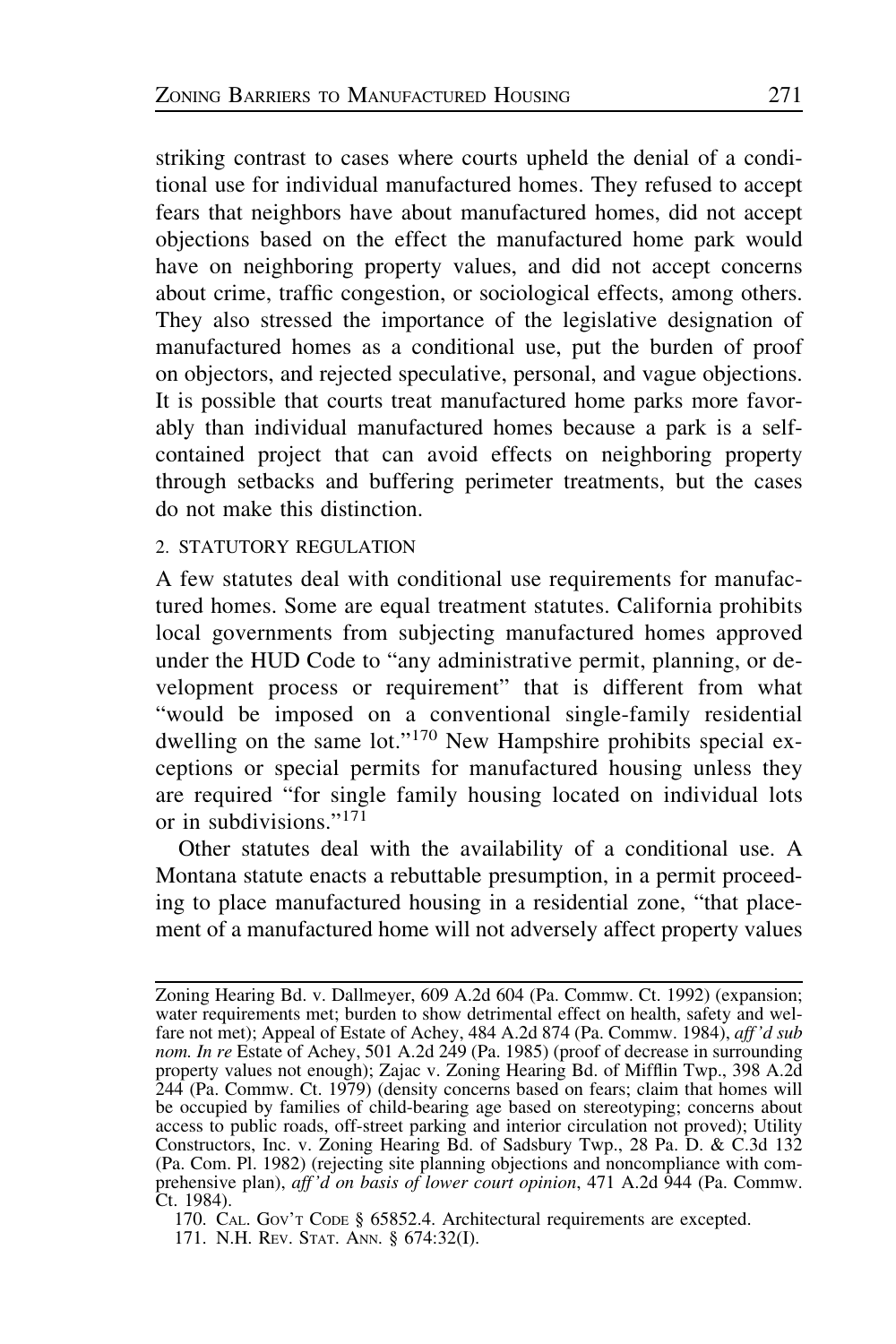of conventional housing."<sup>172</sup> This statute prevents the denial of a permit based on neighbor opposition unless there is proof of facts to overcome the statutory presumption. Minnesota provides that a manufactured home park is a conditional use in a two-family zoning district.<sup>173</sup> These statutes are helpful, but the authority to designate manufactured housing as a conditional use demands comprehensive statutory reform.<sup>174</sup>

# 3. RECOMMENDATIONS FOR STATUTORY CHANGE

Statutes should not allow zoning ordinances to designate manufactured housing as a conditional use in single-family residential zones.<sup>175</sup> Nothing about manufactured homes distinguishes it from traditional singlefamily housing except possibly its appearance in some models, which zoning can handle through aesthetic standards. If statutes allow zoning ordinances to designate manufactured housing as a conditional use, they should revise how this authority is used. An initial problem is that manufactured housing is usually only one of many uses designated as a conditional use in the zoning ordinance, and the conditional use function needs reform for all conditional uses.

An equal treatment requirement is essential. Review standards in the zoning ordinance should apply equally to all conditional uses. $176$ Equality of treatment will go a long way to prevent discrimination against manufactured housing through the denial of conditional use approvals. A more specific application of this requirement would prohibit the denial of a conditional use for manufactured housing in any zone in which multifamily residential uses are allowed.<sup>177</sup>

Statutes should also require ordinances to contain definite and specific standards for all conditional uses, which some states require.

<sup>172.</sup> MONT. CODE ANN. §§ 76-2-202(2), 76-2-302(3).

<sup>173.</sup> MINN. STAT. § 394.25(3b).

<sup>174.</sup> The New Hampshire Supreme Court has held that requiring a special exception for manufactured housing does not violate statutory anti-exclusion provisions. Mudge v. Precinct of Haverhill Corner, 587 A.2d 603, 606 (N.H. 1991) (expansion of mobile home park); see N.H. REV. STAT. ANN. § 674:32.

<sup>175.</sup> Courts divide on whether the federal Fair Housing Act invalidates a conditional use requirement for group homes for the disabled because of the burdens it places on a disadvantaged class. Compare United States v. Vill. of Palatine, 37 F.3d 1230, 1234 (7th Cir. 1994) (holding it doesn't; "public input is an important aspect of [all] decision making"), with Arc of New Jersey, Inc. v. New Jersey, 950 F. Supp. 637, 646 (D.N.J. 1996) (holding a statute requiring conditional use permit for group homes with more than six persons was invalid). This argument is not likely to succeed as applied to manufactured housing.

<sup>176.</sup> For discussion of statutory equal treatment requirements see *supra* notes 87-94 and accompanying text.

<sup>177.</sup> See OR. REV. STAT. § 197.670(1)(b).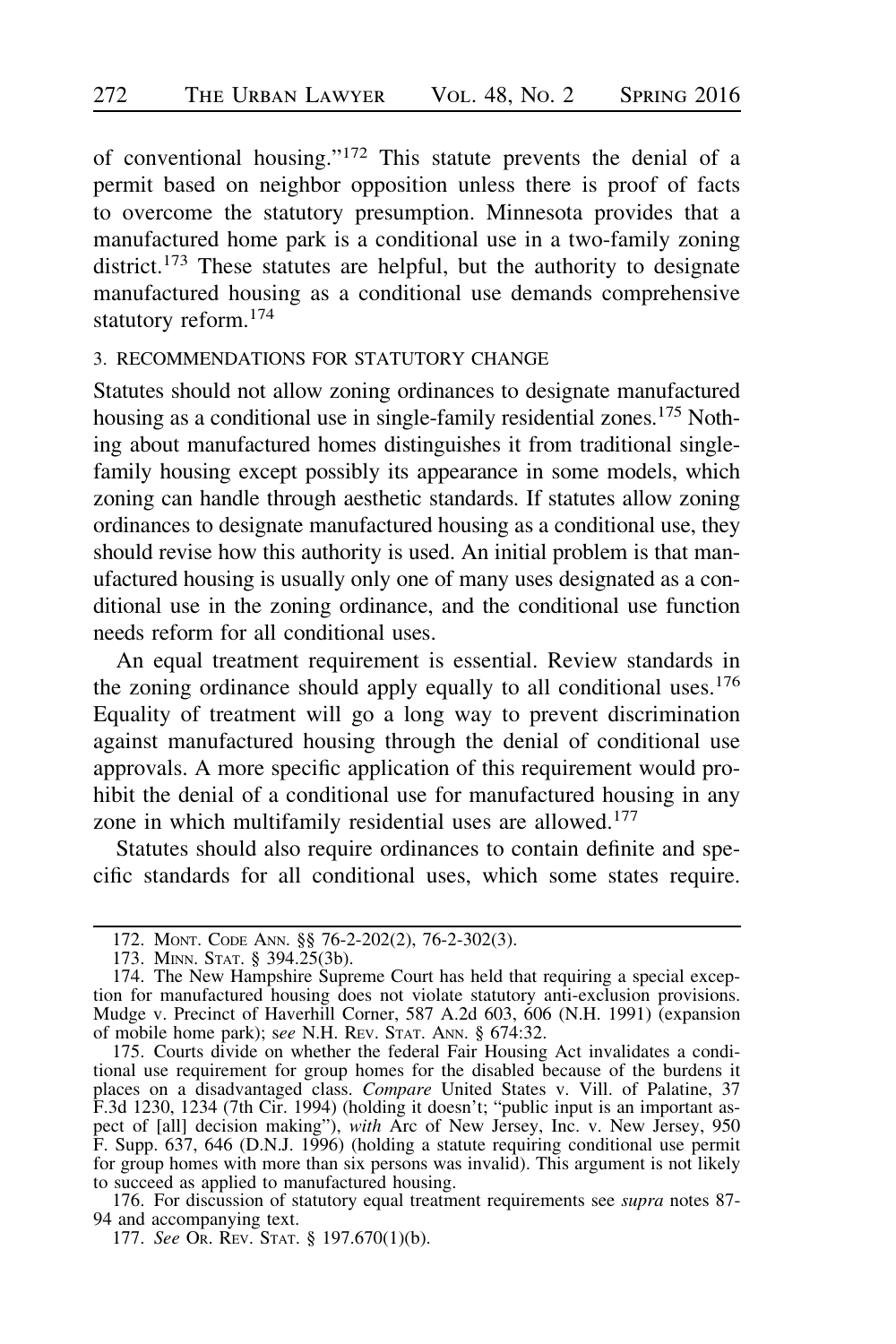Idaho requires "clear and objective" standards and procedures that "shall not have the effect, either in themselves or cumulatively, of discouraging needed housing through unreasonable cost or delay."<sup>178</sup> Unfortunately, even this statutory requirement may allow vague standards, such as a requirement that a conditional use must be desirable to the public convenience and welfare and not detrimental to the value of surrounding property.<sup>179</sup>

Free speech law provides better direction. Cases reviewing standards for the approval of signs as conditional uses, whose messages the free speech clause protects, disapprove similar standards.<sup>180</sup> They require the sign ordinance to detail factors the board must consider when it includes more general standards, such as a compatibility or general welfare standard.181 Statutes should adopt a similar requirement for conditional

179. Lee v. City of Portland, 646 P.2d 662, 665 (Or. Ct. App. 1982) (approving under Oregon's "clear and objective" standards law a requirement that "the use at the particular location is desirable to the public convenience and welfare and not detrimental or injurious to the public health, peace or safety, or to the character and value of the surrounding properties," and upholding approval of fire station as conditional use); see Jacob Green, When Conditions Go Bad: An Examination of the Problems Inherent in the Conditional Use Permitting System, 2014 B.Y.U. L. Rev. 1185 (2014).

180. Desert Outdoor Advertising v. City of Moreno Valley, 103 F.3d 814, 821 (9th Cir. 1996); see accord Outdoor Sys. v. City of Merriam, 67 F. Supp. 2d 1258, 1262 (D. Kan. 1999) (requirement that "all signs shall conform, generally, to the aesthetics of the immediate area in which they are placed"); Macdonald Advertising Co. v. City of Pontiac, 916 F. Supp. 644, 649 (E.D. Mich. 1995) (billboard, standards applied to all special exceptions: that the proposed development will not unreasonably injure the surrounding neighborhood or adversely affect the development of the surrounding neighborhood, and that any proposed building shall not be out of harmony with the predominant type of building in the particular district by reason of its size, character, location, or intended use); City of Indio v. Arroyo, 191 Cal. Rptr. 565, 567 (Cal. Ct. App. 1983) (sign's relationship to overall appearance of subject property as well as surrounding community; compatible design, simplicity and sign effectiveness). But see Wag More Dogs, LLC v. Cozart, 680 F.3d 359, 373 (4th Cir. 2012) (upholding similar standards). See generally DANIEL R. MANDELKER, FREE SPEECH LAW FOR ON PREMISE SIGNS §2:8(3) (2012), http://landuselaw.wustl.edu/BookFSL/Mandelker FreeSpeechLawforonPremiseSignsAug92012.pdf.

181. G.K. Ltd. Travel v. City of Lake Oswego, 436 F.3d 1064 (9th Cir. 2006). The sign permit standards required signs to be "compatible with other nearby signs, other elements of street and site furniture and with adjacent structures." The ordinance provided a "limited and objective set of criteria" for the compatibility determination, stating that "[c]ompatibility shall be determined by the relationships of the elements of form, proportion, scale, color, materials, surface treatment, overall sign size and the size and style of lettering." A requirement that reasons must be stated for decisions, a fourteen-day processing period, and the availability of an appeal to the city council helped support the validity of the ordinance.

<sup>178.</sup> IDAHO CODE § 67-650 9A(5); see also OR. REV. STAT. ANN. § 197.307(4) ("[C]lear and objective standards, conditions and procedures regulating the development of needed housing on buildable land [which] may not have the effect, either in themselves or cumulatively, of discouraging needed housing through unreasonable cost or delay."); Id., § 227.173(2) ("[S]tandards must be clear and objective on the face of the ordinance.");  $Id.$ , § 215.416(8)(a) (counties).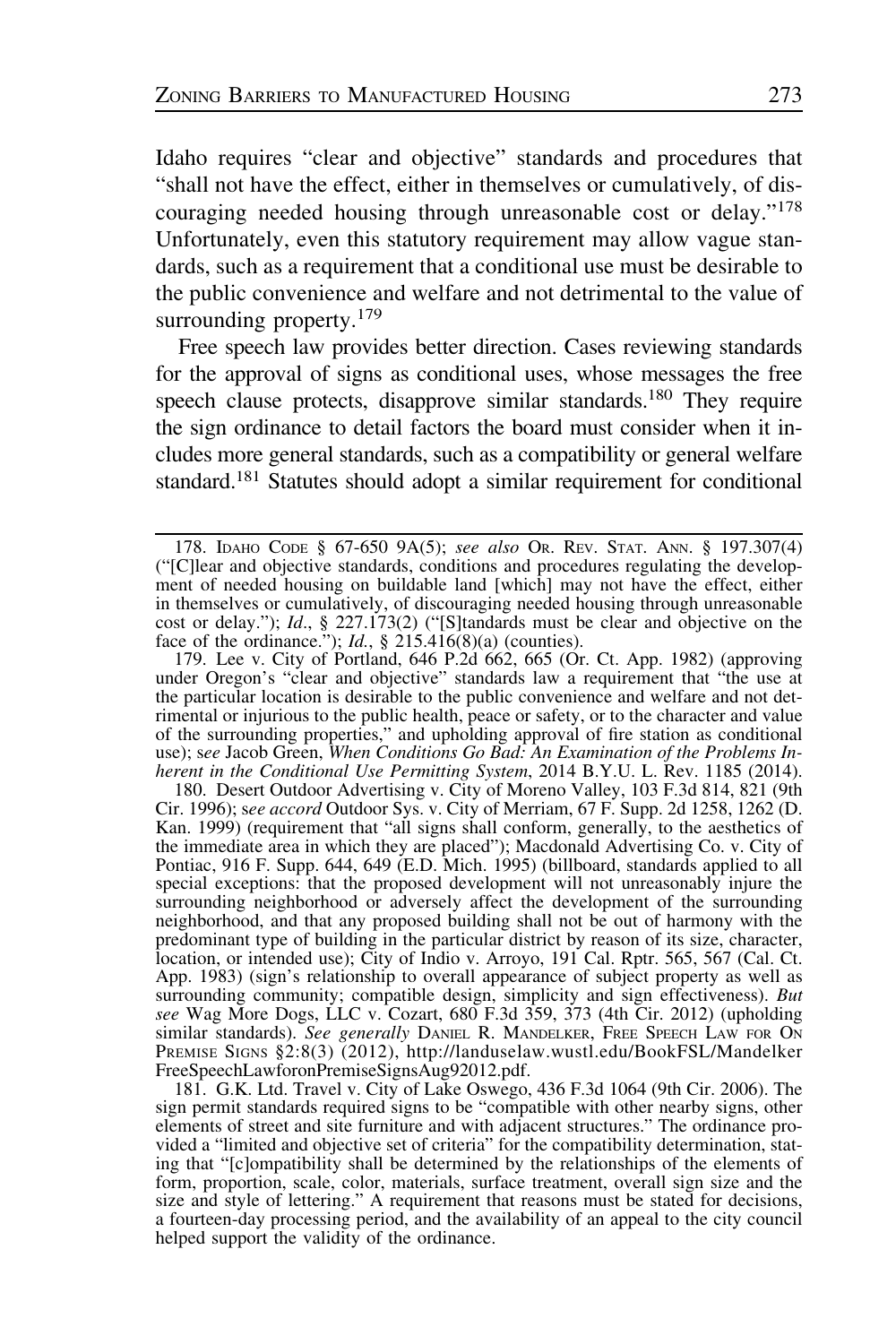use requirements in zoning ordinances. It is difficult to imagine, however, what special problems individual manufactured homes present in residential zones, since they would have to meet density and lot development standards. Aesthetics can be a contentious issue. A separate design review board with the required expertise is best qualified to handle aesthetic regulation, rather than the typically lay board of zoning appeals that considers conditional uses. If the zoning board considers aesthetic requirements as part of the conditional use review process, however, the zoning ordinance should detail the factors the board should take into account when making the aesthetic decision, as suggested earlier.<sup>182</sup>

The following statutory reforms will also make the conditional use procedure more receptive to manufactured housing:

Conditions. Zoning boards may impose conditions on their approval of a conditional use.<sup>183</sup> Conditional use approvals usually include conditions, which must relate to the physical characteristics of the use.<sup>184</sup> Statutes should go further, and require boards to consider and give acceptable reasons for rejecting conditions that would allow approval of a conditional use. A similar requirement is standard procedure under regulations for the National Environmental Policy Act. They authorize federal agencies to make a finding of no significant environmental impact if the agency adequately mitigates any environmental impacts of a proposed action or project that are significant.<sup>185</sup> This requirement, as applied to the review of conditional uses, would encourage zoning boards to adopt mitigating conditions that can avoid the rejection of a manufactured housing.

Burden of proof and procedures. A zoning ordinance must contain clear and objective standards for the review of conditional uses, so courts should find that applicants for conditional uses meet their burden of proof when they show compliance with these standards and are entitled to approval. The burden of proof should then shift to objectors, who would then have the burden to show that the applicant has not met the standards contained in the ordinance.<sup>186</sup> Statutes should reinforce this requirement by mandating disciplined adjudicatory procedures for

<sup>182.</sup> See PAOLA, supra note 128, at 15-2.

<sup>183.</sup> U.S. DEP'T OF COMMERCE, supra note 22 at § 7; see sources cited supra note 23. 184. See, e.g., Titman v. Zoning Hearing Bd. of Allentown, 408 A.2d 166, 166-67 (Pa. Commw. Ct. 1979) (senior citizen housing; parking area).

<sup>185.</sup> DANIEL R. MANDELKER ET AL., NEPA LAW AND LITIGATION § 8:57 (2d ed. 2015). 186. See, e.g., E. Manchester Twp. Zoning Hearing Bd. v. Dallmeyer, 609 A.2d 604, 610 (Pa. Commw. Ct. 1992), holding that the burden of proof then shifts to objectors to show that the conditional use has "a generally detrimental effect on public health, safety and welfare or will conflict with the expressions of general policy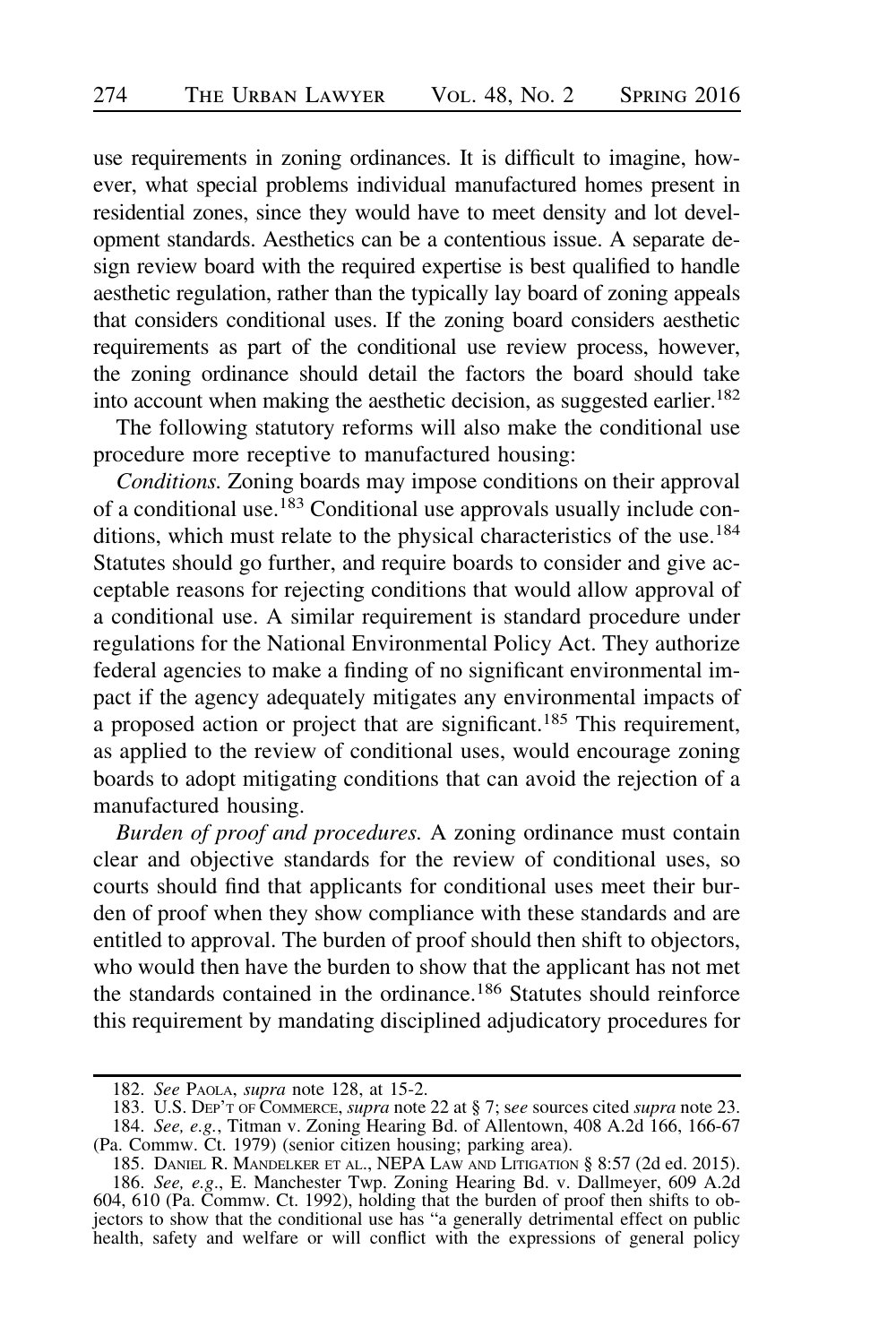the consideration of conditional uses. They should include adequate notice that states the basis for a quasi-judicial hearing, from which the zoning board must produce findings of fact and conclusions of law.187 As noted earlier, the American Planning Association's proposed model land use legislation includes disciplined adjudicatory procedures for administrative decisions, like decisions on conditional  $_{\text{HRR}}$  188

Housing Appeals Laws. These statutory protections will help prevent arbitrary decision making in the consideration of conditional uses for manufactured housing. States should also consider, for manufactured and other affordable housing, a version of the housing appeals laws that some states have adopted. These laws allow an appeal to a court or state board that can override local government decisions, such as decisions on conditional uses, which reject or restrict affordable housing.<sup>189</sup> They shift the burden of proof to local government, which must justify its rejection or a conditional approval that makes the project economically infeasible. Under the Connecticut statute, for example, the decision must be "necessary to protect substantial public interests in health, safety or other matters which the

contained in the ordinance." General welfare and similar standards are not allowable under the proposals made here.

<sup>187.</sup> See, e.g., Or. REV. STAT. ANN. § 227.173(3) ("Approval or denial of a permit application shall be based upon and accompanied by a brief statement that explains the criteria and standards considered relevant to the decision, states the facts relied upon in rendering the decision and explains the justification for the decision based on the criteria, standards and facts set forth."). The statute should also require zoning boards to make a completeness determination on an application for a conditional use in a reasonable time, and should also require zoning boards to make their decision in a reasonable time. The APA model law includes these requirements. See AMERICAN PLAN-NING Association infra note 188.

<sup>188.</sup> AMERICAN PLANNING ASSOCIATION, GROWING SMART LEGISLATIVE GUIDEBOOK: MODEL STATUTES FOR PLANNING AND THE MANAGEMENT OF CHANGE, 10-52 (Stuart Meck, ed., 2002).

<sup>189.</sup> For discussion see id. at 4-152; see also CONN. GEN. STAT. ANN. § 8-30g(f); MASS. GEN. LAWS ch. 40B §§ 20-23; R.I. GEN. LAWS §§ 45-53-1 to 45-53-8. Studies of the Massachusetts law found it has a positive effect on making affordable housing available. Sharon Perlman Krefetz, The Impact and Evolution of the Massachusetts Comprehensive Permit and Zoning Appeals Act: Thirty Years of Experience with a State Legislative Effort to Overcome Exclusionary Zoning, 22 W. NEW ENG. L. REV. 381, 384 (2001); see also Spencer M. Cowan, Anti-Snob Land Use Laws, Suburban Exclusion, and Housing Opportunity, 28 J. URB. AFF. 295, 305 (2006) (evaluating all three laws and finding they resulted in the creation of significantly more affordable housing in exclusionary communities). As applied to manufactured housing, the law should have a cutoff point so that it applies only to housing that does not exceed a price level considered affordable by families at a specified income level, such as eighty percent below the median income for the area.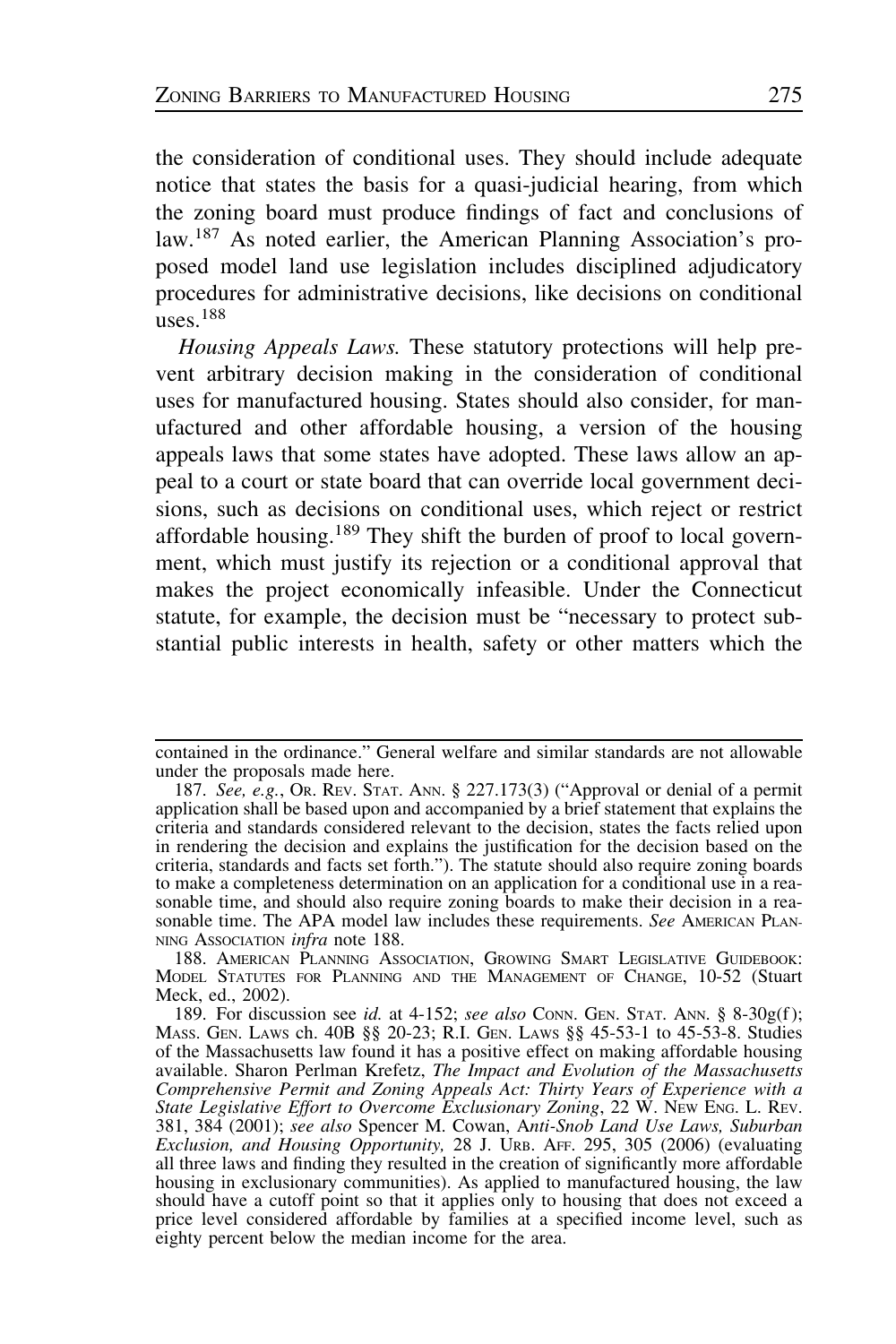commission<sup>190</sup> may legally consider," public interests must clearly outweigh the need for affordable housing, and the commission must show that "public interests cannot be protected by reasonable changes to the affordable housing development."191 Speculative concerns are not enough.192 An appeal should be available in cases in which a local government refuses to approve a conditional use for manufactured housing, or approves it with conditions.

# IV. Additional Changes in the Preemption Section in the Federal Law

This article earlier proposed a change in the preemption section of the National Manufactured Home Construction and Safety Standards Act that would preempt any zoning that requires unequal treatment of manufactured housing.193 Preemption should go further and prohibit or restrict other zoning restrictions that affect manufactured housing, such as exclusions from residential zones. The difficulty is deciding how much discretion local governments should have, and defining the scope and character of the federal interest.<sup>194</sup>

A statutory model for this kind of federal intervention is the Telecommunications Act of 1996, which limits local zoning of cellular towers and other personal wireless facilities to prevent arbitrary restrictions and decision making.<sup>195</sup> The statute does not authorize the

193. See supra note  $6\overline{5}$  and accompanying text.

194. For discussion of these issues see Ashira Pelman Ostrow, Process Preemption in Federal Siting Regimes, 48 HARV. J. ON LEGIS. 289 (2011). Professor Ostrow examines a number of federal statutes that limit land use regulation.

<sup>190. &</sup>quot;Commission" means a zoning commission, planning commission, planning and zoning commission, zoning board of appeals or municipal agency exercising zoning or planning authority. CONN. GEN. STAT. ANN. § 8-30g(a)(4).

<sup>191.</sup> *Id.* § 8-30g(g). The commission must be able to support these justifications in addition to proof, for example, that a denial is justified under a conditional use provision in a zoning ordinance.

<sup>192.</sup> Avalon Bay Cmty., Inc. v. Plan. & Zoning Comm'n, 930 A.2d 793, 851 (Conn. App. Ct. 2007) (inadequate gaps in traffic to allow drivers to exit from proposed development safely, inadequate recreational space, and safety concerns associated with bus stop not accepted). The remedial powers of the court are broad. See West Hartford Interfaith Coal., Inc. v. Town Council of W. Hartford, 636 A.2d 1342 (Conn. 1994) (trial court can order requested zone change and approve special development district designation).

<sup>195. 47</sup> U.S.C.A. § 332(c)(7). For discussion of the statute see BRIAN W. BLAESSER & ALAN C. WEINSTEIN, FEDERAL LAND USE LAW & LITIGATION §§ 10.5-10.14 (2015 EDI-TION). Professor Ostrow believes this Act is a good example of federal intervention to control local land use regulation. See Ostrow, *supra* note 194. The Religious Land Use Law and Institutionalized Persons Act is another federal statute that places limits on local zoning, in this case on religious uses. See Douglas Laycock & Luke W. Goodrich, RLUIPA: Necessary, Modest, and Under-Enforced, 39 FORDHAM URB. L.J. 1021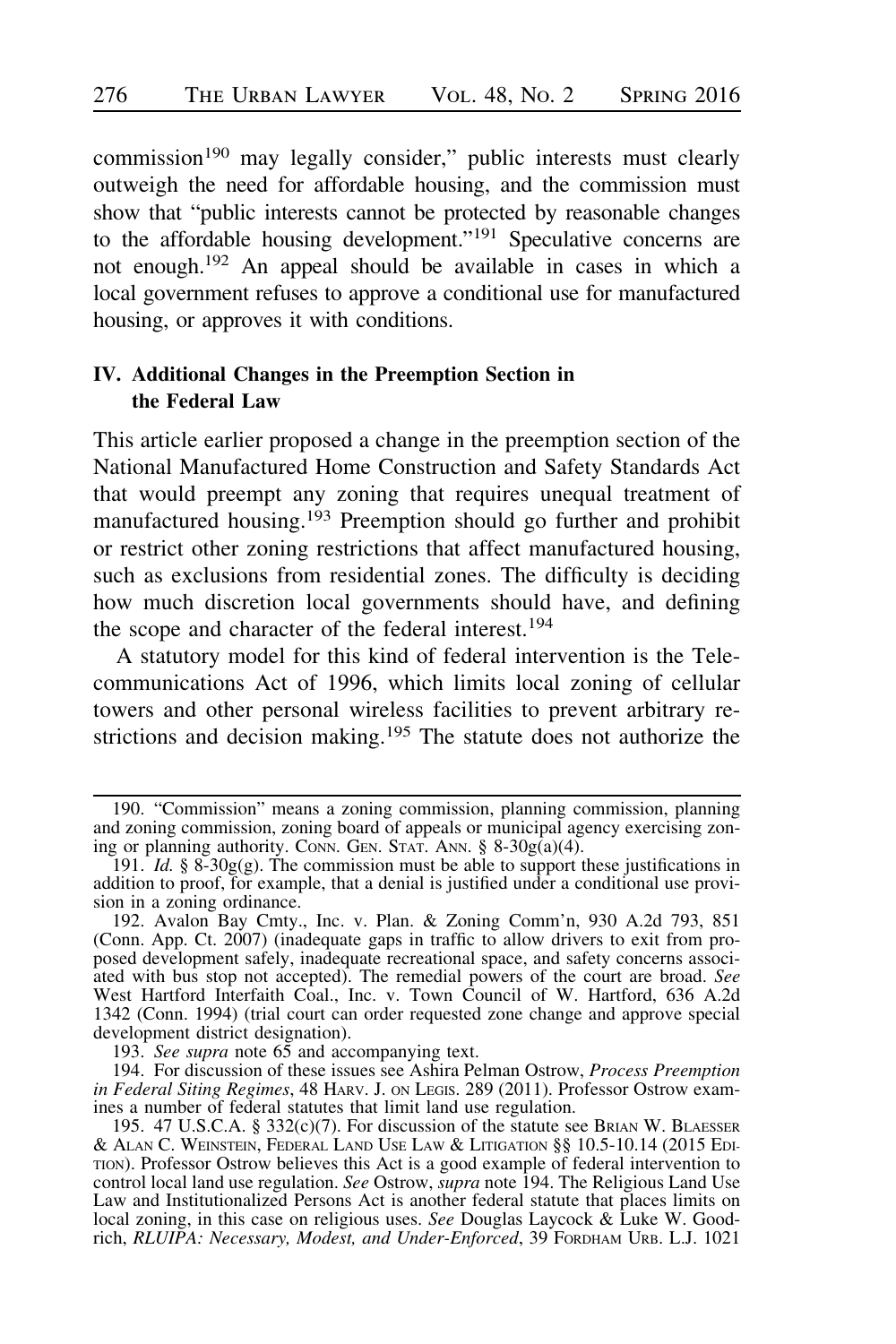federal agency, the Federal Communications Commission, to adopt zoning regulations for these facilities. Instead, it authorizes a cause of action to challenge local restrictions and decisions in court.<sup>196</sup> Congress adopted it to control land use restrictions on wireless facilities.

The Act contains restrictions on decision making procedures and substantive requirements. Governments must act on applications for wireless facilities in a reasonable time, and make denials in writing in a written record supported by substantial evidence.<sup>197</sup> The Act also contains standards and limitations that restrict substantive requirements. Local regulations may not "[p]rohibit or have the effect of prohibiting the provision of personal wireless services,"<sup>198</sup> and may not "[u]nreasonably discriminate among providers of functionally equivalent services<sup>"199</sup>

Manufactured housing, which requires certification for quality under federal legislation, certainly demands as much federal statutory protection as wireless facilities. Congress should amend the preemption section to require decision making procedures at least equivalent to those required for wireless facilities. It should also add a requirement for clear and objective standards, and the additional procedural protections recommended by the APA model law.<sup>200</sup> A requirement for transparent and timely decisions under clearly stated standards should help prevent the use of zoning barriers for exclusion.

Congress can also adopt substantive prohibitions on zoning for manufactured housing similar to those contained in the Telecommunications Act.<sup>201</sup> The preemption provision should prohibit zoning

201. The Act's limitations on substantive requirements have produced conflicting court decisions, partly because of complexities in the provision of wireless services. Manufactured housing does not present these problems. For discussion of the court decisions and problems in regulating wireless services see Benjamin L. Meersman, Note, You Can't Hear Me Now: The Ambiguous Language of the Telecommunications Act of 1996's Tower Siting Provision, 39 J. Corp. L. 437 (2014); Lucas R. White, Untangling the Circuit Splits Regarding Cell Tower Siting Policy and 47 U.S.C. § 332(C)(7): When Is a Denial of One Effectively a Prohibition on All?, 70 WASH. & LEE L. REV. 1981 (2013); Alexander W. Judd, What Was Once Old Is New Again: Recent Developments in Judicial Review of Land Use Regulation of Cellular Telecommunications Facilities, 46 URB. LAW. 865 (2014); Gordon Williams Jr., et al, Municipal Regulation of Telecommunications: The Telecommunications Act of 1996 and the Facets of the Paradigm, 28 URB. LAW. 745 (1996); James A. Kushner,  $\overset{\sim}{C}$ ity Life in the Age of High Technology,

<sup>(2012);</sup> Alan C. Weinstein, The Effect of RLUIPA's Land Use Provisions on Local Governments, 39 FORDHAM URB. L.J. 1221 (2012).

<sup>196. 47</sup> U.S.C.A. § 332(c)(7)(B)(v).

<sup>197.</sup> Id. § 332(c)(7)(B)(ii) & (iii).

<sup>198.</sup> Id. § 332(c)(7)(B)(i)(II).

<sup>199.</sup> Id. § 332(c)(7)(B)(i)(I). The Act also does not allow government to "[a]ddress potential effects of nonionizing electromagnetic radiation." Id. § 332(c)(7)(B)(iv). 200. See supra notes 186-188 and accompanying text.